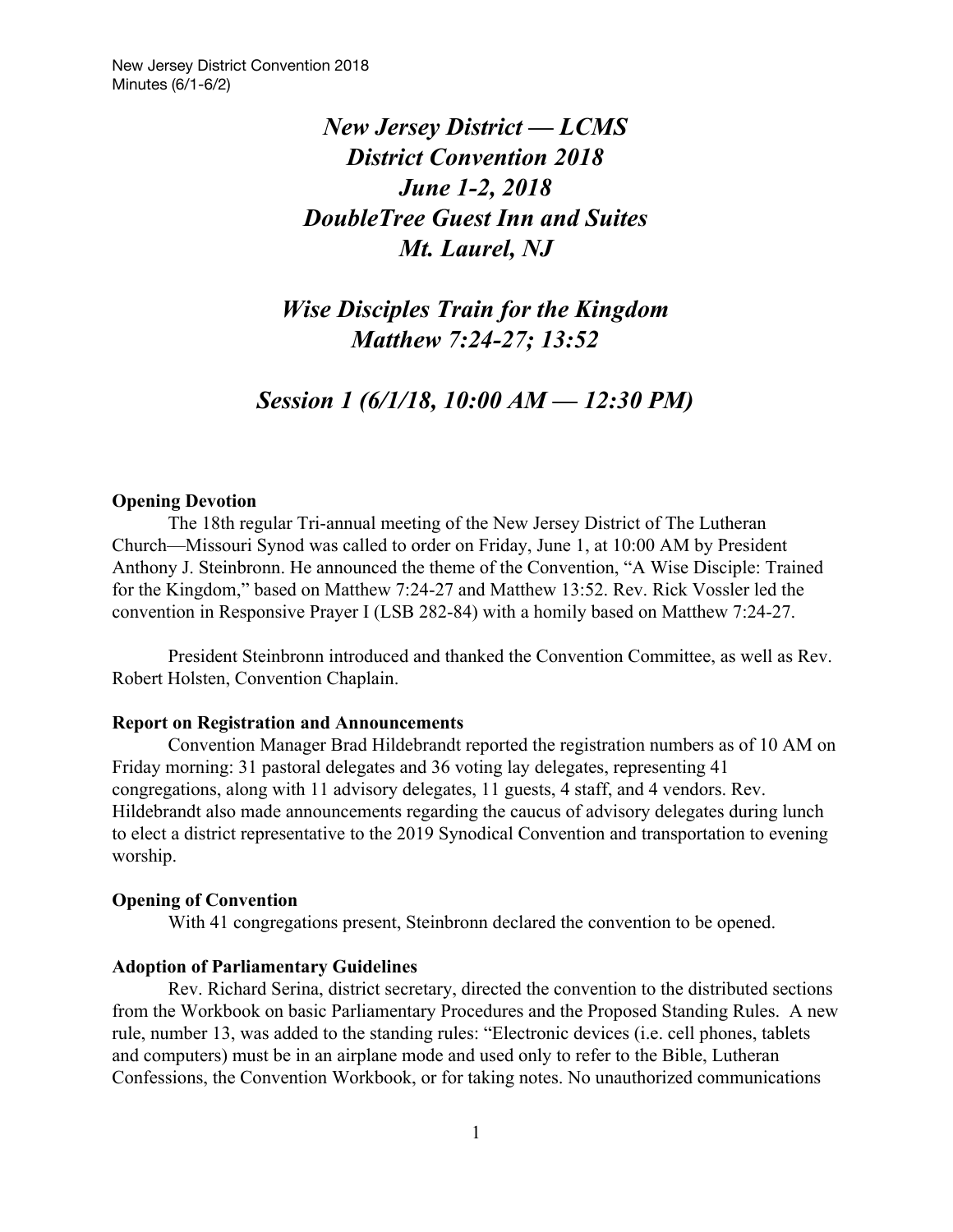are allowed with or between the delegates within the convention hall." Secretary **moved** to adopted the standing rules; motion **passed.**

### **Adoption of Agenda**

Rev. Hildebrandt noted in the presentation of the agenda that rolling elections with printed ballots would be necessary due to malfunction of the electronic voting system. Hildebrandt **moved** to adopt the agenda; motion **passed**.

#### **Introduction of Guests**

President Steinbronn introduced the guests: Rev. Dr. Herb Mueller, 1st Vice President of Synod; Rev. Christopher Esget, 6th Vice President of Synod and our Regional Vice President; and Dr. Mark Seifrid, Assoc. Professor of Exegetical Theology at Concordia Seminary, the convention essayist.

#### **Introduction of New Workers**

President Steinbronn directed the delegates to the list of new church workers and introduced each worker in turn.

#### **Nominations Report**

Rev. Steve Gewecke introduced the members of the nominations committee: Charlotte Visbeck, Caren Vogt, Ken French, and Rev. Chris Schonberg. Rev. Gewecke directed the assembly to the nominations section in the workbook, described the nominations process, and presented the slate of nominees from Section 8 of the Convention Workbook. Gary Hall **moved** to adopt slate; motion **passed.**

#### **Election Procedures and Elections** (Floor Committee on Elections)

Rev. Serina directed the assembly to information from bylaws 2.30 and 2.31 regarding the elections process and advised that all nominations from the floor would be taken before the beginning of the elections and require *at that time* the submission of biographical information and written acceptance of nomination by nominee. After a failed attempt to use the electronic voting system, the chair decided to proceed with paper balloting. The elections ballots were distributed for District President and for Vice Presidents of regions 1 and 2. Ballots were counted and the assembly proceeded to Missions Floor Committee Resolutions.

#### **Resolutions Committee**

Rev. Dick Izzard introduced the members of the resolutions committee: Rev. Deric Taylor, Rev. Andrew Dinger, Rev. Paul Huneke, Rev. Craig Lutz, and Rev. John Grieg. Rev. Huneke then introduced **Resolution 1-01**, to assist congregation outreach. Huneke **moved** adoption. Motion **passed** unanimously by raising of hands.

Huneke introduced **Resolution 1-02**, to reaffirm the urgency to make disciples. Huneke **moved** adoption. Rev. David Behm proposed an amendment that, after line 20, adds the following: "Resolved, That the Outreach Council gather information on congregation outreach efforts." Amendment approved unanimously. Amended motion then **passed** unanimously.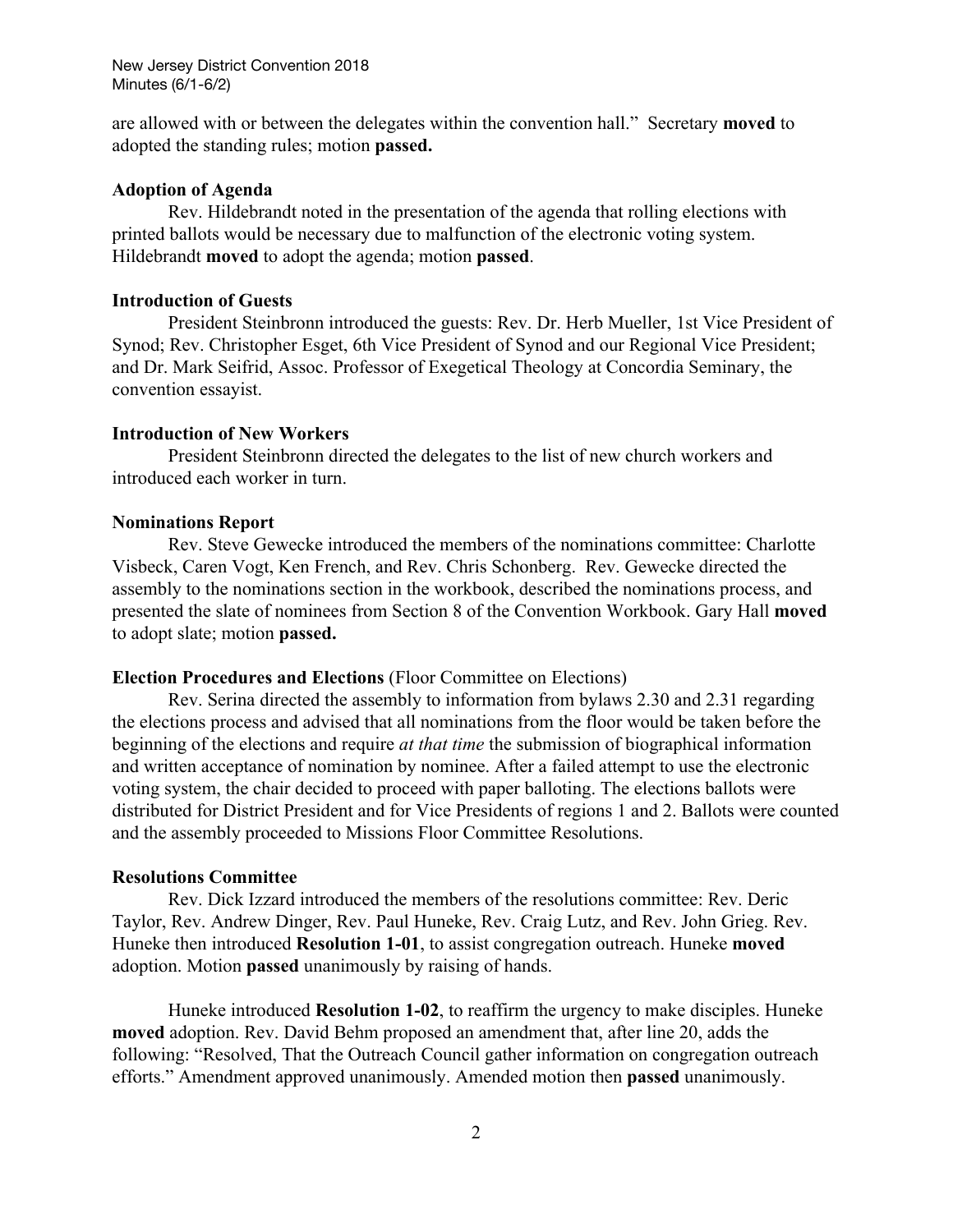Huneke introduced **Resolution 1-03**, to explore new models of congregational ministry. Huneke **moved** adoption and **motion** passed unanimously.

Huneke introduced **Resolution 1-04**, to overrule CCM Opinion 14-2724. Huneke **moved** adoption and motion **passed** with 5 votes against and 1 abstention.

#### **Report of the District President**

Rev. Steinbronn presented and expanded on the district president's report that was printed in the workbook. He addressed a lack of biblical literacy in churches and explained his dissent to Walther's *Church and Ministry*, inviting response from fellow clergy. He also addressed the question of ecclesiastical supervision with respect to Resolution 2-01. See the Workbook for more detailed information.

#### **Report of Long Range Planning**

Rev. Serina presented a report from the Board of Directors Long-Range Planning Team proposing different models for church organization and ministry as a way to assist distressed congregations.

#### **Result of Elections**

Elections were held intermittently over the course of the convention due to printed ballots. Chair of Elections, Mr. Bill Schmidt, conducted the proceedings. Rev. Steinbronn was reelected as President on the first ballot, 57-14. Deric Taylor was reelected as Region-1 Vice President, 52-19. Region-2 Vice President, Andrew Dinger, was reelected with 50 votes. The chair of elections also advised that four voters had not been registered when initial announcement of registration was made, but have since been registered and credentialed, and thus were eligible to vote. The chair also requested that the secretary cast a single ballot for Region-3 Vice President, Stephen Gewecke, who was unopposed, and moved for ratification of slate of circuit visitors with a voice vote.

| <b>District President:</b> |    |
|----------------------------|----|
| Stephen Gewecke            | 14 |
| <b>Anthony Steinbronn</b>  | 57 |
| Vice Presidents:           |    |
| Region 1                   |    |
| <b>Richard Vossler</b>     | 19 |
| <b>Deric Taylor</b>        | 52 |
| Region 2                   |    |
| <b>Andrew Dinger</b>       | 50 |
| Brian Handrich             | 3  |
| Stephen Vogt               | 18 |
| Region 3                   |    |
| <b>Stephen Gewecke</b>     |    |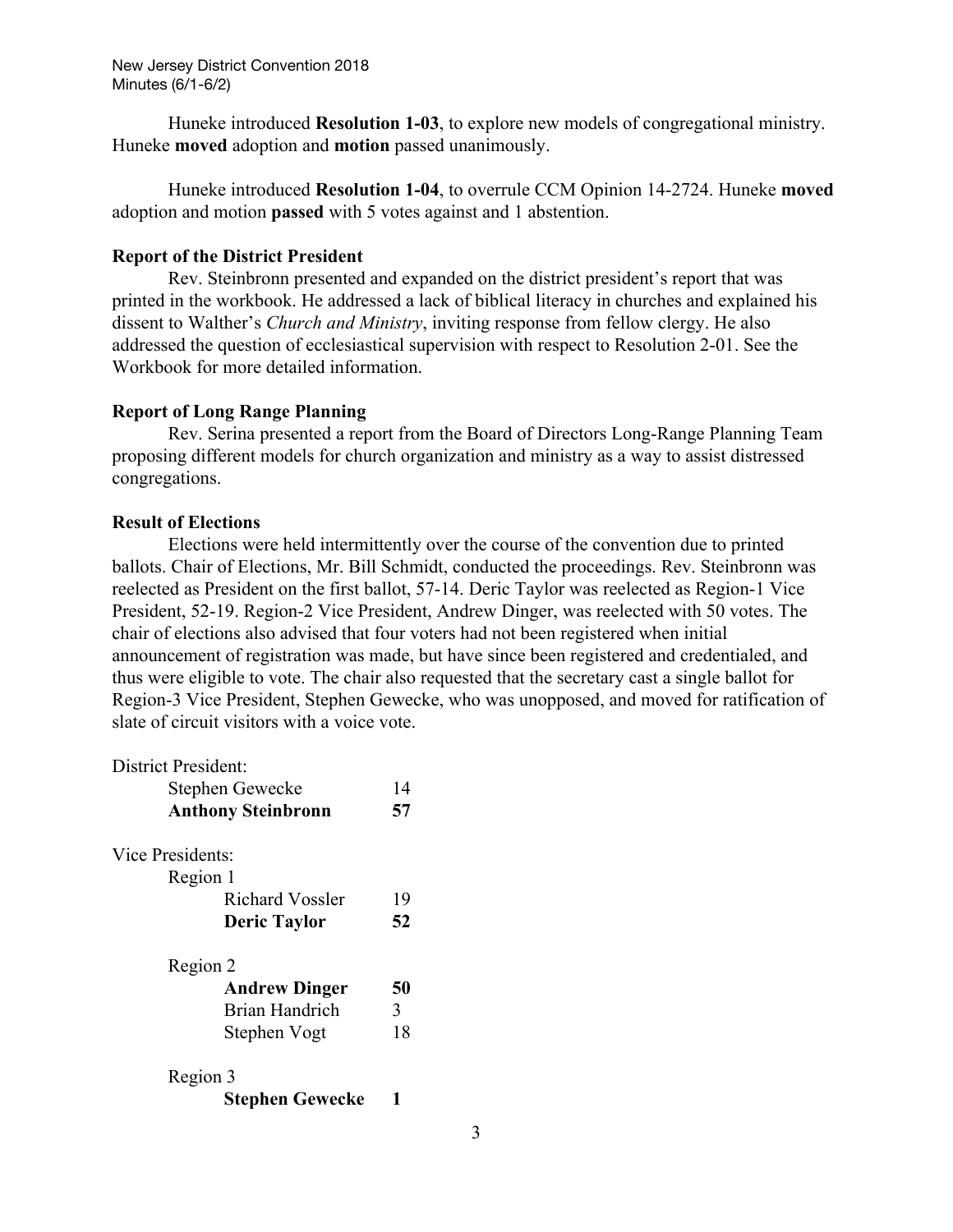Circuit Visitors:

The circuit visitors were elected at the respective circuits' forums before the convention. The vote at the convention is to approve the slate as it is presented.

- #1 Rev. Robert Holsten
- #2 Rev. Gary Timm
- #3 Rev. Daniel Merz
- #4 Rev. David Behm
- #5 Rev. Dan Sparling
- #6 Rev. Chris Schonberg

Steinbronn recessed the convention at 12:30 PM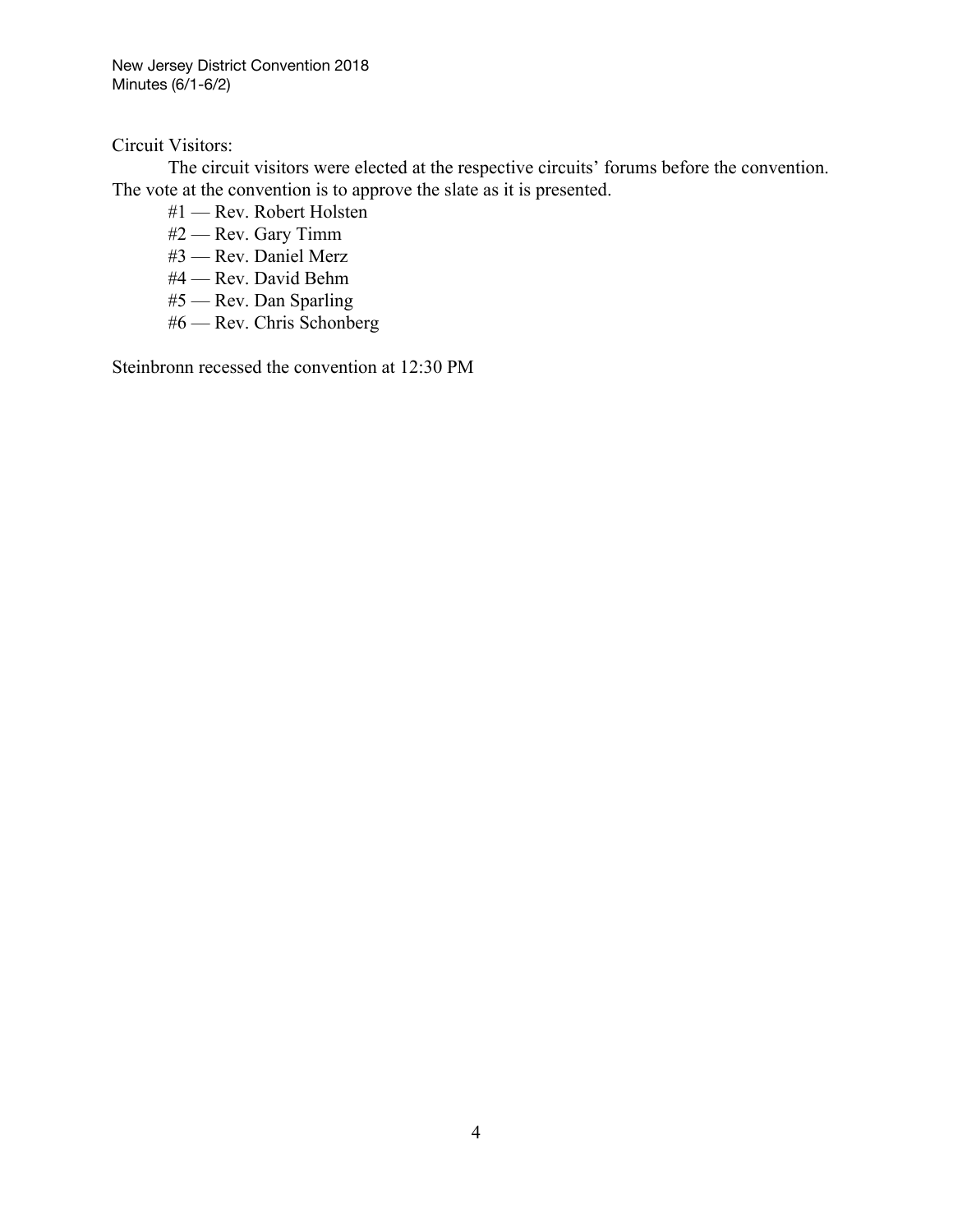#### **Resolution 1-01**

#### **To Assist Congregation Outreach**

- WHEREAS, Congregations may need assistance in finding ways to engage their communities; and
- WHEREAS, Members of our congregations would like to interact with their community in caring ways; and
- WHEREAS, Many congregations do not have the resources available to engage in outreach; therefore be it
- *Resolved*, The New Jersey District establish a fund to assist congregations with seed money to impact their communities; and be it further
- *Resolved*, That this fund would be managed by the Outreach Council in consultation with the
- New Jersey District Board of Directors; and be it finally
- *Resolved*, That results of all outreach projects be published through the Grapevine and Servant to
- Servant so as to encourage other congregations' outreach activities.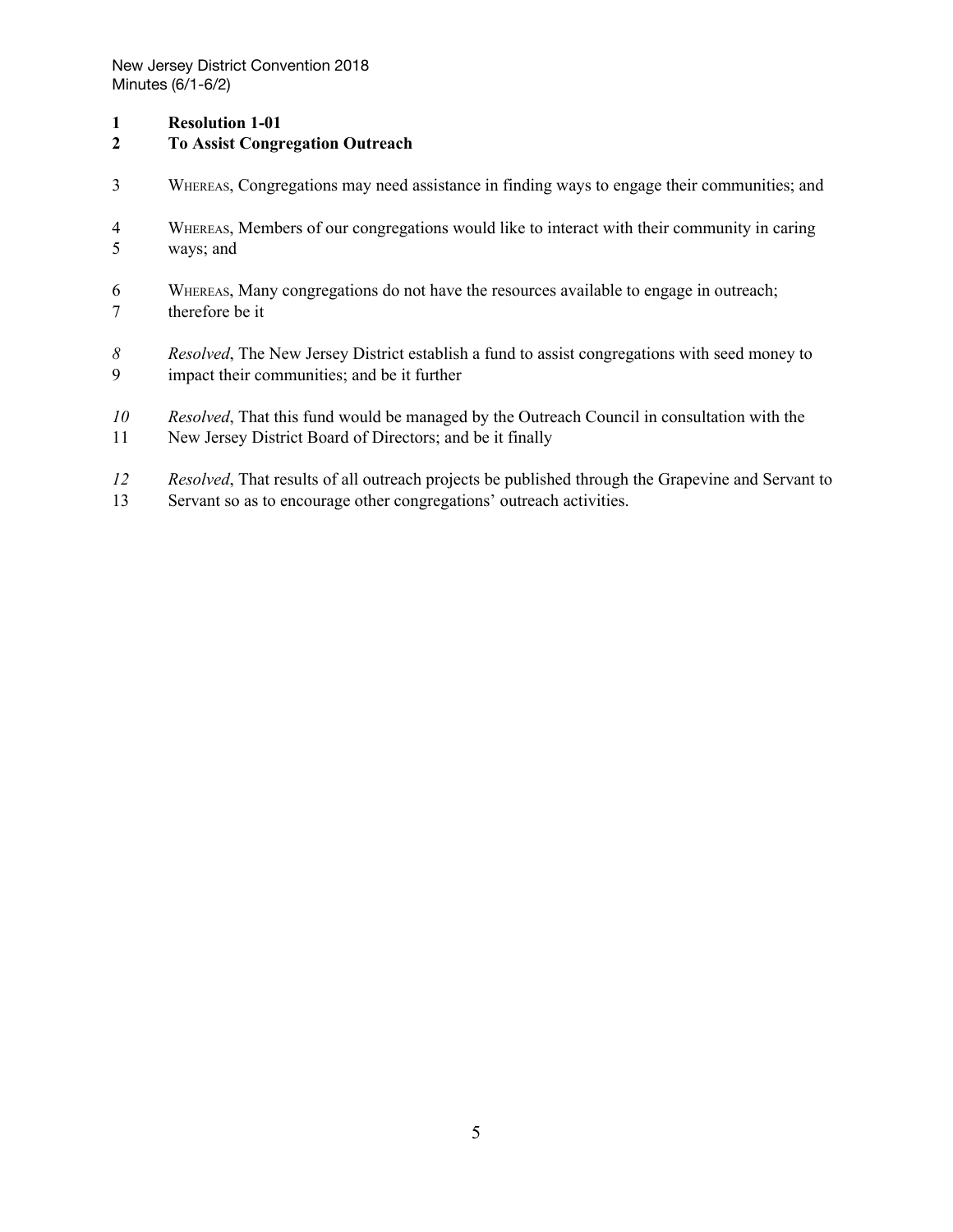### **Resolution 1-02**

## **To Reaffirm the Urgency of Making Disciples**

 WHEREAS, Jesus said, "All authority in heaven and on earth has been given to me. Therefore go and make disciples of all nations, baptizing them in the name of the Father and of the Son and of the Holy Spirit, and teaching them to obey everything I have commanded you. And surely I am

- with you always, to the very end of the age" (Matt. 28-18-20); and
- WHEREAS, The LCMS adopted the following statement in Convention in 1995, "In grateful

response to God's grace and empowered by the Holy Spirit through Word and Sacraments, the

- mission of The Lutheran Church—Missouri Synod is vigorously to make known the love of
- Christ by word and deed within our churches, communities, and the world;" therefore
- *Resolved,* That the New Jersey District reaffirm the urgency of making disciples and the Mission Statement of the LCMS; and further
- *Resolved,* That every congregation that God has strategically placed throughout the State of New
- Jersey, rededicate themselves to join with Jesus in mission as "ambassadors for Christ," finding
- ways to boldly engage their communities; and be it further
- *Resolved,* That every congregation will engage their communities by studying and understanding the demographics of their communities; and be it further
- *Resolved,* That all Circuit Visitors encourage the congregations of their Circuits to be more
- incarnational and missional, reporting at their respective Circuit meetings the efforts of each
- congregation and sharing the results with the Outreach Council of the District; and be it further
- *Resolved,* That the Outreach Council and member congregations of the New Jersey District aid and support those congregations that are requesting assistance; and be it further
- *Resolved,* That all congregations will use their God given creativity to find way to impact their communities with the love of Jesus; and be it further
- *Resolved,* That the congregations of the New Jersey District will join together to give prayerful
- and financial support to those missionaries working within the District in the areas of church plants, urban ministry, restarts, etc.; and be it finally
- *Resolved,* That the New Jersey District commit itself to hastening the day when "at the name of
- Jesus every knee should bow, in heaven and on earth and under the earth, and every tongue
- confess that Jesus Christ is Lord, to the glory of God the Father" (Phil. 2:10-11).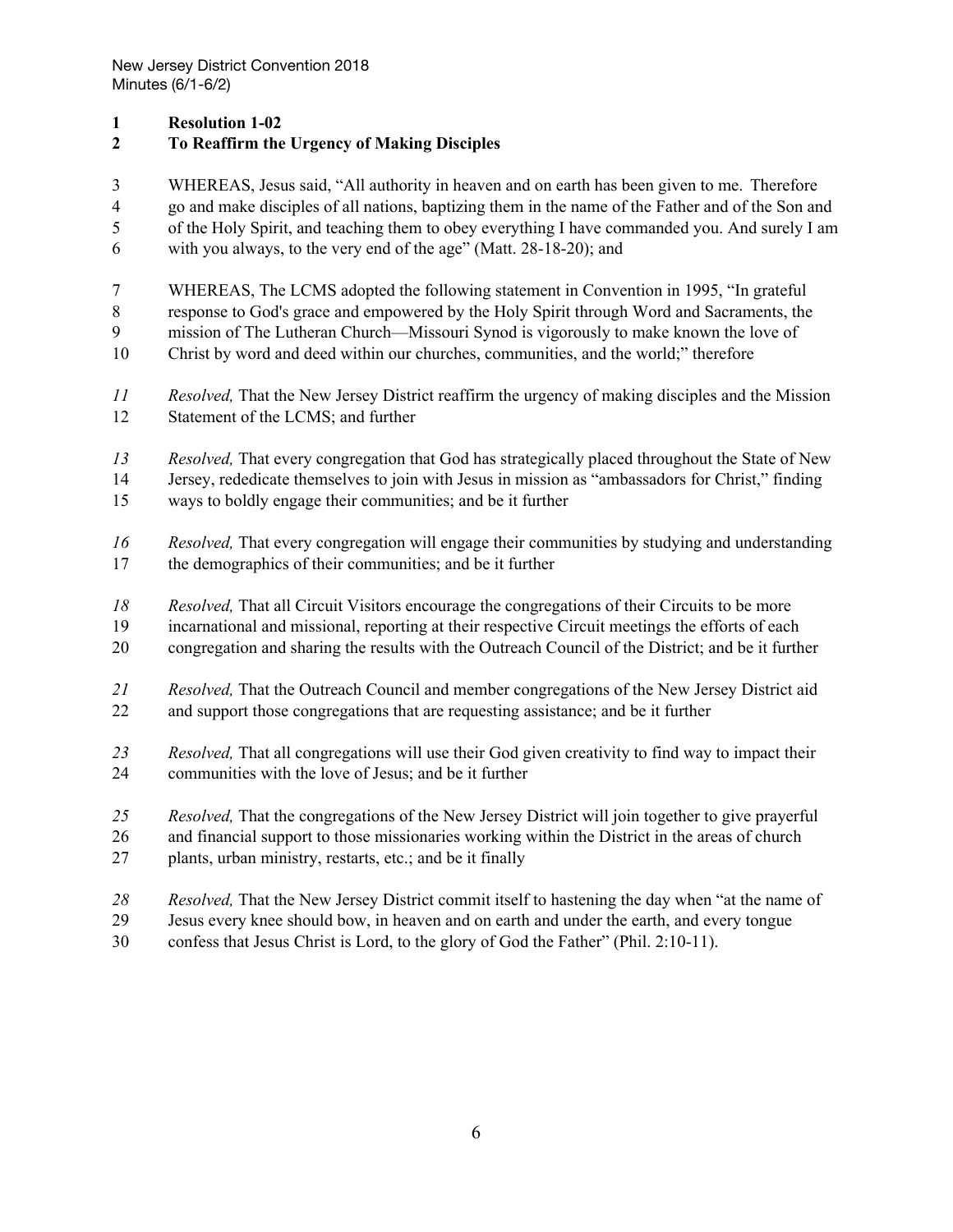- **Resolution 1-03**
- **To Explore New Models of Church Ministry In Order to Continue to Reach Our**
- **Communities**
- WHEREAS, Many of our congregations are continuing to decline in membership and financial stability; and
- WHEREAS, Many of these same congregations and pastors are highly engaged in creative
- outreach, Learning Communities, Transforming Churches Network, Kairos Network, etc.; and

 WHEREAS, This dissonance of effort and results can produce high anxiety and so lower levels of creativity which affects our ability to continue reaching our communities; and

- WHEREAS, Our pastors are highly gifted in various tasks of pastoral ministry, but none in every task; and
- WHEREAS, The New Jersey District has many rostered and trained DCEs that were raised in NJ
- and moved back to NJ in a desire for the ministry in NJ but are unable to be called by our smaller congregations
- WHEREAS, It would benefit our pastors to have a colleague to work with in a shared ministry; and
- WHEREAS, At every church closing, many of those current members become disengaged from congregational life, no longer receive pastoral care, and cease attending worship; and
- WHEREAS, When a church closes we cease to have a Gospel-centered presence in that community; and
- WHEREAS, One of the roles of a district is to support the members of Synod, both congregations and workers to be effective at reaching their community; and
- WHEREAS, The Preamble Synod reads, "Our Lord's will that the diversities of gifts should be for the common profit 1 Cor 12:4-31"; therefore be it
- *Resolved*, That the NJ District explore, promote and facilitate new ministry options for
- congregations to yoke together in dual parish ministries, combined ministries, regional parish
- models, city parish, missional communities, multi-site, church planting, church replanting and
- church mergers that would be served by multi-pastorates, deaconesses, DCEs, other church
- workers, and missionaries, along with the priesthood of all believers so as to make full use of the
- giftedness of the church; and be it further
- *Resolved*, That the NJ District help congregations in developing creative ways to manage the resource of land and facilities, including the sale of said properties so that the Gospel would continue to go out in that community and thrive in a new way; and be it further
- *Resolved,* That the NJ District use current trained local leaders and promote and train new local leaders for the work of ministry; and be it further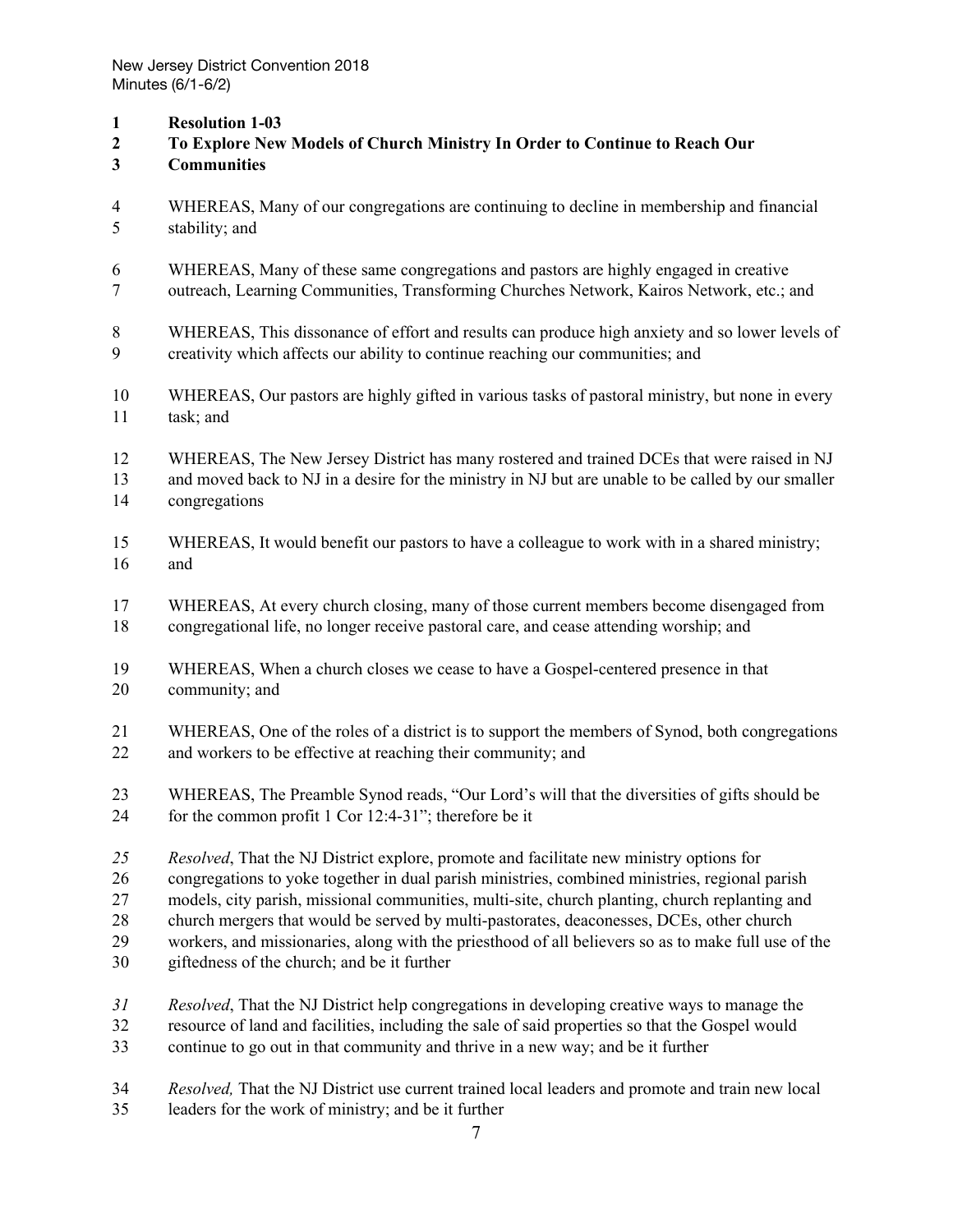- *Resolved,* That the NJ District use the current rostered and trained workers in NJ who desire to
- use their gifts for the ministry in NJ but are unable to be called by our smaller congregations; and
- be it finally
- *Resolved,* That the NJ District partner with other districts which are currently involved in this
- 40 type of work in order to learn the best practices of the church models.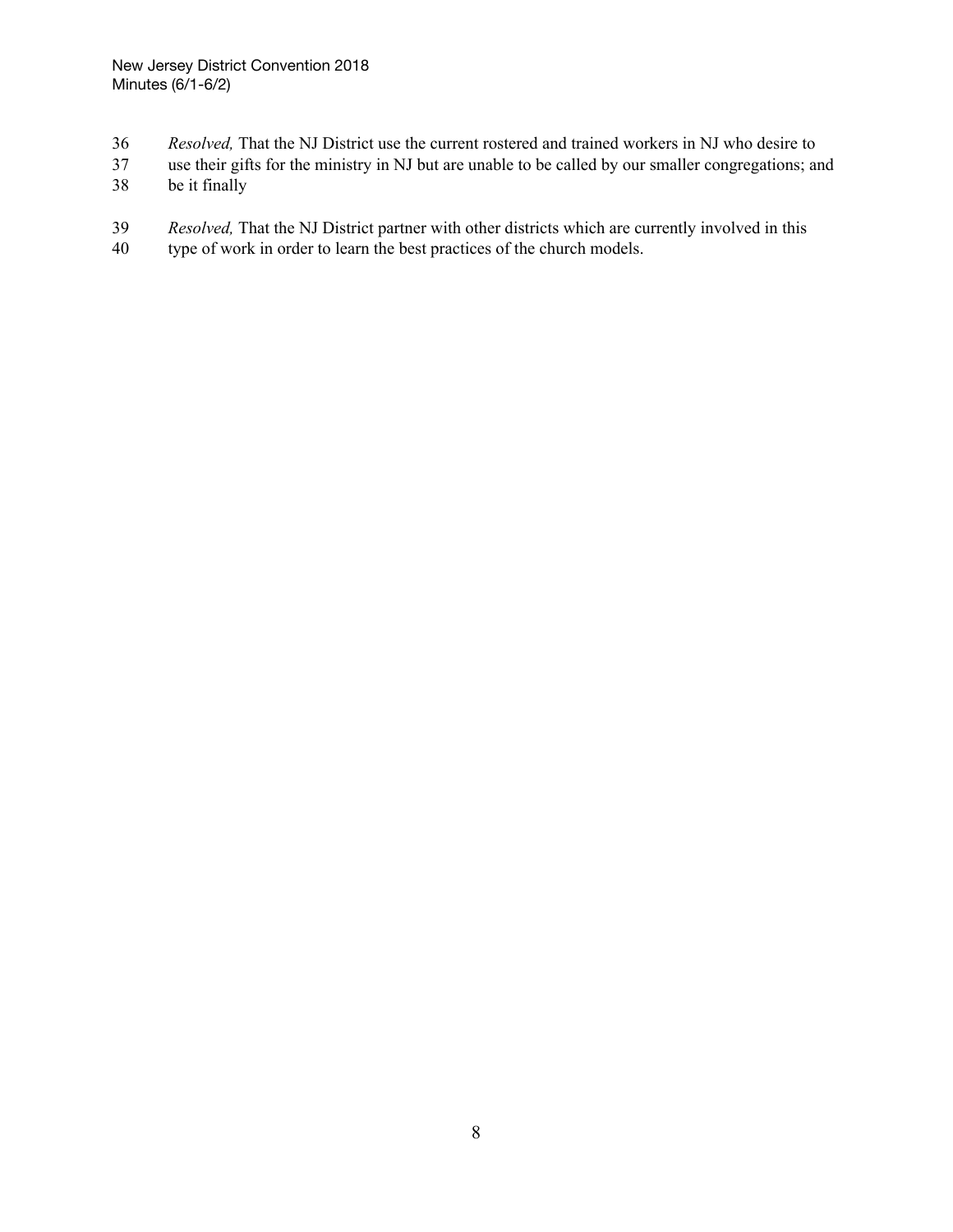#### **Resolution 1-04**

### **To Overrule CCM Opinion 14-2724**

WHEREAS, Overture 2-04 (To Overrule CCM Opinion 14-2724) was not brought forward for

debate at the 2016 LCMS National Convention which was submitted by four LCMS districts,

three district boards of directors, one circuit, and seventeen LCMS congregations and two other

overtures (2-07, 2-09) were submitted to the 2016 LCMS Convention that also requested that

CCM Opinion 14-2724 also be overruled; and

WHEREAS, LCMS Bylaw 3.9.2.2(c) regarding the CCM says, in part: "An opinion rendered by

the commission shall be binding on the question decided unless and until it is overruled by a

convention of the Synod. Overtures to a convention that seek to overrule an opinion of the

commission shall support the proposed action with substantive rationale from the Constitution,

Bylaws, and resolutions of the Synod. All such overtures shall be considered by the floor

committee to which they have been assigned and shall be included in a specific report to the

convention with recommendations for appropriate action;" and

WHEREAS, No such report was given to the 2016 convention of the Synod; and

WHEREAS, the Word of God (Acts 13) clearly reveals that in the first century of the New

Testament, a local congregation of believers in the Lord Jesus, assembled in Antioch, after much

prayer and under the guidance of the Holy Spirit, freely consecrated and sent missionaries,

notably Barnabas and Saul, into mission fields; and

WHEREAS, Article III.2 of the Constitution of The Lutheran Church—Missouri Synod

identifies an objective of the Synod as to "Strengthen congregations and their members in giving

22 bold witness by word and deed to the love and work of God, the Father, Son, and Holy Spirit, and

extend that Gospel witness into all the world;" and

 WHEREAS, Article VII of the Constitution of The Lutheran Church—Missouri Synod states, "In relation to its members, the Synod is not an ecclesiastical government exercising legislative or coercive powers, and with respect to the individual congregation's right of self-government it is

but an advisory body"; and

 WHEREAS, Article XIV of the Constitution states, "The Synod in convention may adopt bylaws that are consistent with and do not contradict the Constitution of the Synod, which controls and

- supersedes such bylaws and all other rules and regulations of the Synod"; and
- WHEREAS, 2010 Synod Convention Res. 8-32B encourages the Synod to study Article VII of
- the Constitution, including study of "Congregations and Synod, Background Material on the

Advisory Nature of the LCMS" along with opinions of the Commission on Constitutional Matters

related to this topic (including CCM Opinion 09-2573 listed in a "Whereas" paragraph in

- Resolution 8-32B); and
- WHEREAS, 1983 Synod Convention Res. 5-10A in a "Resolved" clause states that The Lutheran

Church—Missouri Synod reaffirms that its synodical polity is essentially and principally

congregational in nature; and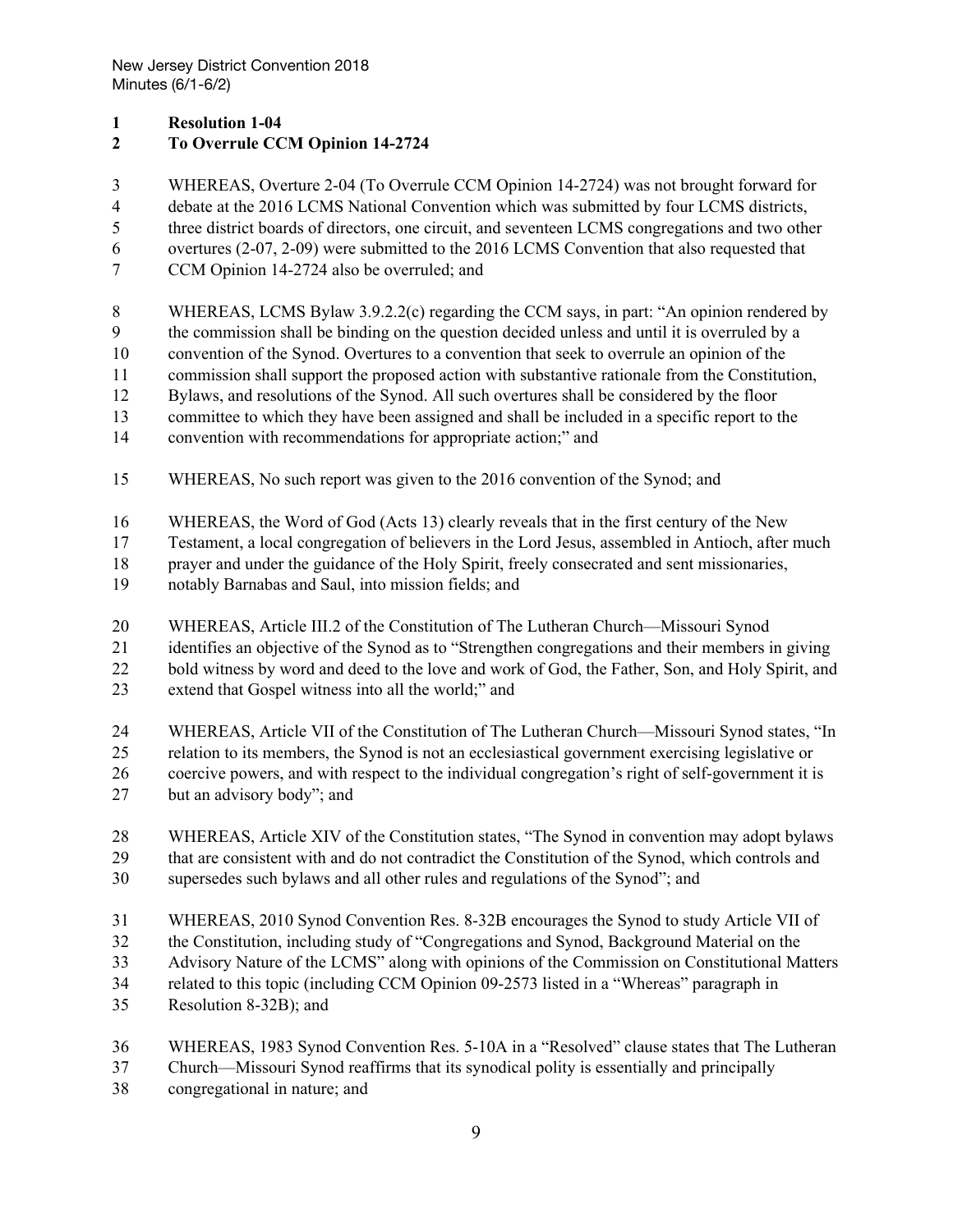- WHEREAS, CCM Opinion 09-2573 states in part that ". . . there is a common understanding that
- a congregation exercises its self-government . . . in carrying out . . . its own ministry programs
- 41 and financial affairs . . ."; and
- WHEREAS, Synod Bylaw 3.8.3 deals only with who has authority to send ministers of religion
- and other workers into Synod foreign mission fields, and prior bylaws have been careful not to
- restrict congregational activity specifically relating to whom congregations could send funds
- overseas, and nothing in the current bylaws restrict or could restrict the right of member
- congregations to (a) fund ministries in foreign countries, or (b) send/fund congregation members
- for service with organizations seeking to share the Gospel; and
- WHEREAS, 1983 Synod Convention Res. 5-37 amending the bylaws only dealt with who on
- behalf of Synod as a whole could send missionaries at the expense of the Synod, and where the restriction applied, it being a sending bylaw only, clearly not applicable to congregations in any event; and
- WHEREAS, CCM Opinion 14-2724 referring to 2013 Synod Convention Res. 1-08, "To Work Together in Mission," called for a two-fold response: First, "Resolved, That the Synod, by the next convention, develop and provide a mission best practices policy document for districts and congregations engaged in mission projects to assist them to better carry out their mission and their life together", indicating that districts and congregations have and are recognized to have mission work and practices of their own, and because they have their own mission work and practices, the Synod should assist and support those efforts by developing a best-practices policy; and second, "that these best practices include encouragement to districts and congregations to communicate their international mission activities to the Synod's Director of Church Relations and Offices of National and International Mission for the purposes of healthy coordination and stewardship" (underlined portions indicate emphasis added), indicating that districts and congregations can have their own mission activities and when they do they are encouraged to communicate these activities to the Synod for coordination and good stewardship; and
- WHEREAS, CCM Opinion 14-2724 states in part, "Congregations may not send funds to mission societies and non-Synod entities for work in foreign areas without taking into consideration policies developed and determined for this purpose by the Board of International Mission as the only sending agency;" and
- WHEREAS, CCM Opinion 14-2724 incorrectly restricts the mission outreach of congregations and others to give bold witness by word and deed to the love and work of God the Father, Son,
- and Holy Spirit, and extend that Gospel witness into all the world; therefore be it
- *Resolved*, That the congregations of the New Jersey District and of The Lutheran Church—
- Missouri Synod be encouraged, with much prayer and under the guidance of the Holy Spirit, to send missionaries to foreign areas; and be it further
- *Resolved*, That the New Jersey District affirms and encourages congregations, auxiliaries,
- recognized service organizations, districts, and individual members of the Synod, in their efforts
- to give bold witness by word and deed, to the love and work of God the Father, Son and Holy
- Spirit, and extend that Gospel witness to all the world; and be it further
- *Resolved*, That nothing in the bylaws of Synod should ever be interpreted to limit efforts by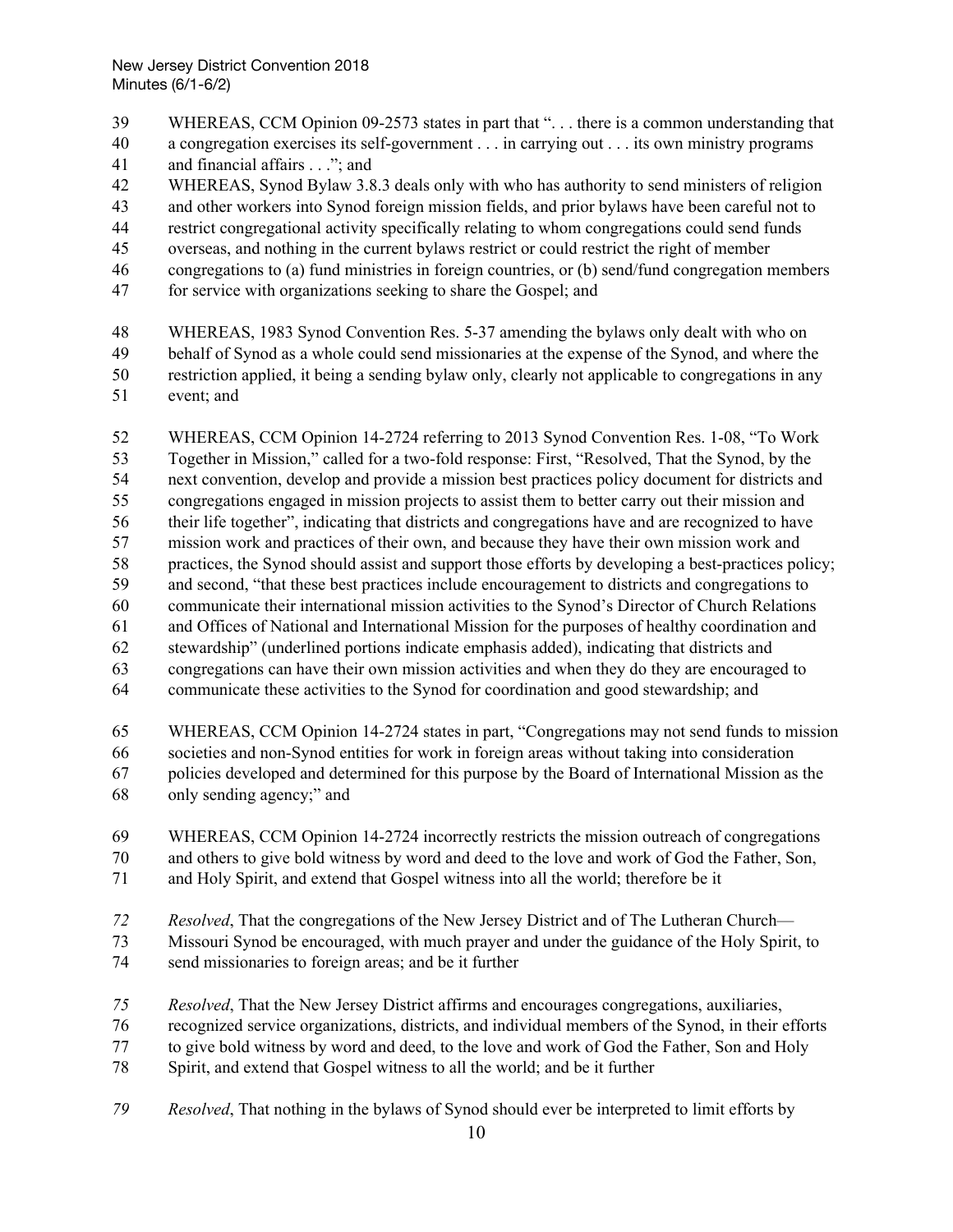- congregations, auxiliaries, recognized service organizations, districts, and individual members of
- the Synod, to give bold witness by word and deed to the love and work of God the Father, Son
- and Holy Spirit, and extend that Gospel witness to all the world, but only be interpreted as
- requesting information which might allow Synod to support (and to assist in connecting potential
- support for) congregations and individual members, to assist in connecting potential mission
- partners, and to provide best practices information which could assist the efforts; and be it further
- *Resolved*, That the New Jersey District in convention memorialize the Synod in convention to 87 adopt this resolution and to overrule CCM Opinion 14-2724, to be thereby declared null and void
- and of no effect; and be it further
- *Resolved*, That the President of Synod be directed to assure that the provisions of Bylaw
- 90 3.9.2.2(c) are followed with respect to this resolution and any other resolution that becomes an
- overture to the Synod asking for a CCM opinion to be overruled; and be it finally
- *Resolved*, That also in our agreements in how we will work together in the LCMS, things "be
- done in a fitting and orderly way" (1 Cor. 14:40).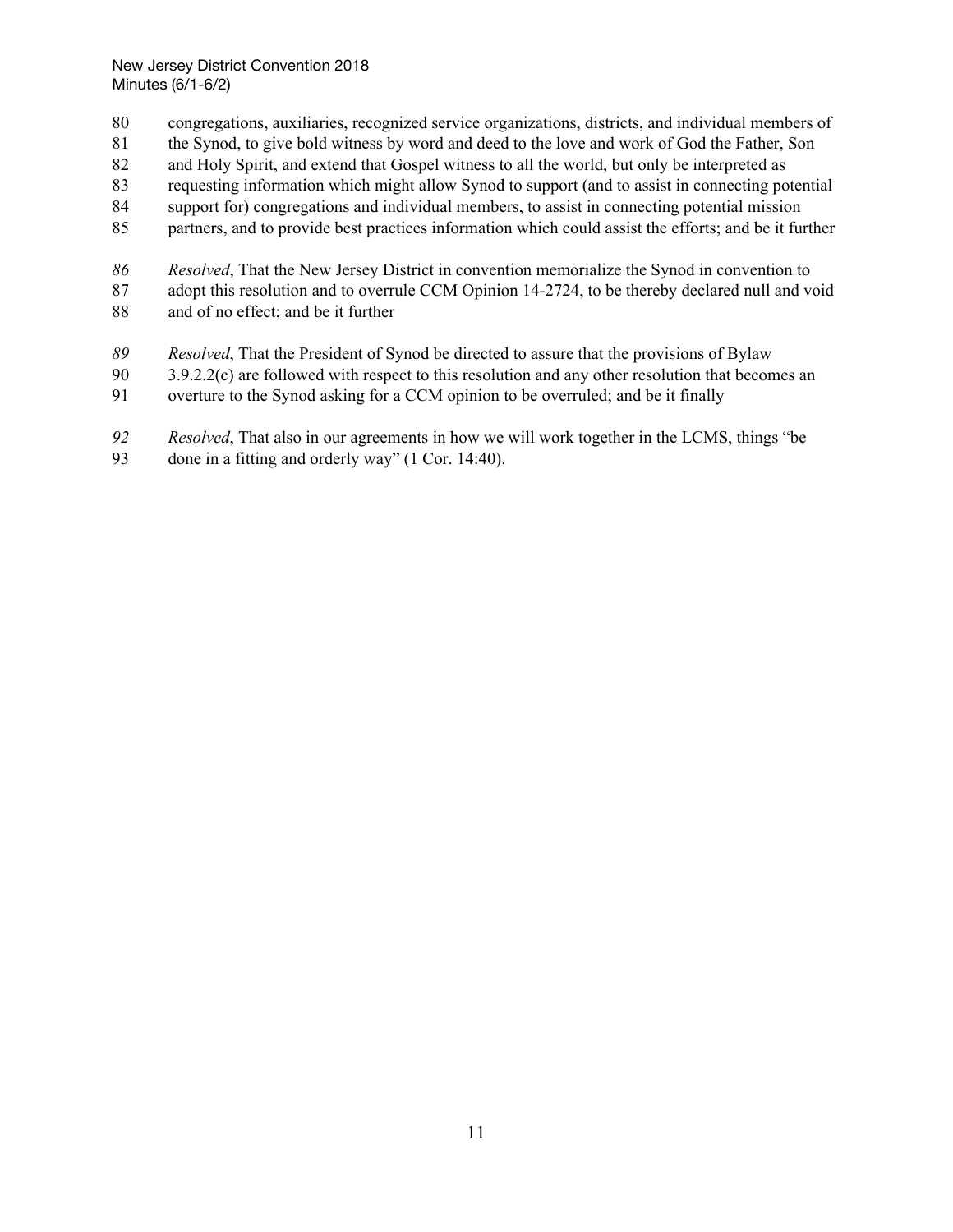[THIS PAGE IS BLANK TO FACILITATE PRINTING.]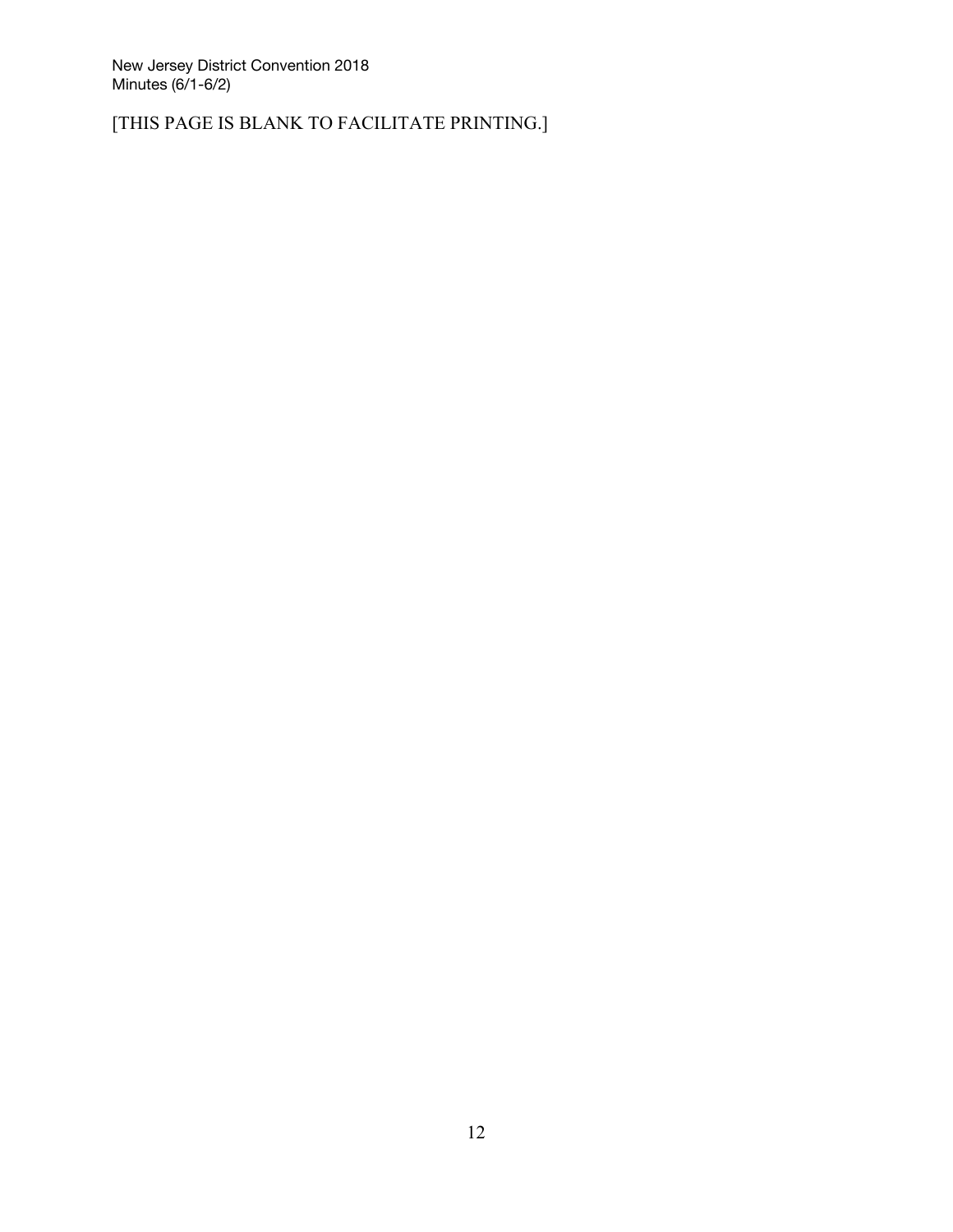# *New Jersey District — LCMS District Convention 2018 June 1-2, 2018 DoubleTree Guest Inn and Suites Mt. Laurel, NJ*

# *Wise Disciples Train for the Kingdom Matthew 7:24-27; 13:52*

## *Session 2 (6/1/18, 1:30 PM — 3:00 PM)*

Rev. Hildebrant called the convention back into session at 1:30 PM. He announced that Rev. Art Doring (ordained) and Ms. Shirley Carpenter (lay), with Caren Vogt as alternate (lay), were elected to be district advisory delegates to the 2019 Synodical Convention in Tampa.

#### **Elections (cont.)**

Balloting continued for 1st Vice President, 2nd Vice President, Board of Directors Lay Representative (Circuit 3), and Board of Directors Clergy-at-Large (2). No candidate received a majority of votes for 1st Vice President; Dinger (10) was removed. On the second ballot, Gewecke was elected, 37-32. Taylor was elected 2nd Vice President on the first ballot, 47-23, making Dinger 3rd Vice President. Since Dinger accepted his election as Vice President, he removed his name from the slate for secretary; chair motioned for the secretary to cast a single ballot for the sole candidate, Richard Serina. Chris Koerner received a majority of votes on the first ballot, 47-28, and was reelected district treasurer. Jason Kiefer was elected Circuit-3 Lay Representative, 36-31. No nominee received a majority of votes (36) for either Clergy-at-Large seat; Handrich (8) and Gary Timm (conflict as circuit visitor) were removed, and second ballot distributed. No nominee received a majority of votes for Clergy-at-Large on the second ballot; Uphoff was removed (15).

Ranking of the Vice-Presidents 1st Vice President

| <b>Andrew Dinger</b>                                         | 10       |
|--------------------------------------------------------------|----------|
| Stephen Gewecke                                              | 34       |
| Deric Taylor                                                 | 27       |
| 1st Vice President<br><b>Stephen Gewecke</b><br>Deric Taylor | 37<br>32 |

2nd Vice President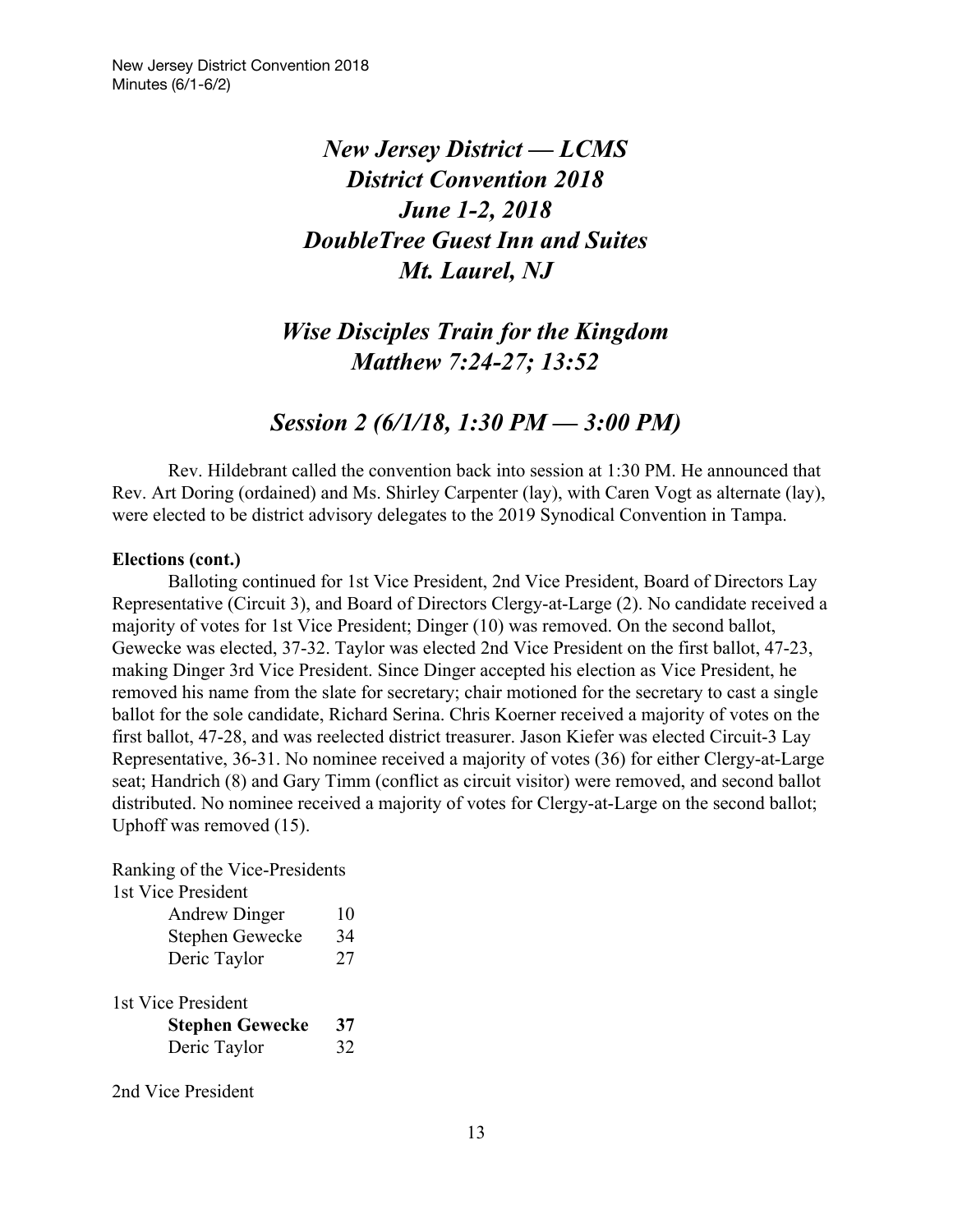| <b>Deric Taylor</b><br><b>Andrew Dinger</b>                                                                                             | 47<br>23 |
|-----------------------------------------------------------------------------------------------------------------------------------------|----------|
| The ranking is as follows:<br>1st Vice President Stephen Gewecke<br>2nd Vice President Deric Taylor<br>3rd Vice President Andrew Dinger |          |
| <b>Board of Directors:</b>                                                                                                              |          |
| <b>District Secretary</b><br><b>Richard Serina</b>                                                                                      | 1        |
| <b>District Treasurer</b><br>Maggie Bowe<br><b>Christopher Koerner</b>                                                                  | 28<br>47 |
| Lay Circuit #3                                                                                                                          |          |
| <b>Jason Kiefer 36</b>                                                                                                                  |          |
| David Pry<br>31                                                                                                                         |          |
| Clergy-at-Large (Ballot One)                                                                                                            |          |
| John Grieg                                                                                                                              | 18       |
| <b>Brian Handrich</b>                                                                                                                   | 8        |
| Anthony Iovine                                                                                                                          | 13       |
| Dick Izzard                                                                                                                             | 21       |
| Phil Ressler                                                                                                                            | 15       |
| Dan Schmalz                                                                                                                             | 12       |
| <b>Bruce Smith</b>                                                                                                                      | 16       |
| Gary Timm                                                                                                                               | 22       |
| Aaron Uphoff                                                                                                                            | 12       |
| Clergy-at-Large (Ballot Two)                                                                                                            |          |
| John Grieg                                                                                                                              | 21       |
| Anthony Iovine                                                                                                                          | 18       |
| Dick Izzard                                                                                                                             | 24       |
| Phil Ressler                                                                                                                            | 24       |
| Dan Schmalz                                                                                                                             | 16       |

Bruce Smith 23<br>Aaron Uphoff 15 Aaron Uphoff

## **Report of the New Jersey District Treasurer**

Mr. Chris Koerner shared the financial report of the district. Report is on file.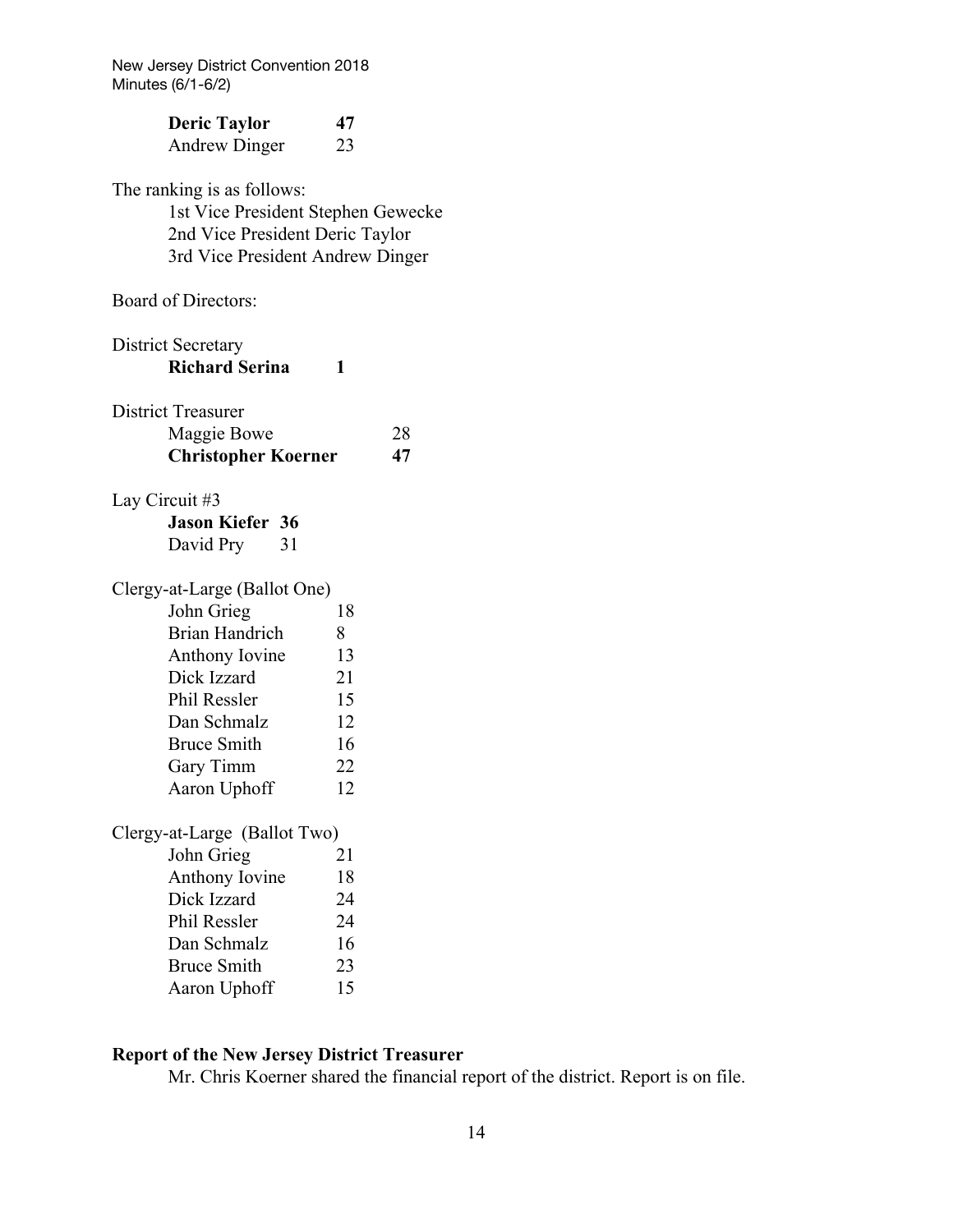### **Convention Essay, Part One:** *Who Am I? Justification as Gift of Identity in Galatians*

Rev. Dr. Mark Seifrid made his presentation on the convention theme. He provided the following summary:

Bonhoeffer's poem, "Who Am I?" introduces the modern form of the question of identity: Am I what others say of me? Or am I what I know of myself? This twofold form of the question of identity, corresponds in a remarkable way to Paul's letter to the Galatians. Paul there tells the story of his pursuit of identity in his progress in Judaism that was brought to an end by his encounter with Christ. In a similar way, he corrects Cephas' misunderstanding of Christian identity in his confrontation with him in Antioch. Our new identity is given to us as a gift in Christ. In the conclusion of the letter, Paul warns the Galatians against surrendering this gift and the freedom it brings. They are to live as the community in which the freedom of love of the neighbor is present.

Hildebrandt recessed the convention at 3:00 PM.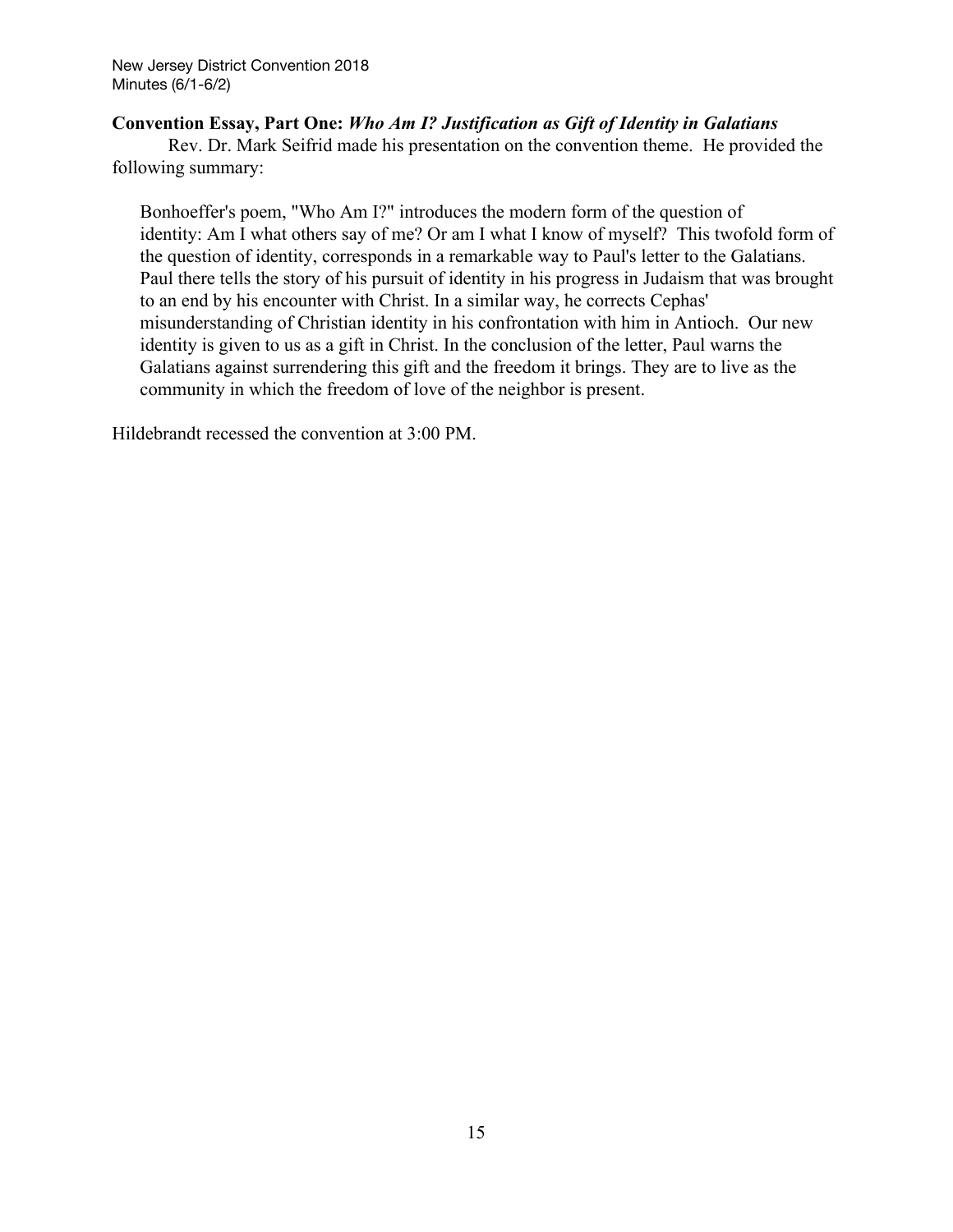[THIS PAGE IS BLANK TO FACILITATE PRINTING.]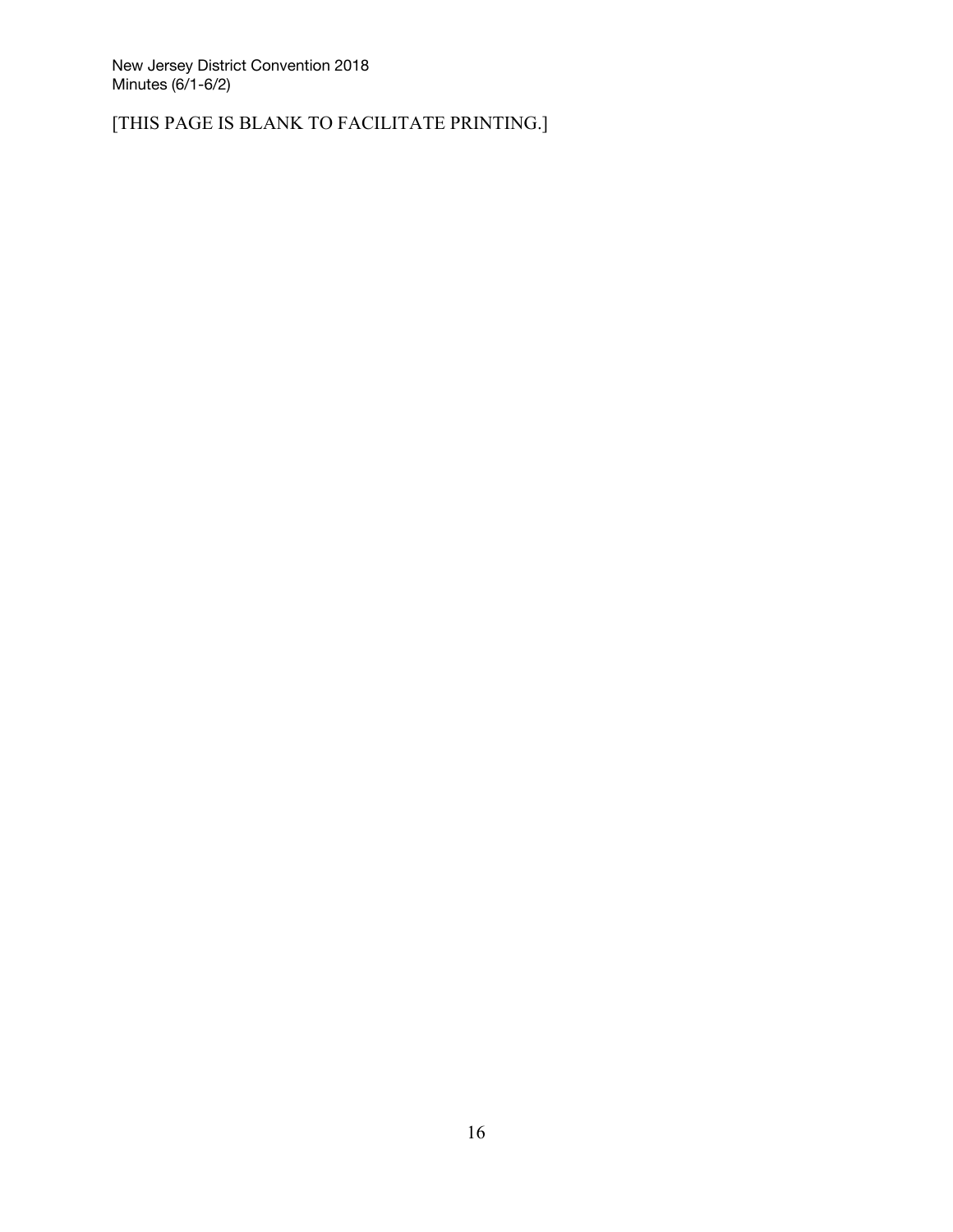# *New Jersey District — LCMS District Convention 2018 June 1-2, 2018 DoubleTree Guest Suites Mt. Laurel, NJ*

# *Wise Disciples Train for the Kingdom Matthew 7:24-27; 13:52*

*Session 3 (3:30-5:15) — June 1, 2018*

Rev. Hildebrandt called the convention back into session at 3:20 PM.

### **Elections (cont.)**

Rev. Hildebrandt moved that the secretary cast a single vote for the offices that had only one candidate: Board of Directors Lay Representative-Circuit 1 (William Schmidt); Board of Directors Lay Representative-Circuit 5 (Norm Klesat); and Commissioned Minister-at-Large (Allison Johnson). Balloting continued for Clergy-at-Large (2) and CHEF Trustee (Region 1). No nominee received a majority of votes for Clergy-at-Large on third ballot; Schmalz was removed (17). No nominee received a majority of votes for CHEF-Region 1; Shine was removed (14).

Clergy-at-Large (Ballot Three)

| John Grieg          | 21 |
|---------------------|----|
| Anthony Iovine      | 25 |
| Dick Izzard         | 24 |
| <b>Phil Ressler</b> | 18 |
| Dan Schmalz         | 13 |
| <b>Bruce Smith</b>  | 17 |

CHEF Trustees-Region 1 (Ballot One) Shirley Carpenter 28 Alan Fields 15 Terry Shine 14

### **Convention Essay, Part Two:** *What Went Wrong in Corinth? Reflections on the Word of the Cross*

Rev. Dr. Mark Seifrid made his second presentation on the convention theme. He provided the following summary: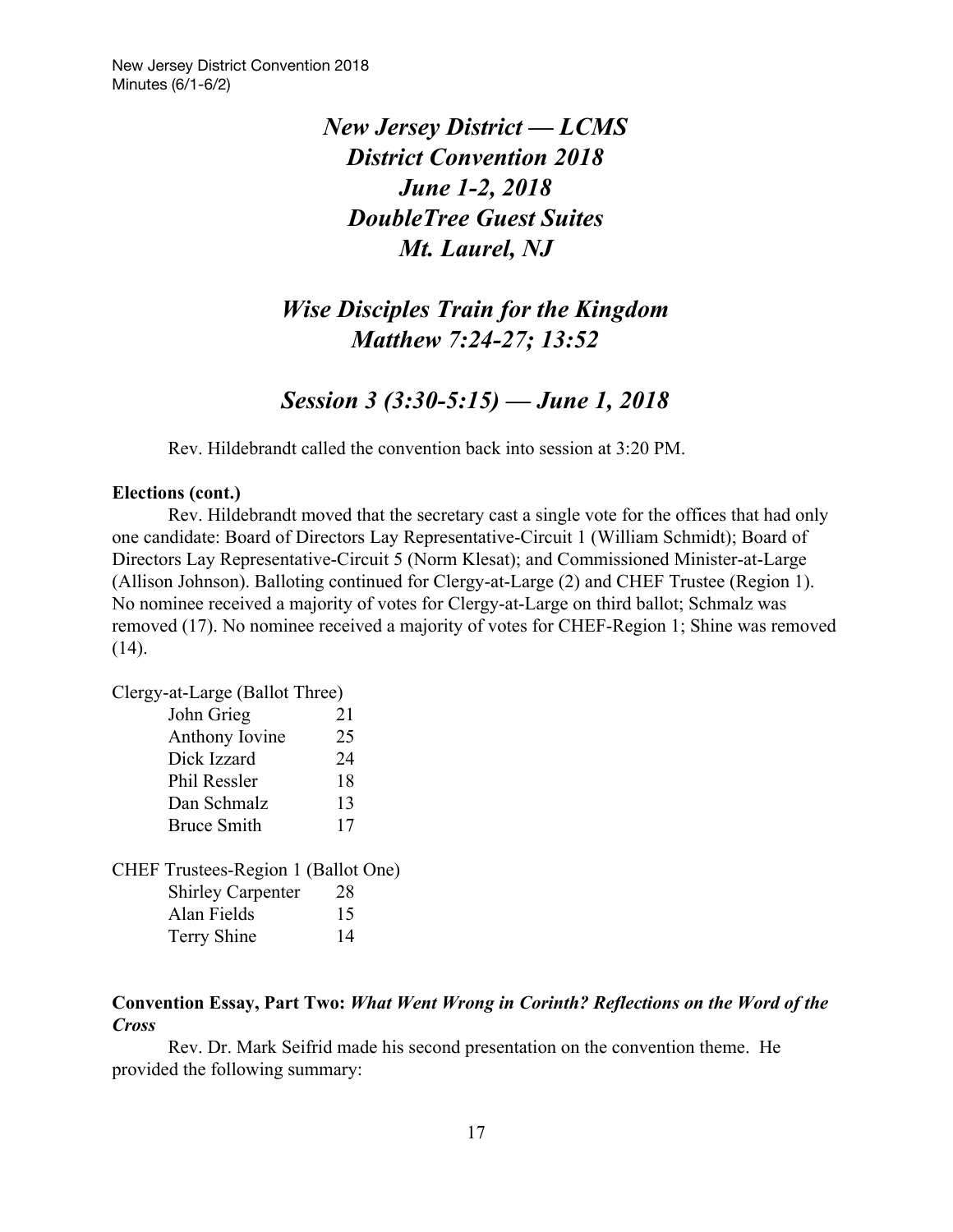The problem behind all the problems in Corinth was the Corinthian worship of power, in which they misunderstood the gifts that God had given them in Christ and in their own hearts and minds turned them into possessions. This problem is on display in 1 Cor 1-4, where Paul addresses the issue of the factions that have arisen in the church. Each one had a favorite apostle based on their own understanding of the power that they expected to be displayed there. Their choice of an apostle was based in their own ideal of the Christian life. Paul seeks to teach them that it is not they who interpret the cross by their own empty and self-seeking standards, but God who has interpreted them in Christ's cross: their salvation rests outside themselves in the crucified and risen Christ, whose power is present in weakness (2 Cor 12:9-10). It is not that power removes our weakness or that weakness may be made into power. God hides himself in our weakness in order that his power might be manifest in us as his power. Here, too, we are removed from ourselves—our false imaginations about ourselves -- and given a new identity. The letters to the Corinthians are a warning against the temptations of power. They bring the consolations of weakness given in Christ.

### **Elections (cont.)**

Balloting resumed for Clergy-at-Large (2) and CHEF Trustee-Region 1. No nominee received a majority of votes for Clergy-at-Large on fourth ballot; Smith was removed (21). Carpenter received a majority of votes, 43-22, for CHEF Trustee-Region 1. Balloting resumed for Clergy-at-Large (2) and CHEF Trustee-Region 2 and CHEF Trustee-Region 3. Three candidates received a majority for Clergy-at-Large (2), but by rule [Robert's Rules of Order Newly Revised, (11th edition) page 441, lines 11-2], the two candidates with the most votes—Ressler (36) and Iovine (35)—were elected. No candidate received a majority for CHEF Trustee-Region 2; Czebotar (7) and Van Etten (7) were dropped. Charlotte Visbeck received a majority of votes, 36-25, for CHEF Trustee (Region 3) and was elected.

## **Report of the Synodical President (Part One)**

Dr. Steinbronn introduced the Rev. Dr. Herb Mueller, 1st Vice-President of the LCMS. After a video presentation, Dr. Mueller took questions from the assembly.

Clergy-at-Large (Ballot Four)

| John Grieg                    | 23 |
|-------------------------------|----|
| Anthony Iovine                | 28 |
| Dick Izzard                   | 26 |
| <b>Phil Ressler</b>           | 29 |
| <b>Bruce Smith</b>            | 21 |
|                               |    |
| Clergy-at-Large (Ballot Five) |    |
| John Grieg                    | 28 |
| <b>Anthony Iovine</b>         | 35 |
| Dick Izzard                   | 33 |

CHEF Trustees-Region 1 (Ballot Two)

**Phil Ressler 36**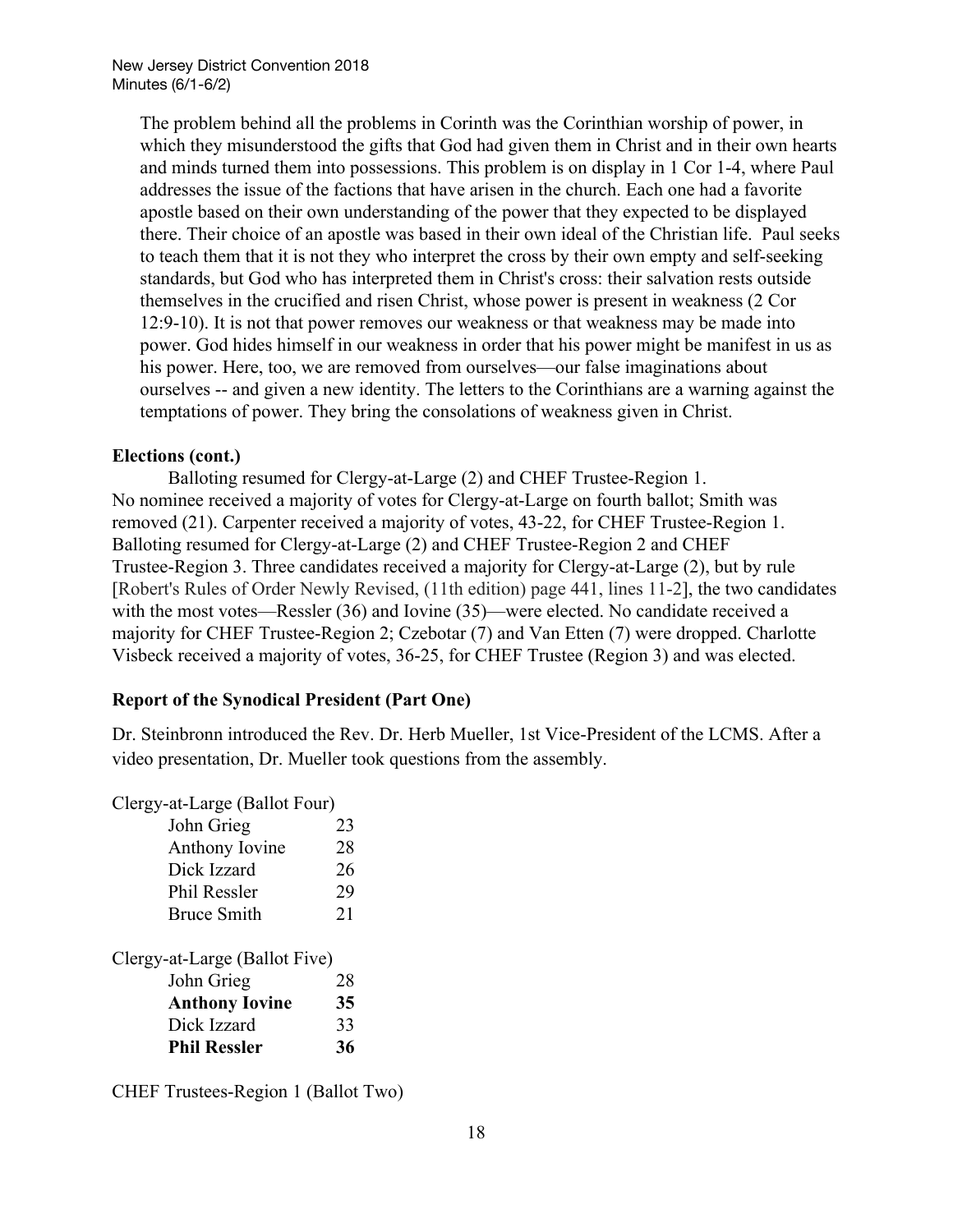| <b>Shirley Carpenter</b>                   | 43 |
|--------------------------------------------|----|
| Alan Fields                                | 22 |
|                                            |    |
| <b>CHEF Trustees-Region 2 (Ballot One)</b> |    |

| <b>Sharon Czebotar</b> |          |
|------------------------|----------|
| Brian Handrich         | 15       |
| Christa Piper          | 12       |
| Erik Rieker            | 24       |
| Gay Van Etten          | $\gamma$ |

CHEF Trustees-Region 3 (Ballot One) Charlote Visbeck 36<br>William Zak 25 William Zak

Rev. Hildebrandt recessed the convention at 5:20 PM.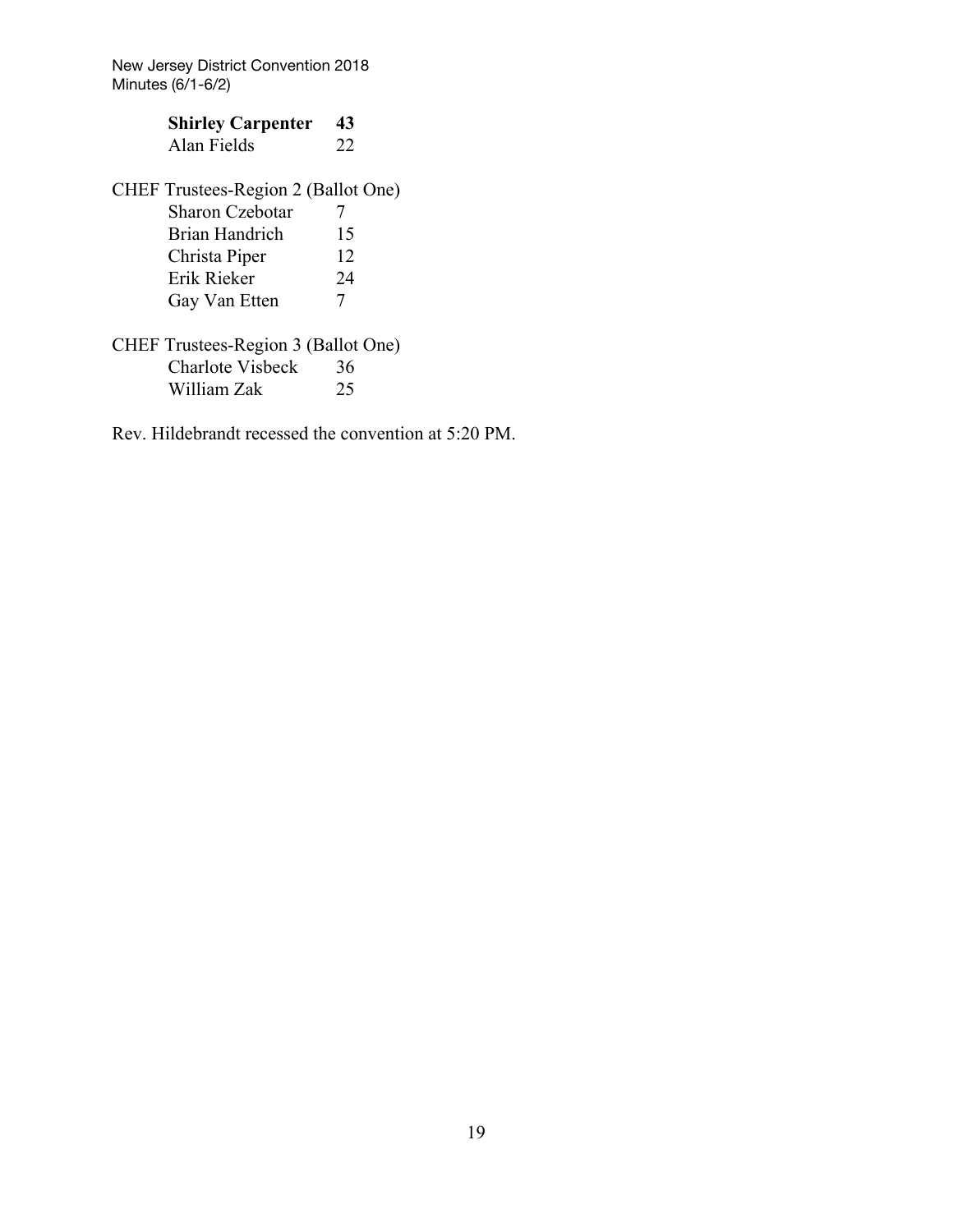[THIS PAGE IS BLANK TO FACILITATE PRINTING.]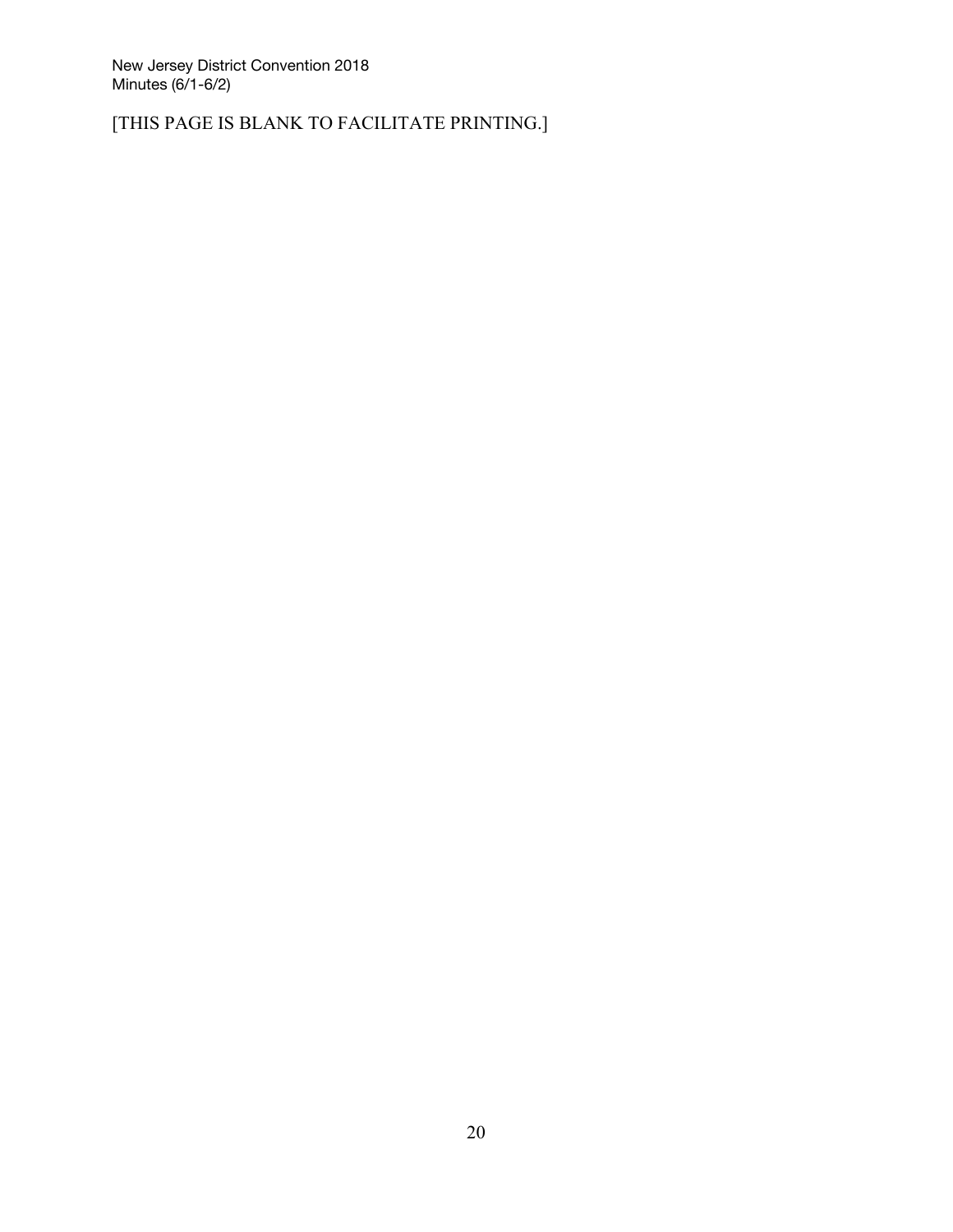# *New Jersey District — LCMS District Convention 2018 June 1-2, 2018 DoubleTree Guest Suites Mt. Laurel, NJ*

# *Wise Disciples Train for the Kingdom Matthew 7:24-27; 13:52*

# *Session 4 (7:30-12:30) — June 2, 2018*

Rev. Hildebrandt convened the session at 7:40 AM. Rev. Matt Peeples gave the morning devotion on the basis of Luke 15.

#### **Elections (cont.)**

Rev. Schmidt moved that the secretary cast a single vote for the nominees that are unopposed: District Convention Nominations Committee-Commissioned Minister (Allison Johnson and Caren Vogt). Balloting resumed for CHEF Trustee-at-Large, District Convention Nominations Committee-Clergy (2), District Convention Nominations Committee-Lay, and Synodical Convention Nomination Committee-Lay. Gewecke received a majority of votes (34) to be elected as District Convention Nominations Committee-Clergy, but no other candidate received a majority for the second seat; Holsten was dropped (15). No candidate received a majority of nominations for Synodical Convention Nomination Committee-Lay; Loeber (4) and Onder (1) were dropped, since neither earned 15% of the votes.

2021 District Convention Nominations-Clergy (Ballot One)

| <b>Stephen Gewecke</b> | 34 |
|------------------------|----|
| Phillip Ressler        | 18 |
| Chris Sadlo            | 16 |
| Stephen Vogt           | 16 |
| Chris Schonberg        | 27 |
| <b>Bob Holsten</b>     | 15 |

## 2019 Synod Convention Nominations-Lay (Ballot One)

| Larry Chenault      | 7  |
|---------------------|----|
| Rob Loeber          | 4  |
| Jason Kiefer        | 15 |
| Paul Onder          |    |
| <b>Bill Schmidt</b> | 20 |

## **Report of the Synodical President (Part Two)**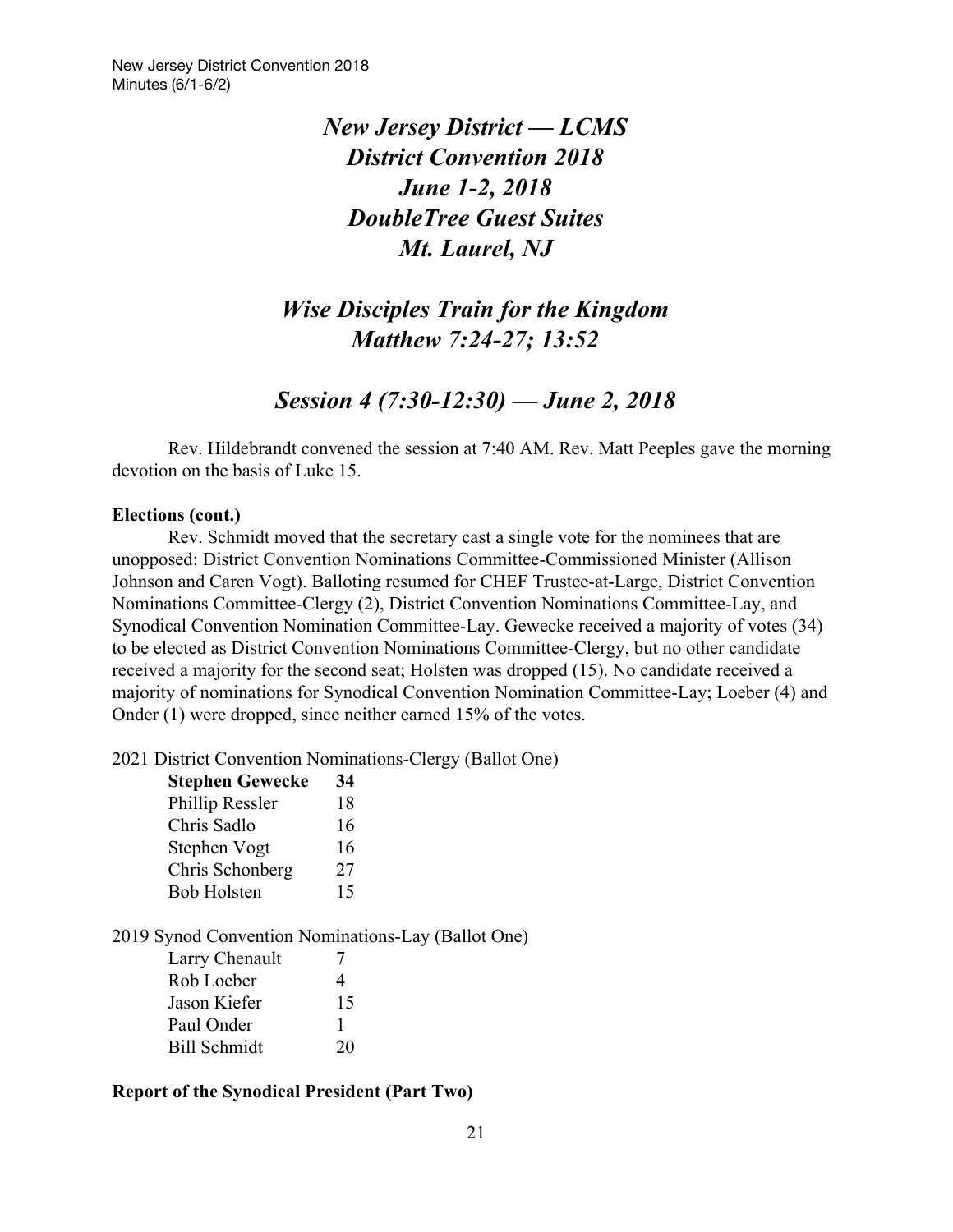Rev. Herb Mueller, 1st Vice-President of the LCMS, delivered the second part of the president's report, taking as it starting point the theme for the 2019 Synodical Convention, "Joyfully Lutheran." Vice President Mueller specifically related the theme to Luther's understanding of the Gospel and urged those present to renew their commitment to biblical study and to read the Lutheran confessions with an eye toward the Gospel. He concluded with a summary of Synod's finances, noting that overall debt and annual borrowing are both down significantly.

### **Report on Registration**

34 pastoral delegates and 37 lay delegates, for a total of 71 voting delegates, in addition to 11 advisory delegates, 11 guests, 4 staff, and 4 vendors.

### **Elections (cont.)**

Balloting resumed for CHEF Trustee-Region 2, CHEF Trustee-at-Large (3), District Convention Nominations Committee-Clergy (1), District Convention Nominations Committee-Lay, and Synodical Convention Nomination Committee-Lay. No candidate received a majority of votes for CHEF Trustee-at-Large; Dahnshaw (15) was removed. No candidate received a majority of votes for District Convention Nominations Committee-Clergy (1); Ressler (9) was removed. Bill Schmidt received a majority of 27 votes to be elected as Synodical Convention Nomination Committee-Lay. Carol Pry (29) and Jason Kiefer (28) earned a majority of votes cast to be elected as District Convention Nominations Committee-Lay. Rev. Erik Rieker received a majority of votes (26) to be elected as CHEF Trustee-Region 2. Larry Schumann (40) and William Zak (35) each received sufficient votes to be elected to the first two seats of CHEF Trustee-at-Large.

2021 District Convention Nominations-Clergy (Ballot Two)

| 9  |
|----|
| 10 |
| 19 |
| 16 |
|    |

2021 District Convention Nominations-Lay (Ballot One)

| <b>Charles Carter</b>    | 10 |
|--------------------------|----|
| <b>Jason Kiefer</b>      | 28 |
| <b>Carol Pry</b>         | 29 |
| <b>Charlotte Visbeck</b> | 24 |

2019 Synod Convention Nominations-Lay (Ballot Two)

| Larry Chenault  | 12 |
|-----------------|----|
| Jason Kiefer    | 14 |
| William Schmidt | 27 |

CHEF-Region 2 (Ballot Two) Brian Handrich 6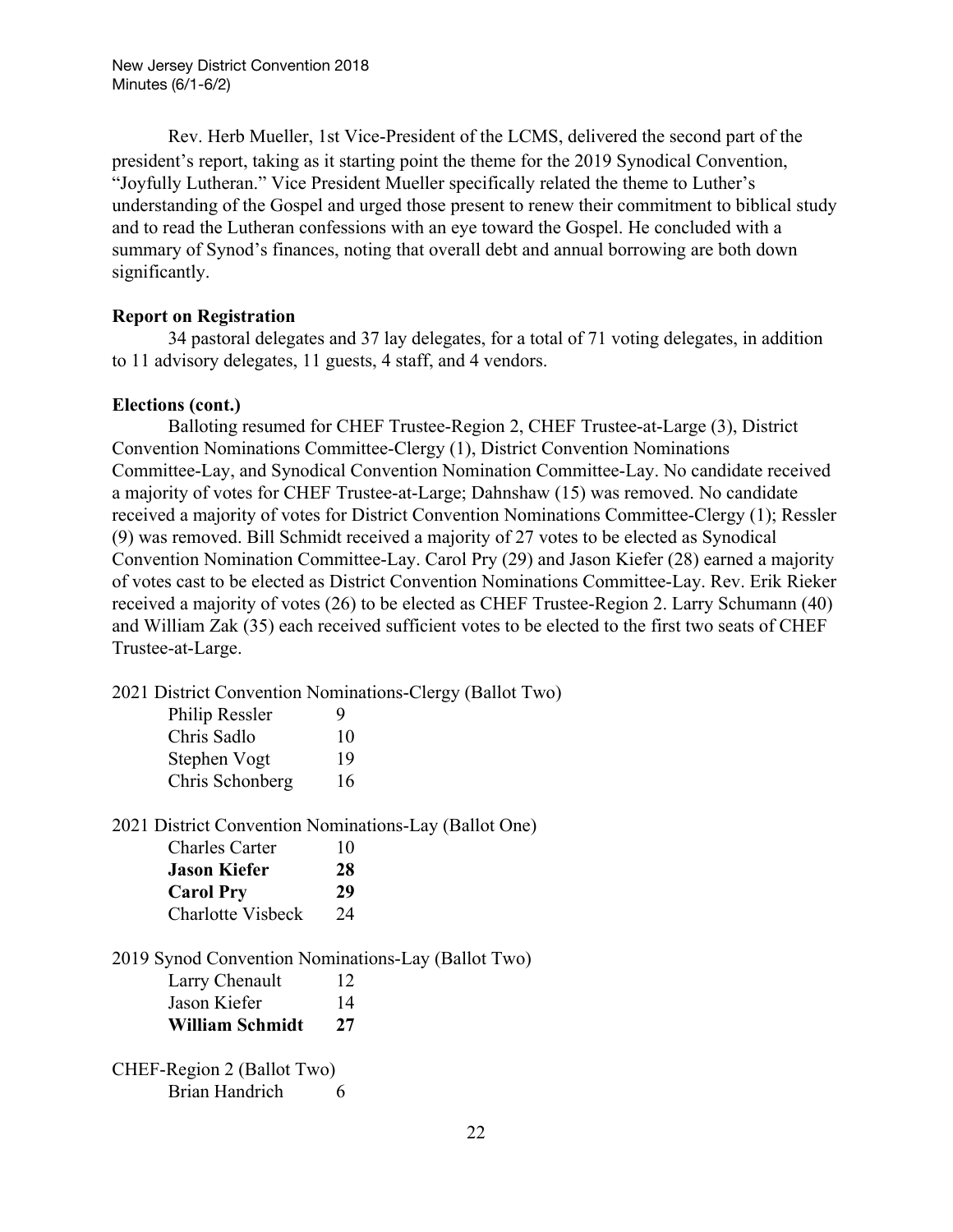| Christa Piper | 18 |
|---------------|----|
| Erik Rieker   | 26 |

| CHEF Trustee-at-Large (Ballot One) |    |
|------------------------------------|----|
| Tettie Addy                        | 20 |
| Zoe Dahnshaw                       | 15 |
| Douglas Montone                    | 19 |
| David Rocker                       | 20 |
| <b>Larry Schumann</b>              | 40 |
| <b>William Zak</b>                 | 35 |

### **Guest Presentations**

**Lutheran Church Extension Fund** — Rev. Bart Day, President of LCEF, described the existing relationships of the LCEF with the NJD, the opportunities for grant money available to congregations and ministries, and LCEF's current work here and abroad.

**Lutheran Women's Missionary League** — Ms. Arlene Price, President of the NJ District LWML, gave a report to the convention. A video presentation had been prepared but the system was not working. In lieu of that, she shared the mission projects they would be supporting this year. Congregational chapters were encouraged to support these missions with their mites. Others were invited to give toward these worthy projects as well. A Pastors' Appreciation Dinner is planned for Saturday, August 18, 2018. All District Pastors are invited to attend.

**Kairos** — Rev. Matt Peeples introduced the Kairos Church Planting Network, and described its strategy and plan to plant 10 churches in 10 years, partner with 10 congregations, and raise 300 leaders. He also introduced the planting work of Matt Lytikainen and Dan Fenco.

#### **Elections (cont.)**

Balloting resumed for CHEF Trustee-at-Large (1) and District Nominations-Clergy. No candidate received a majority of votes for CHEF Trustee-at-Large; Montone (9) was dropped. Schonberg received a majority (29) and was elected District Nominations-Clergy

CHEF Trustee-at-Large (Ballot Two) Tettie Addy 22 Douglas Montone 9 David Rocker 21

2021 District Convention Nominations-Clergy (Ballot Three)

| Chris Sadlo            | 10 |
|------------------------|----|
| <b>Chris Schonberg</b> | 29 |
| Stephen Vogt           | 15 |

#### **Resolutions (cont.)**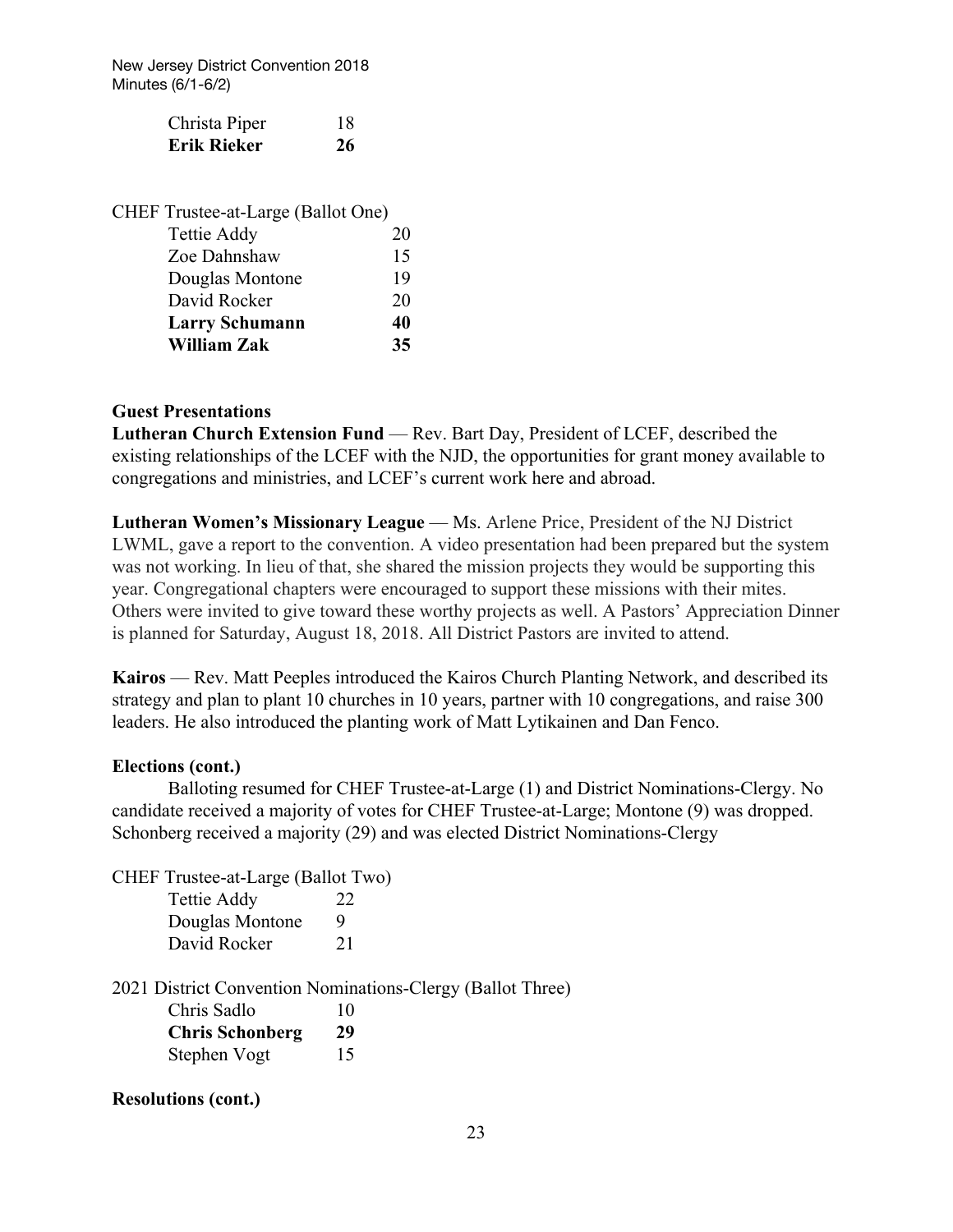Dinger introduced **Resolution 3-06** on behalf of the Resolutions Committee. The secretary explained to the assembly that 3-06 resolves to update the NJ District Bylaws approved at the 2012 District Convention as reviewed by CCM in May 2015 with suggested terminological changes and the insertion of 5.02.c regarding board electronic communications. Motion **made** and **passed** by voice vote to ratify changes.

Dinger introduced **Resolution 4-01**, to address sexual integrity of ministers and care for victims of abuse. Motion made to adopt; **passed** by unanimous voice vote.

Dinger introduced **Resolution 4-02**, to denounce ethno-nationalism and supremacy as beliefs contrary to the Gospel. Motion made to adopt. Discussion ensued regarding breadth and accuracy of motion, as well as implementation. Amendment made to change line 52 from "nationalism" to "white nationalism." Motion to amend **passed** unanimously. Amended motion **passed** with 4 votes against.

Dinger introduced **Resolution 4-03**, to engage in ministry to transgendered persons. Amendment proposed to line 44 to read "that we strongly counsel against all efforts." Amendment seconded; amendment passed, 29-23, after discussion. Amended motion went to the floor. Amendment proposed to line 40 to strike "as they repent and believe in Christ." Amendment failed. Previously amended motion **passed**.

Dinger introduced **Resolution 3-02** regarding best practices in data privacy. Motion **made** and **passed**.

Dinger introduced **Resolution 3-03** to insure timely and transparent financial reporting in the Synod. Motion **made** and **passed**.

Dinger proposed that convention move **Resolution 3-01** and **Resolution 3-04** to Omnibus A for board action. Motion **made** and **passed**.

Dinger introduced **Resolution 2-01**, to overrule BOD May 2017 resolution regarding ecclesiastical supervision under Bylaw 7.1.2. After discussion, motion **made** and **passed**.

Dinger introduced **Resolution 2-02**, to direct Synod President to insure synod bylaw 3.9.3.3(c) is followed, specifically with respect to overruling a CCM resolution. Motion **made** and **passed** with a vote of 34 for and 14 against.

#### **Articles of Incorporation**

President Steinbronn presented revised Articles of Incorporation as reviewed by CCM and amended in accordance with their review in order to bring district articles into conformity with synodical articles of incorporation. Motion **made** and **passed**.

District President invited Dan Schmalz to discuss a 2020 trip to the Holy Land.

#### **Elections**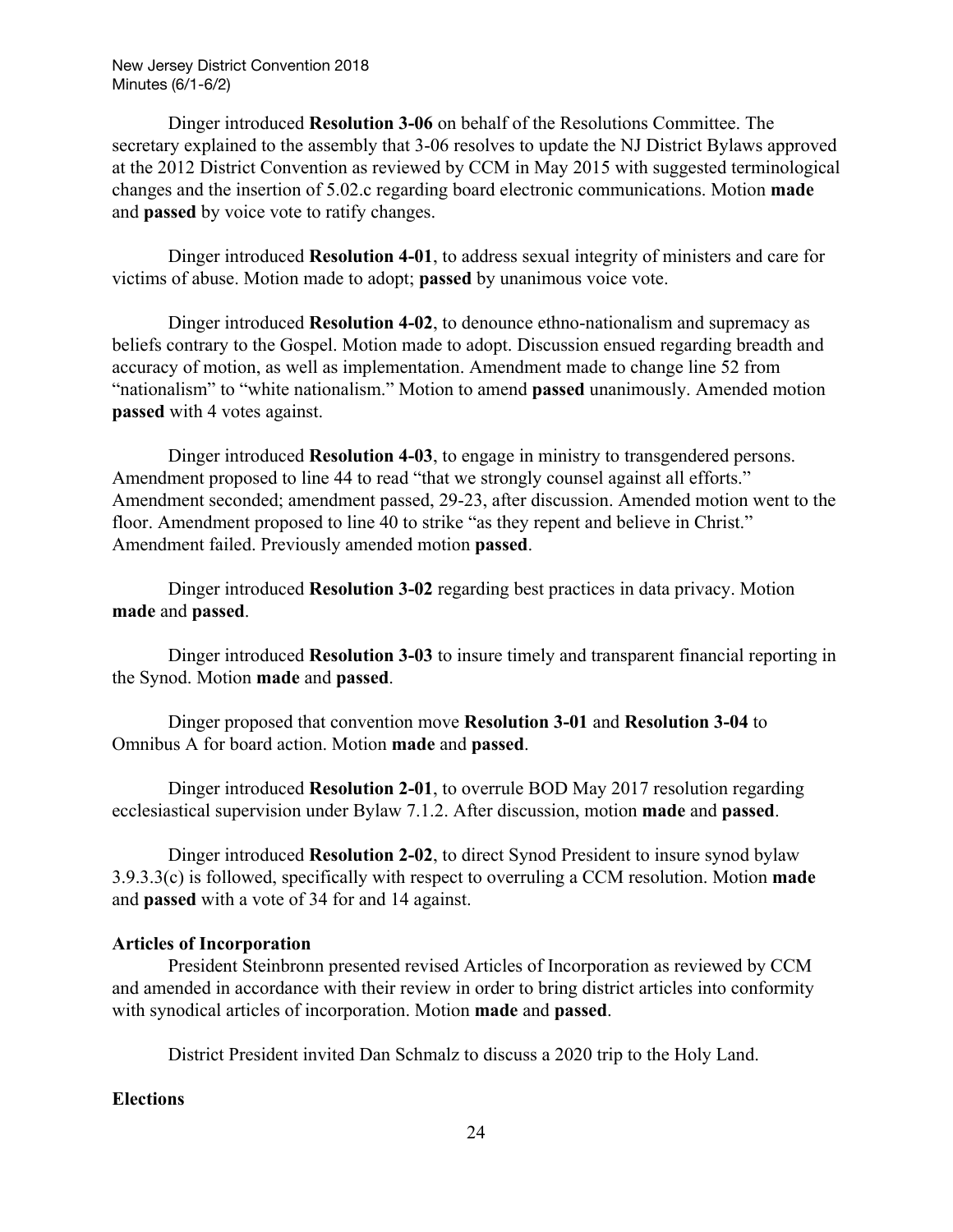Balloting resumed for CHEF Trustee-at-Large. Rocker received a majority, 32-26, and was elected CHEF Trustee-at-Large.

CHEF at Large

| Tettie Addy         | 26 |
|---------------------|----|
| <b>David Rocker</b> | 32 |

#### **Installation of Officers**

President Steinbronn installed first the Vice-Presidents and Circuit Visitors, then Board of Directors.

#### **Final Report on Registration**

34 pastoral delegates and 37 lay delegates, for a total of 71 voting delegates, in addition to 11 advisory delegates, 11 guests, 4 staff, and 4 vendors.

President Steinbronn thanked the assembly and the convention committee for their efforts, as well as office secretary, Elaine Schleifer.

Rev. Dr. Eric Moeller delivered a closing devotion based on Mark 10:17-27.

President Steinbronn declared the 18th Regular Convention of the New Jersey District of The Lutheran Church—Missouri Synod to be adjourned at 11:20 AM.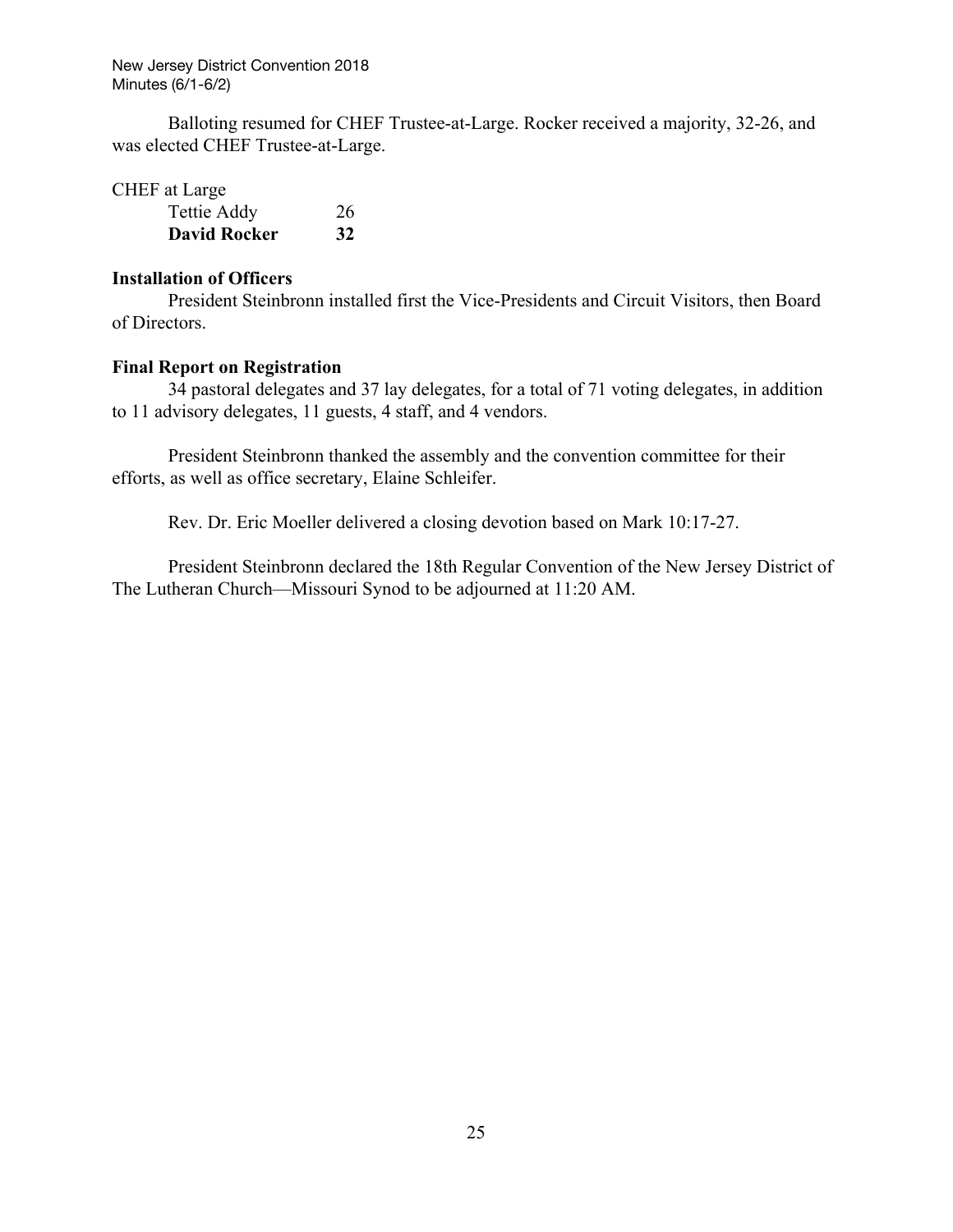#### **Resolution 3-06**

- Resolution 3-06
- To Update the New Jersey District Bylaws
- WHEREAS, the LCMS Commission on Constitutional Matters has reviewed the New Jersey
- District's bylaws of May 2015, and proposed the following changes; therefore be it
- *Resolved,* That the New Jersey District in Convention approve the proposed changes to the New
- Jersey District of The Lutheran Church—Missouri Synod Bylaws as follows: **(See appendix)**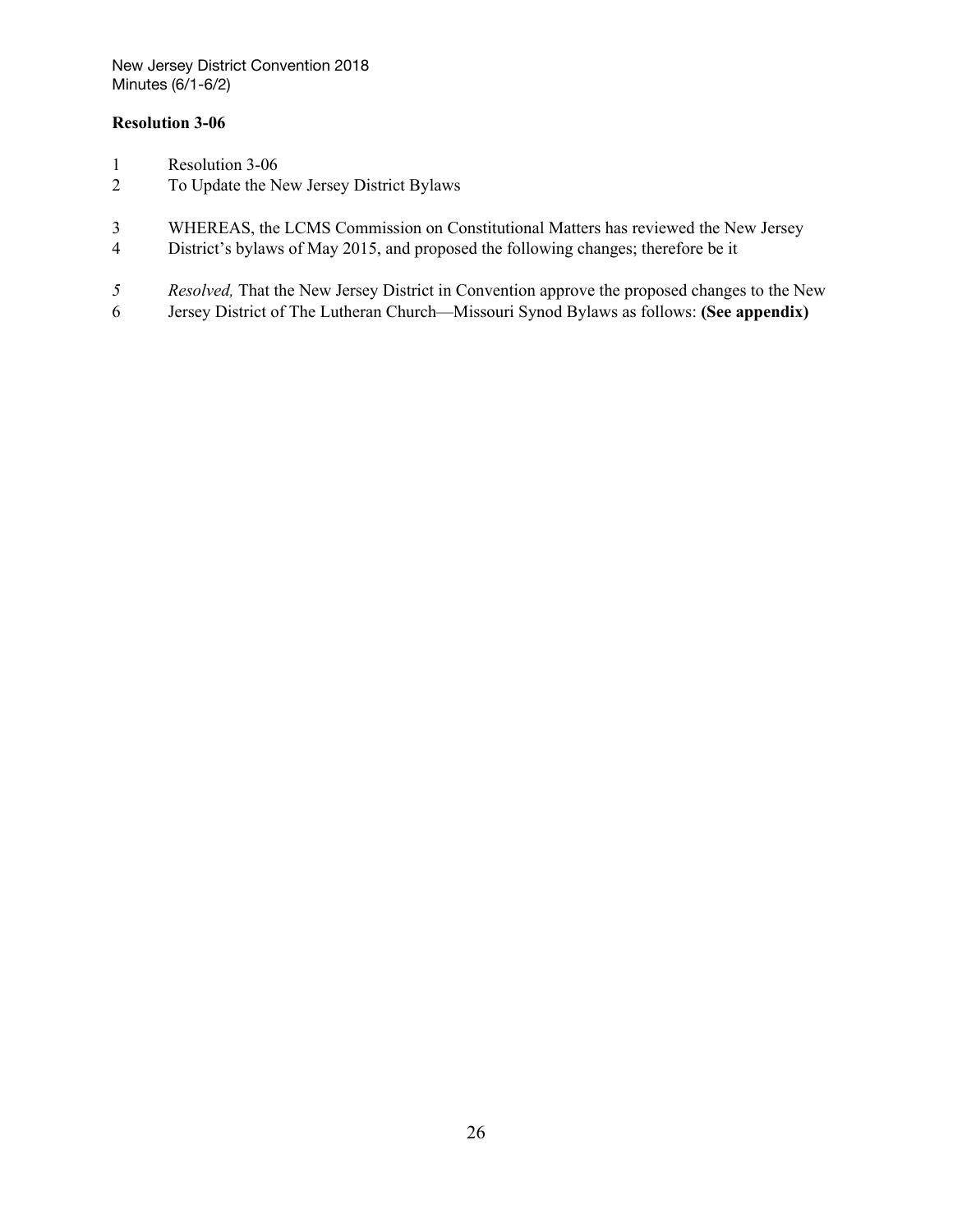### **Resolution 4-01**

| $\boldsymbol{2}$ | To Address the Sexual Integrity of Ministers and the Care for Victims of Abuse                      |
|------------------|-----------------------------------------------------------------------------------------------------|
| 3                | WHEREAS, God calls His people to holiness and Christ has specifically summoned His                  |
| $\overline{4}$   | followers to sexual purity (Matt. $5:27-28$ ; 1 Thes. $4:3-5$ ); and                                |
| 5                | WHEREAS, Sexual sin robs us of our joy in God and is especially grievous to our souls (1 Cor.       |
| 6                | $6:18$ ; and                                                                                        |
| 7                | WHEREAS, Many church bodies are seeking to address the scandal of sexual abuse by members           |
| 8                | of their clergy; and                                                                                |
| 9                | WHEREAS, We acknowledge our own fallenness and the need to prevent such appalling sins              |
| 10               | from happening within our own ranks; and                                                            |
| 11               | WHEREAS, The Bible calls ministers of the gospel—whether they are pastors, counselors,              |
| 12               | educators, missionaries, chaplains, or others—to be above reproach morally, both within the body    |
| 13               | of Christ and in the larger community (1 Tim. 3:1-13); and                                          |
| 14               | WHEREAS, Scripture commands that believers are to be restrained even in their speech (Eph.          |
| 15               | $4:29$ ; and                                                                                        |
| 16               | WHEREAS, Sexually demeaning speech of any kind normalizes the denigration of others; and            |
| 17               | WHEREAS, Believers are the salt of the earth and the light of the world so that our actions will    |
| 18               | glorify our Father in heaven (Matt. 5:13-14); and                                                   |
| 19               | WHEREAS, The holiness of our triune God and the gospel of Jesus Christ require the highest          |
| 20               | levels of integrity in personal, family, ministerial, and business relations; and                   |
| 21               | WHEREAS, Ministers serve as trusted members of the community, in public ministry, in                |
| 22               | personal and family counseling contexts, and as private citizens; and                               |
| 23               | WHEREAS, The erosion of moral fidelity has reached crisis proportions in our society; and           |
| 24               | WHEREAS, Sexual infidelity and other violations of ministerial integrity always have tragic         |
| 25               | consequences for those who are victimized and for others indirectly impacted by those               |
| 26               | transgressions, especially in their relationship with our loving God; and                           |
| 27               | WHEREAS, Tragically, accusations of sexual abuse and harassment have been made within               |
| 28               | LCMS congregations, and other LCMS ministries; and                                                  |
| 29               | WHEREAS, Victims of sexual abuse and harassment are often dismissed and told that they are          |
| 30               | responsible at least in part for the sin perpetrated against them; therefore be it                  |
| 31               | Resolved, That the New Jersey District in convention call on one another to build and maintain      |
| 32               | relationships and practices of integrity and fidelity to God and others in that we are to be people |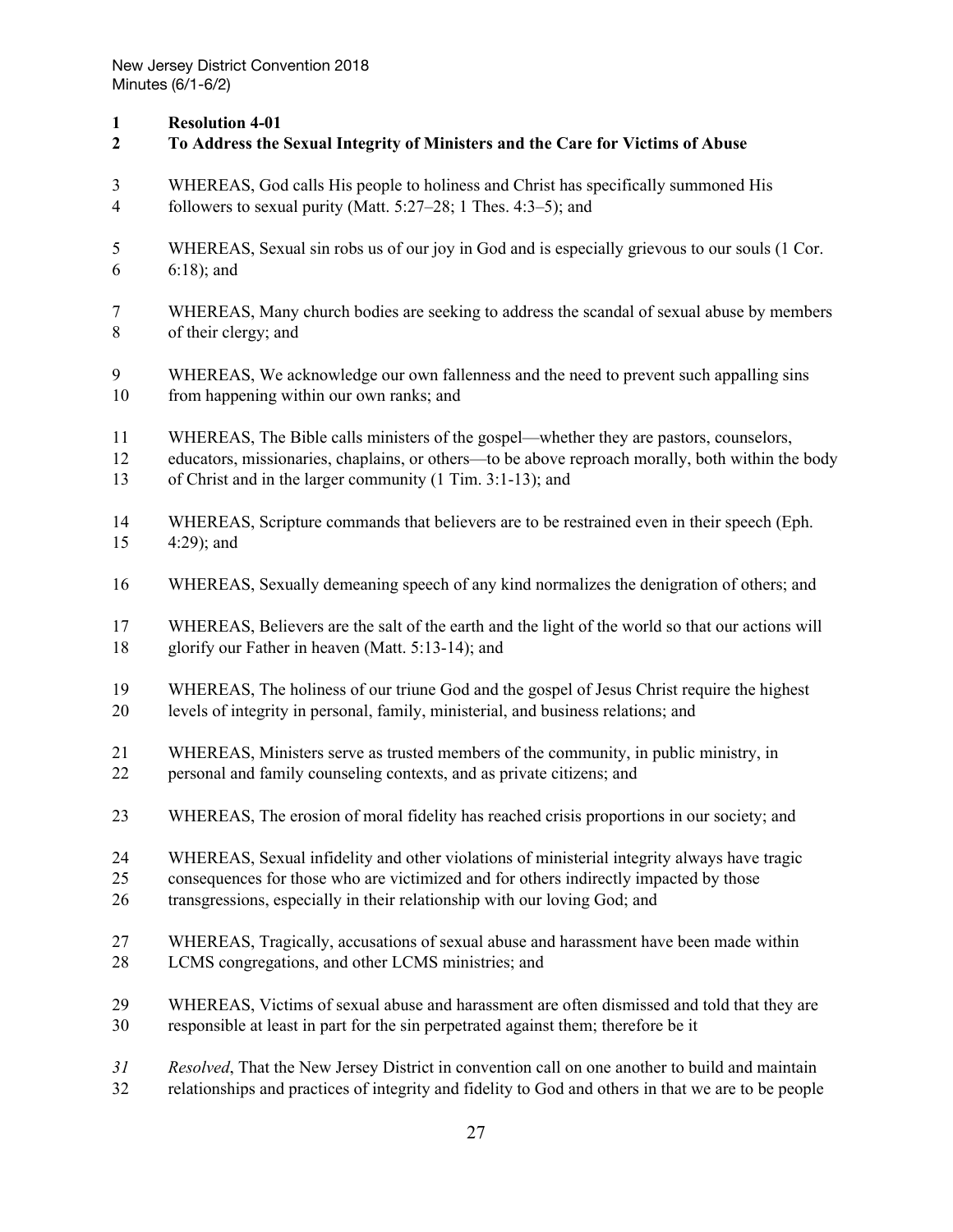- above reproach (1 Tim 3:2; Col 1:22; Titus 1); and be it further
- *Resolved*, That we urge all our spiritual leaders redouble their efforts to hold one another
- accountable to the highest standards of Christian moral practice; and be it further
- *Resolved*, That we urge our seminaries and other related educational institutions to make
- ministerial integrity a major emphasis in the training of pastors, missionaries, educators, and other ministers; and be it further
- *Resolved*, That we call on our churches to discipline those guilty of any sexual abuse in
- obedience to Matt. [18:6-17](http://biblia.com/bible/hcsb/Matthew%2018.6-17) as well as to cooperate with civil authorities in the prosecution of those cases; and be it further
- *Resolved*, That we pray for those who have been harmed as a result of sexual abuse and urge our churches to offer support, compassion, and biblical counseling to them and their families; and be it further
- *Resolved*, That we commit ourselves as disciples of Christ to lives of purity in thought, word, and deed; and be it further
- *Resolved*, That we call on New Jersey District to continue and to expand efforts to teach the
- whole counsel of God regarding sexual purity, human dignity, and the dangers of pornography; and be it further
- *Resolved*, That we remind all our congregations of their moral responsibility to implement any appropriate church discipline and restoration processes; and be it further
- *Resolved*, That we encourage pastors and congregations to develop and implement sound policies
- and procedures to protect our children and staff from sexual abuse and harassment; and be it finally
- *Resolved*, That we urge all our people to pray for victims of abuse and harassment, to stand for
- their protection from abuse, and to support safe and healthy children's ministries in our churches and communities.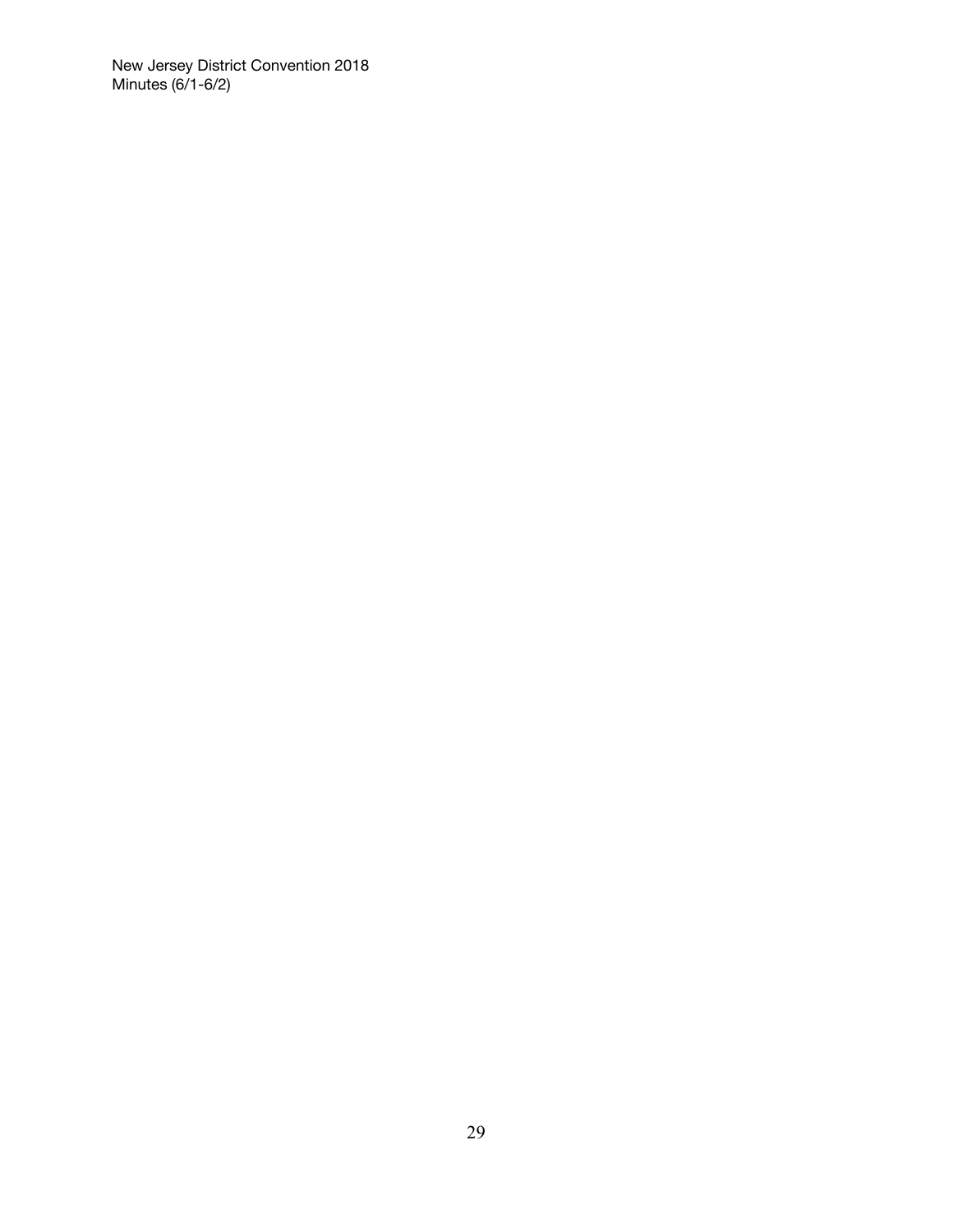## **1 Resolution 4-02**

| л.<br>$\boldsymbol{2}$ | To Denounce Ethno-Nationalism and Supremacy as a Belief that is Anti-Gospel                             |
|------------------------|---------------------------------------------------------------------------------------------------------|
| 3                      | WHEREAS, Scripture teaches, "God made from one man every nation of mankind to live on all               |
| $\overline{4}$         | the face of the earth," (Acts 17:26); and                                                               |
| 5                      | WHEREAS, All people are created in the same image of God, no matter what human                          |
| 6                      | distinguishing identifiers might be (Gen. 1:26-27; 9:6; cf. Acts 17:25, 26); and                        |
| $\tau$                 | WHEREAS, Central to the doctrine of creation is the truth of the equal value of all humans              |
| $\,8\,$                | grounded in the unsurpassable worth that God places in them, demonstrated by the unsurpassable          |
| 9                      | price he paid for each individual person; and                                                           |
| $10\,$                 | WHEREAS, In Jesus, God became a human and so identifies fully with every human (Heb. 2:17),             |
| 11                     | and his mission embraces all of humankind (Matt. 1:1-17; Luke 3:23-38); and                             |
| 12                     | WHEREAS, Any claim that there is something about the nature of another human being as such              |
| 13                     | that renders that person to be of inferior value not only denies the biblical doctrine of creation, but |
| 14                     | also calls into question what the Scriptures teach about the incarnation of Jesus Christ; and           |
| 15                     | WHEREAS, The Apostle Peter said, "God doesn't show favoritism, but in every nation the                  |
| 16                     | person who fears Him and does what is right is acceptable to Him" (Acts 10:34–35); and                  |
| 17                     | WHEREAS, The Book of Concord teaches that all Christians will make the will of Christ                   |
| $18\,$                 | supreme in their own lives and in human society, and so opposing all forms of racism (AC Ap V           |
| 19                     | $1-3$ ; and                                                                                             |
| 20                     | WHEREAS, Racism and racial superiority is idolatry; and                                                 |
| 21                     | WHEREAS, Racism is a blatant denial of the unity of the body of Christ, into which all who have         |
| 22                     | been baptized into his name have been incorporated (1 Cor. 12:13) for Jesus Christ has removed          |
| 23                     | all barriers between all human beings, making peace through His cross (Eph. 2:13-16); and               |
| 24                     | WHEREAS, James says, "If you really fulfill the royal law, according to the scripture, 'You shall       |
| 25                     | love your neighbor as yourself,' you do well. But if you show partiality, you commit sin, and are       |
| 26                     | convicted by the law as transgressors" (James 2:8-9); and                                               |
| 27                     | WHEREAS, Christians of differing national or ethnic origins must not claim Christ as exclusively        |
| 28                     | their own, as if to say that their view of him most closely approximates the biblical portrayal of      |

<sup>&</sup>lt;sup>1</sup> As a human, Jesus descended from Adam, whom God created (Luke 3:38), and whom all human beings have as progenitor. To deny the full humanity of any fellow human being is at the same time to compromise the apostolic truth that in Christ "the whole fullness of deity dwells bodily" (Col. 2:9), that is, that he truly "was made man" (Nicene Creed)

<sup>&</sup>lt;sup>2</sup> "That to which your heart clings and entrusts itself," Dr. Martin Luther wrote in the Large Catechism, is "really your God." "If any one boasts," he continued, "of great learning, wisdom, power, prestige, family, and honor, and trusts in them, he also has a god, but not the one, true God." If anyone should claim superiority over others and treat them as inferior because of racial origin or characteristics, we may add, that person, too, has a god, but not the one true God.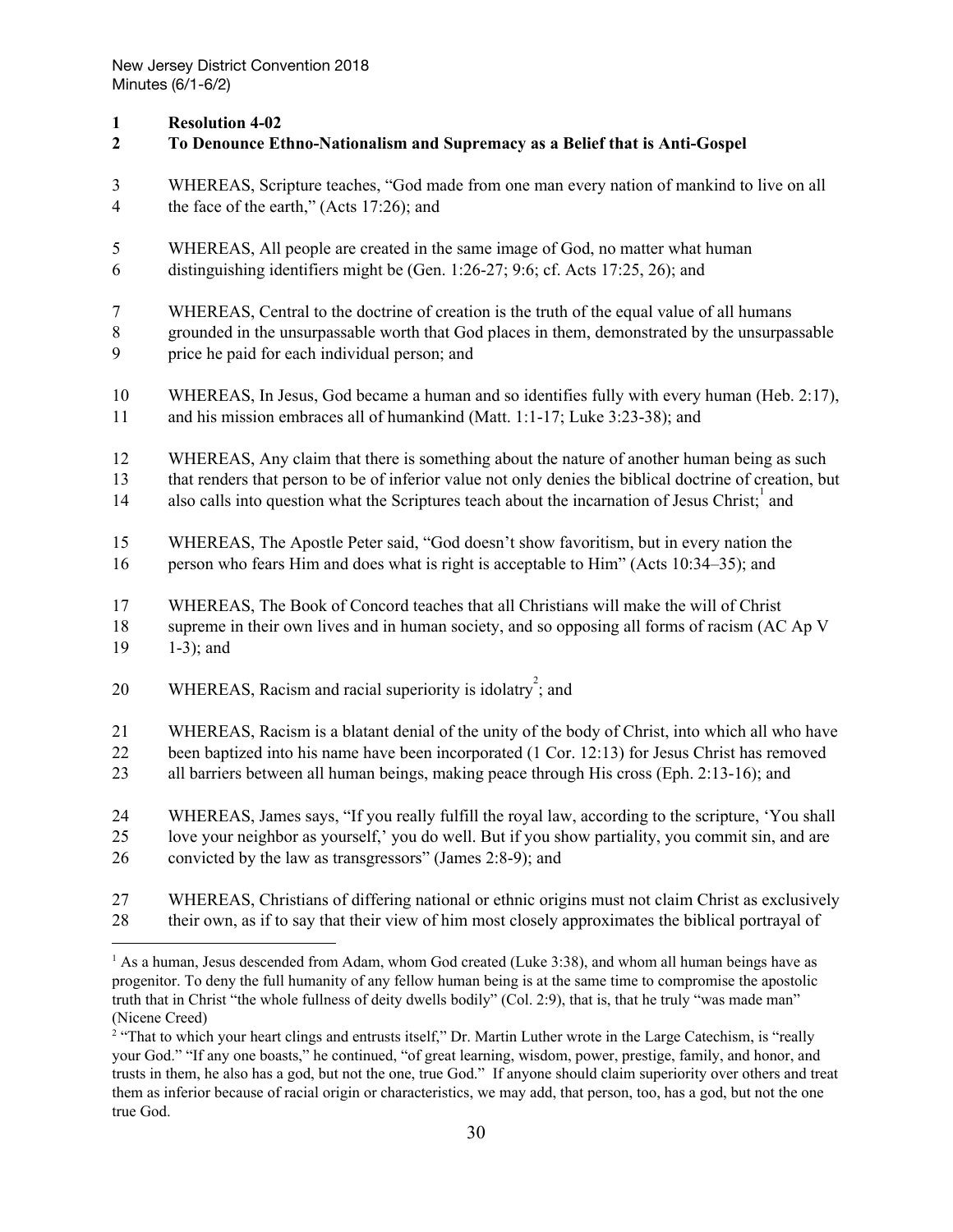#### 29 him.

| 30 | WHEREAS, the Synod in convention has passed the following resolutions   |
|----|-------------------------------------------------------------------------|
| 31 | 1971 — Res. 9-32: To Encourage Christian Action to Combat Racism        |
| 32 | 1973 — Res. 9-22: To Continue Efforts to Combat Racism                  |
| 33 | 1977 — Res 10-18A: To Make Every Effort to Eliminate Racism             |
| 34 | 1979 — Res 4-11: To Reaffirm Efforts to Combat Racism                   |
| 35 | 1981 — Res 8-07: To Oppose Racism and Violence                          |
| 36 | 1983 — Res 3-09: To Clarify Position on Anti-Semitism                   |
| 37 | 1992 — Res 3-03: To Combat All Racism                                   |
| 38 | 1995 — Res 2-05A: To Commend for Study the CTCR Document Racism and the |
| 39 | Church, and                                                             |
|    |                                                                         |

- 40 WHEREAS, As the 1992 resolution states, "racism is contrary to God's Word and a sin against
- 41 Him." Synod by-law 2.3.1 (a) states: "It shall be the policy of the Synod to decline membership
- 42 to congregations whose constitutions deny membership or other congregational privileges to any
- 43 Christian because of race or ethnic origin;" therefore be it
- 44 WHEREAS, In what is sometimes known as white nationalism or separatism, alt-right, British
- 45 Israelism, Evropa Identity, Nation of Islam, Zionism and others, the worth of an individual or
- 46 group is determined principally by genetic origins, biological characteristics, or cultural heritage,
- 47 which becomes the primary basis for drawing conclusions about the comparative worth of an 48 individual<sup>3</sup>
- 
- *49 Resolved,* That the New Jersey District of the LCMS, denounce every form of racism, including
- 50 alt-right white supremacy, white separatists, British Israelism, and Evropa Identity, et. al., as
- 51 antithetical to the Gospel of Jesus Christ; and be it further,
- <sup>3</sup> For example,

<sup>&</sup>quot;Any white person who brought the element of civilization had the right to take over this continent", Ayn Rand, "To the Graduating Class of West Point", 1974;

<sup>&</sup>quot;Our new government is founded upon exactly the opposite ideas; its foundations are laid, its cornerstone rests, upon the great truth that the negro is not equal to the white man; that slavery, subordination to the superior race, is his natural and normal condition. This, our new government, is the first, in the history of the world, based upon this great physical, philosophical, and moral truth.. look with confidence to the ultimate universal acknowledgement of the truths upon which our system rests? It is the first government ever instituted upon the principles in strict conformity to nature, and the ordination of Providence, in furnishing the materials of human society. Many governments have been founded upon the principle of the subordination and serfdom of certain classes of the same race; such were and are in violation of the laws of nature. Our system commits no such violation of nature's laws." Alexander Stevens, Vice President to the Confederacy, "Cornerstone Address" March 21, 1861;

<sup>&</sup>quot;To be white is to be a striver, a crusader, an explorer and a conqueror. We build, we produce, we go upward … For us, it is conquer or die. This is a unique burden for the white man, that our fate is entirely in our hands. And it is appropriate because within us, within the very blood in our veins as *Children of the Sun*, lies the potential for greatness. That is the great struggle we are called to. We are not meant to live in shame and weakness and disgrace. We were not meant to beg for moral validation from some of the most despicable creatures to ever populate the planet. We were meant to overcome—overcome all of it. Because that is natural and normal for us. Because for us, as Europeans, it is only normal again when we are great again…the concepts that are now designated "problematic" and associated with whiteness—power, strength, beauty, agency, accomplishment. Whites do and other groups don't … We don't exploit other groups. We don't gain anything from their presence. They need us, and not the other way around." Richard Spencer, "Hail Trump Speech", November 2016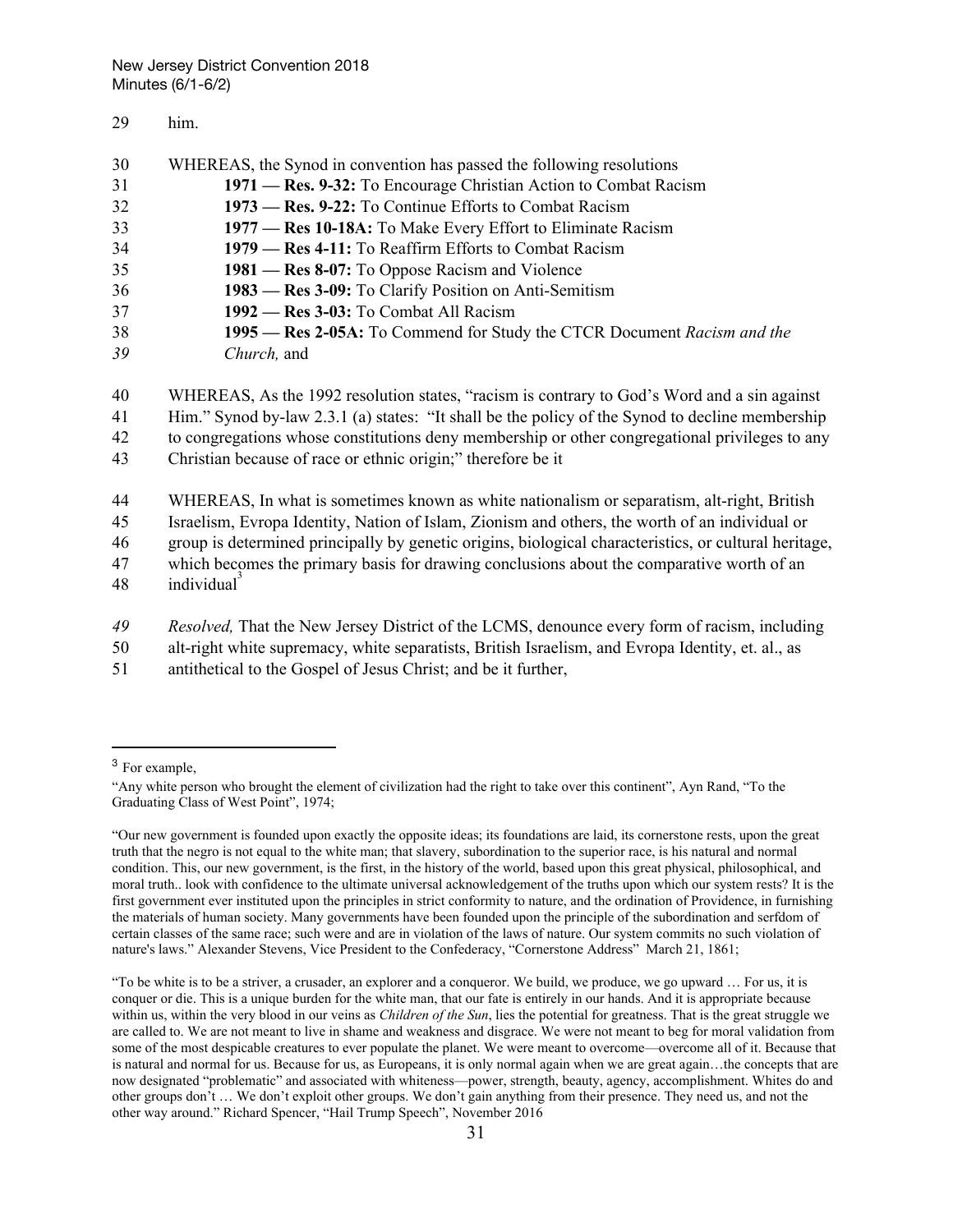- *Resolved,* That we repent of our own sins of the idolatry of [inserted: "white"] nationalism and racism and denounce
- and repudiate white supremacy and every form of racial and ethnic hatred as a scheme of the
- devil intended to bring further suffering and division to the world and to hinder the Gospel; and
- be it further
- *Resolved,* That we reaffirm the resolution the Synod in convention of 1992, "It shall be the policy
- of the Synod to decline membership to congregations whose constitutions deny membership or
- other congregational privileges to any Christian because of race or ethnic origin;" and be it further
- *Resolved,* That it shall be the policy of the New Jersey District of the LCMS to deny membership any member of Synod who espouses racists ideology such as is found in ethno-
- nationalist/separatists, etc. groups, and to suspend the membership of any member who refuses to
- repent of such ideology as it denies the Confessions and the Scriptures to which we subscribe;
- and be it further
- *Resolved,* That we acknowledge that we still must make progress in rooting out any remaining forms of intentional or unintentional racism in our midst; and be it finally
- *Resolved,* That we earnestly pray, both for those who advocate racist ideologies and those who
- are thereby deceived, that they may see their error through the light of the Gospel, repent of these
- hatreds, and come to know the peace and love of Christ through redeemed fellowship in the
- Kingdom of God, which is established from every nation, tribe, people, and language.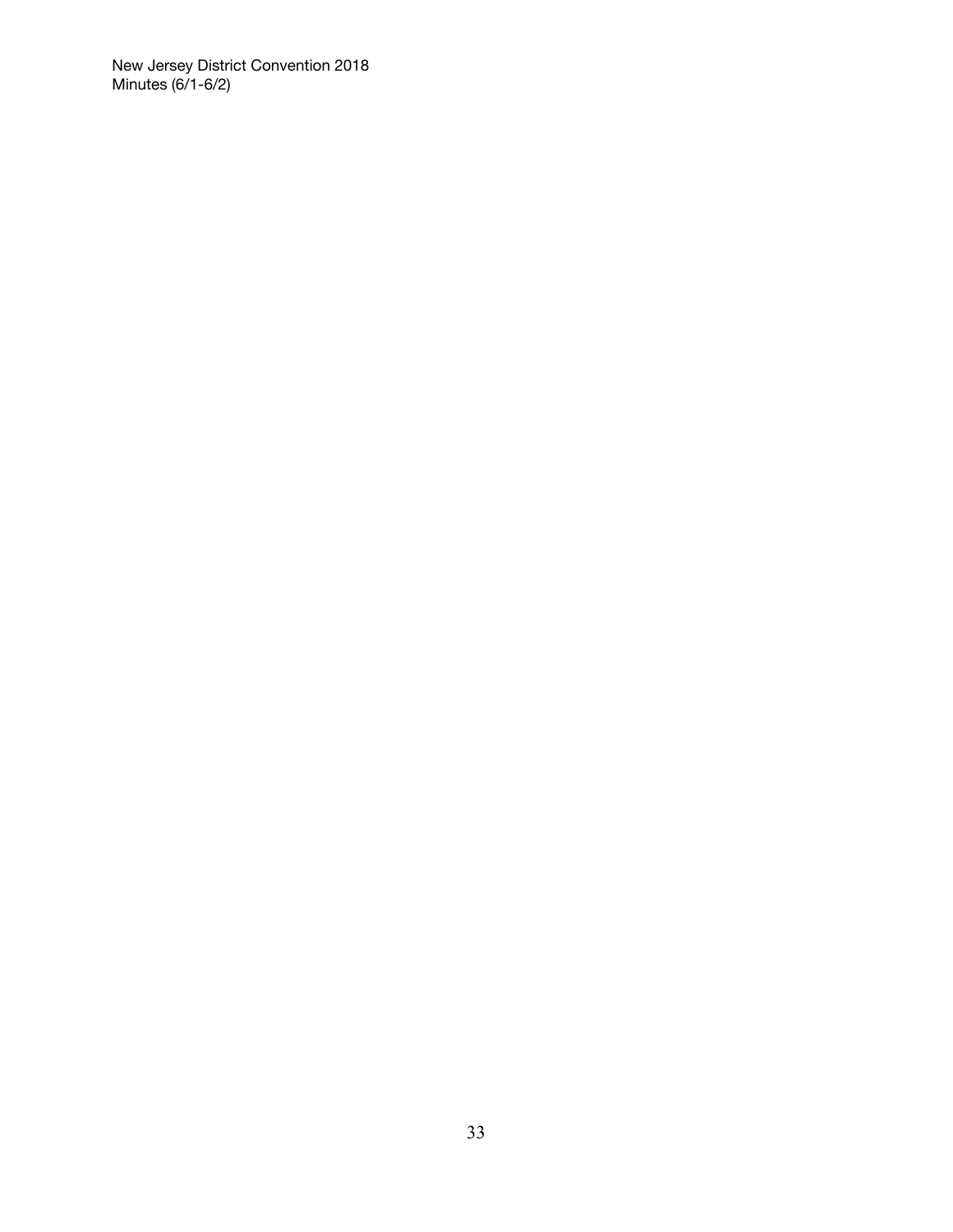#### **Resolution 4-03**

- **To Engage in Ministry to Transgendered Persons**
- WHEREAS, All persons are created in God's image and are made to glorify Him [\(Gen.](http://biblia.com/bible/hcsb/Genesis%201.27) 1:27; [Isa.](http://biblia.com/bible/hcsb/Isaiah%2043.7) [43:7\)](http://biblia.com/bible/hcsb/Isaiah%2043.7); and
- WHEREAS, God's design was the creation of two distinct and complementary sexes, male and female [\(Gen.](http://biblia.com/bible/hcsb/Genesis%201.27) 1:27; [Matt.](http://biblia.com/bible/hcsb/Matthew%2019.4) 19:4; Mk [10:6;](http://biblia.com/bible/hcsb/Mark%2010.6)) which designate the fundamental distinction that God has embedded in the very biology of the human race; and
- WHEREAS, Distinctions in masculine and feminine as ordained by God are part of the created order and should find expression in every human heart (Gen 2:18, 21–24; 1 Cor 11:7–9; Eph
- 5:22–33; 1 Tim 2:12–14); and
- WHEREAS, The Fall of man into sin has introduced brokenness and futility into God's good creation (Gen [3:1–24;](http://biblia.com/bible/hcsb/Genesis%203.1%E2%80%9324) [Rom](http://biblia.com/bible/hcsb/Romans%208.20) 8:20); and
- WHEREAS, According to a 2016 study from the UCLA School of Law, about 1.4 million Americans identify as transgender; and
- WHEREAS, Transgenderism differs from hermaphroditism or intersexualism in that the sex of the individual is not biologically ambiguous but psychologically ambiguous; and
- WHEREAS, The state of New Jersey prohibits licensed counselors from any attempt to change a child's "gender expression"; and
- WHEREAS, the church does not have a good history of ministering to transgendered persons
- often due to our uncomfortablity with the topic or to the harsh, unloving, hypocritical manner in
- which we speak often while refusing to speak publicly against other sexual sins such as divorce,
- remarriage, pornography, sexual harassment, coarse language, etc, and
- WHEREAS, the CTCR has produced a 2014 paper entitled, "Gender Identity Disorder or Gender Dysphoria in Christian Perspective" which begins to address this topic; now, therefore, be it
- *Resolved,* That the NJ District in convention affirm God's good design that gender identity is
- determined by biological sex and not by one's self-perception—a perception which is often
- influenced by fallen human nature in ways contrary to God's design (Eph. [4:17–18](http://biblia.com/bible/hcsb/Ephesians%204.17%E2%80%9318)); and be
- it further
- *Resolved*, That we commend the CTCR for their current work and request they produce a full study on practical ministry to transgendered persons, and be it
- *Resolved,* That we grieve the reality of human fallenness which can result in manifestations of sexuality outside of the teaching of Scripture and point all to the redemption of our bodies in Christ [\(Rom.](http://biblia.com/bible/hcsb/Romans%208.23) 8:23); and be it further
- *Resolved,* That we extend love and compassion to those whose sexual self-understanding is
- shaped by a distressing conflict between their biological sex and their gender identity; and be it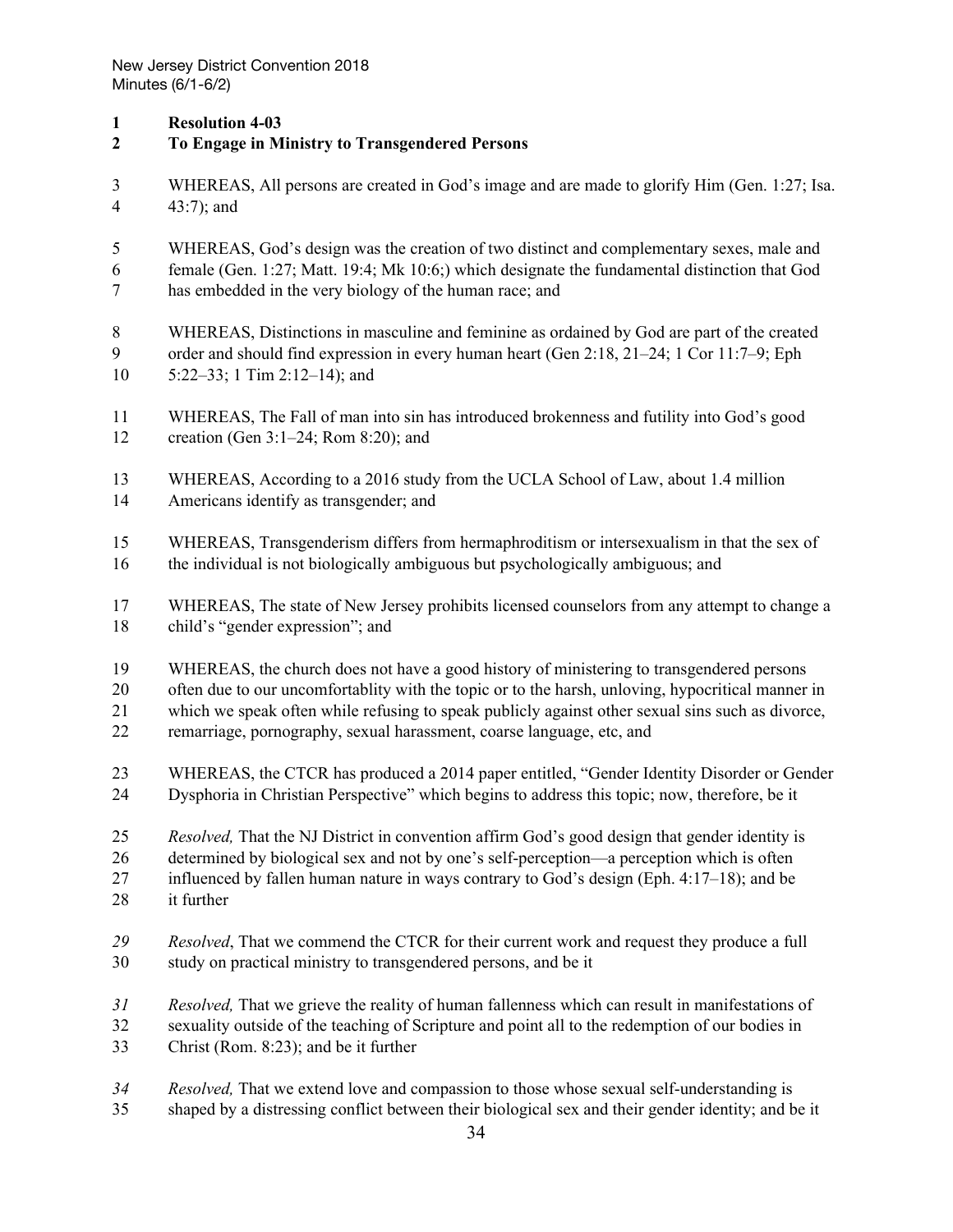- further
- *Resolved,* That we invite all transgender persons to trust in Christ and to experience renewal in the Gospel (1 Tim [1:15–16](http://biblia.com/bible/hcsb/1%20Timothy%201.15%E2%80%9316)); and be it further
- *Resolved,* That we love our transgender neighbors, seek their good always, welcome them to our
- churches and, as they repent and believe in Christ, receive them into church membership
- (2 Cor. 5:18–20; Gal. 5:14); and be it further
- *Resolved,* That we regard our transgender neighbors as image-bearers of God and therefore condemn acts of abuse or bullying committed against them; and be it further
- *Resolved,* That we oppose efforts to alter one's bodily identity (e.g., cross-sex hormone therapy, gender reassignment surgery) to refashion it to conform with one's perceived gender identity; and be it further
- *Resolved,* That we continue to oppose steadfastly all efforts by any governing official or body to validate transgender identity as morally praiseworthy (Isa. 5:20); and be it further
- *Resolved,* That our love for the Gospel and urgency for the Great Commission must include
- declaring the whole counsel of God, proclaiming what Scripture teaches about God's design for
- us as male and female persons created in His image and for His glory (Matt. 28:19–20; Acts
- 20:27; Rom. 11:36);
- *Resolved,* That the New Jersey District provide resources and training on this topic to help pastors and congregations minister to those struggling with sexual sins; and be it finally
- *Resolved,* That the New Jersey District memorialize the Synod in convention to request the
- CTCR to study this issue in more depth and provide Gospel-centered resources on how to engage
- in ministry to transgendered persons.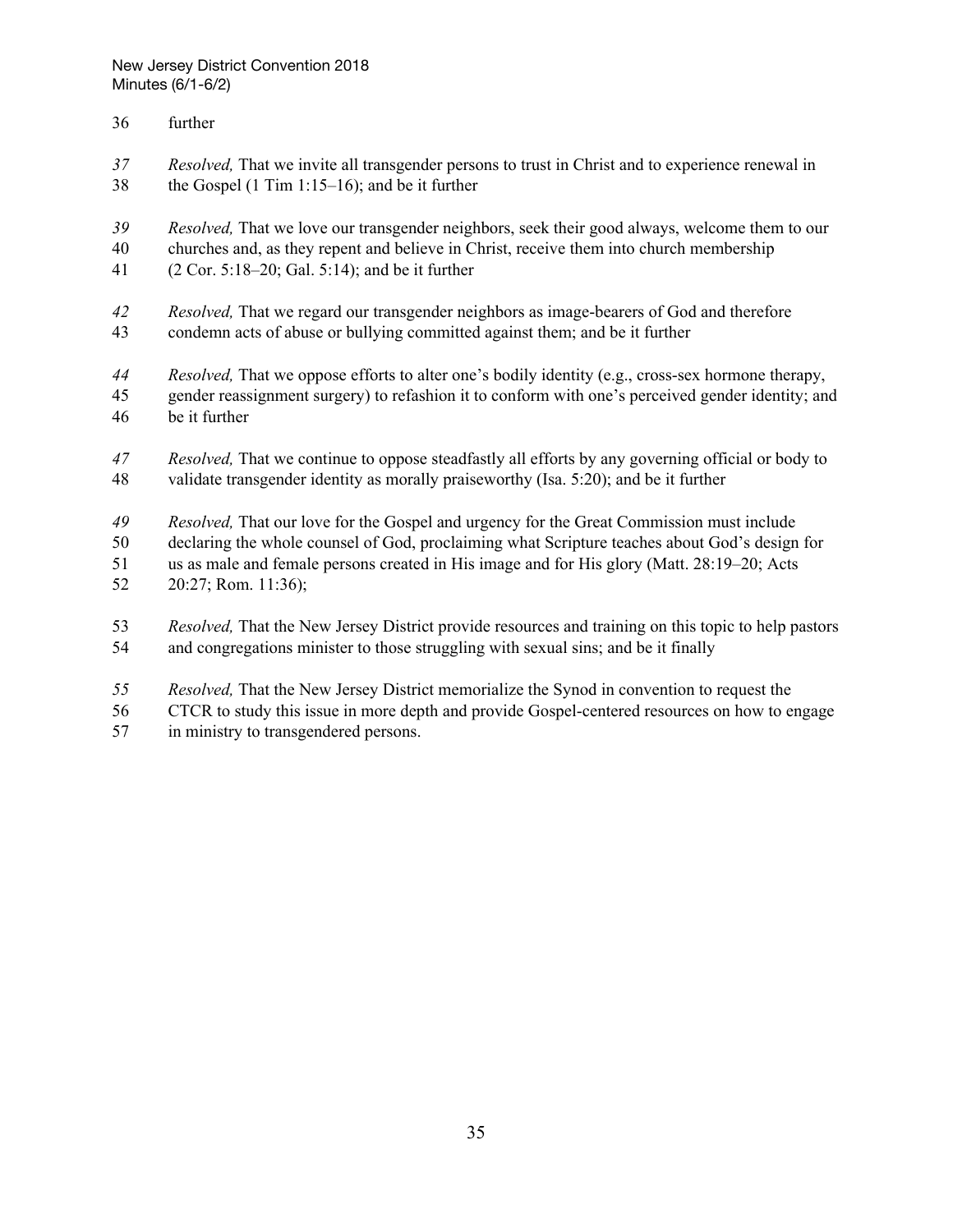### **Resolution 3-02**

### **To Adopt Data Privacy Best Practices**

- WHEREAS, The District and Synod collect personal identity and contact information from convention delegates and from those who vote for President of Synod; and
- WHEREAS, Best practices for data privacy include the safeguarding of such personal
- information, its use only in the official conduct of business, and strict limitations on its disclosure; and
- WHEREAS, Our delegates in convention take positions at odds with the culture, making
- disclosure of their personal information a security concern. For example, the Family Research
- Council in DC and donors to California Prop 8 were attacked professionally and personally for
- the same positions on marriage that our delegates enacted in 2016 14-02A, 14-03A, and 14-04;
- and
- WHEREAS, LCMS Bylaw 3.12.2.3 now prohibits non-official use or distribution of the list of congregation-selected voters for President of Synod; and
- WHEREAS, The Synod openly publishes the street addresses of national delegates as part of the Convention Workbook, which is posted on the Internet and easily downloaded; and
- WHEREAS, The Secretary of Synod's office sells copies of this list to interested parties, which
- use them mainly for political ends (In 2016, some of those distributions disclosed national
- delegate e-mail addresses without prior consent); and
- WHEREAS, LCMS districts have used their access to voters lists to send advocacy-type mailings and e-mails directly to those who vote for synod officials; therefore be it
- *Resolved*, That the New Jersey District affirms its commitment to data privacy best practices,
- including protection of identity and contact information for its district convention delegates, and
- the use or distribution of that information only for official business and with consent of the
- persons involved; and be it further
- *Resolved*, That the New Jersey District adopts a practice, consistent with LCMS Bylaw 3.12.2.3,
- which prohibits the use of private voter contact information in connection with synod-level
- elections; and be it finally
- *Resolved*, That the New Jersey District memorialize the Synod in convention to adopt best
- practices that stop the public disclosure of delegate personal information other than name and
- congregational membership such as but not limited to street addresses and email addresses, and
- require prior consent for any distribution of their personal contact information.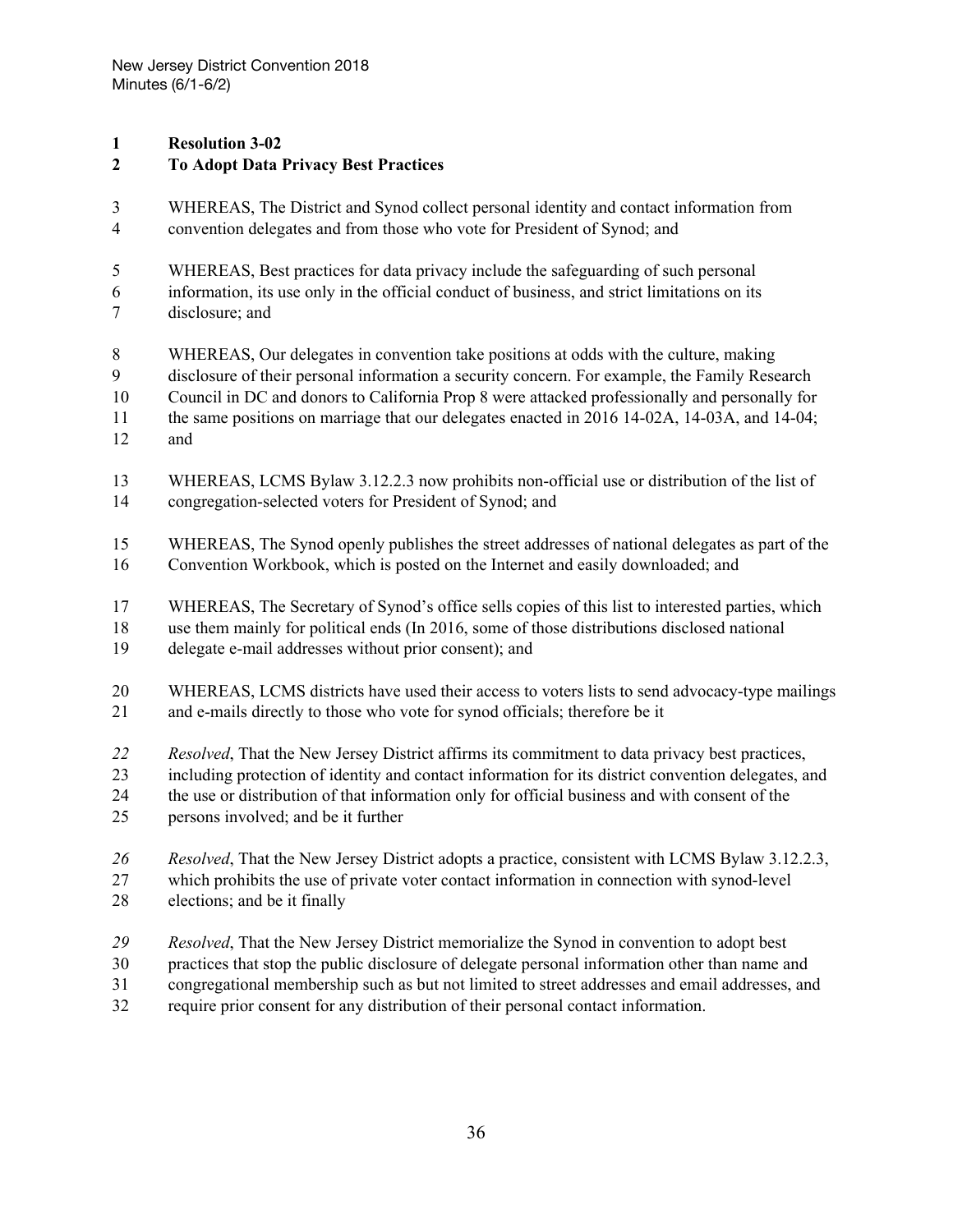#### **Resolution 3-03**

## **To Ensure Timely and Transparent Financial Reporting in the Synod**

- WHEREAS**,** A principle of Biblical stewardship is to be accountable with the resources with which one has been entrusted, as expressed in the Parable of the Talents (Matthew 25:14 ff.); and
- WHEREAS**,** Much is required of those to whom God has entrusted his gifts. As Jesus said,
- "Everyone to whom much was given, of him much will be required, and from him to whom they entrusted much, they will demand the more" (Luke 12:48b, ESV); and
- WHEREAS**,** The Scriptures teach "it is required of stewards that they be found faithful" (1 Corinthians 4:2, ESV); and
- WHEREAS**,** The Synod has historically recognized its responsibility of accountability and
- faithfulness in the handling of the finances entrusted to it by its members, as is witnessed in

Bylaw 1.5.4, "The Synod and each of its agencies shall fully disclose their financial books and

- records to any member congregation of the Synod;" and
- WHEREAS**,** The Synod in previous conventions has expressed its opinion that such
- accountability and faithfulness be found additionally in regular reporting of such financial
- disclosure by adopting 2010 Convention Resolution 4-03, "To Broadly Communicate the
- Statement of Financial Position of LCMS," which reads in its totality:
- "WHEREAS**,** It is helpful to understand the Synod's financial position and communicate it to the members of the congregations of Synod; therefore be it
- *Resolved,* That each November, the Vice-President–Finance—Treasurer of the Synod use widely available means, (i.e., The Lutheran Witness, Reporter, the LCMS Website) to state the financial position of the Synod in a format easily understood by persons unfamiliar with financial terminology." (2010 Convention Proceedings, p. 120); and
- 
- WHEREAS**,** The members of the Synod expressed even further the need for full transparency in all areas of financial disclosure by adopting 2016 convention RESOLUTION 9-04A, "To
- Improve Disclosures Related to Financial Gifts from God's Stewards for Special Appeals," which
- reads in part,
- "…WHEREAS**,** Monies for special appeals requested by corporate Synod (e.g., following natural disasters) are reported only in part in Synod publications (e.g., Reporter 30 and The Lutheran Witness) and sometimes only annually; and ...
- WHEREAS**,** Donors and members of the Synod are interested in the impact of funds raised for special appeals and will appreciate improved disclosure of results; therefore be it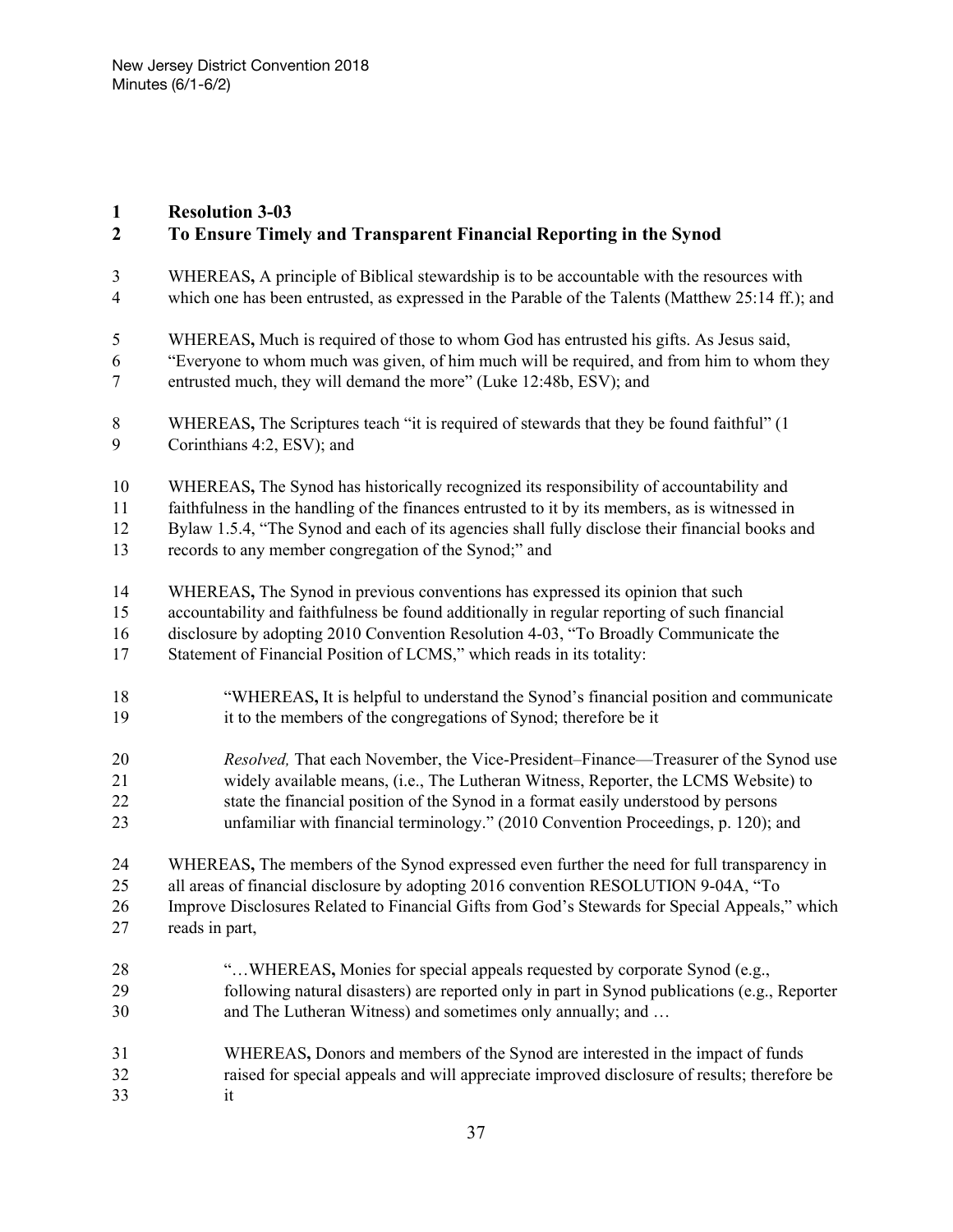*Resolved,* That the financial offices of corporate Synod continue to recognize the desire of donors and members of the Synod to improve processes of reporting and work to

- provide clear, timely, and transparent accounting for all funding and special appeals, so that the Body of Christ may experience the joy of Gospel-centered mission and ministry
- beyond the local context or community." (2016 Convention Proceedings, p. 189); and
- WHEREAS**,** It was reported to the 2013 Convention of the Synod by the Board of Directors in its
- Report on the Disposition of Funding the Mission Recommendations (R6-03-01) that "the decline in the Synod's annual unrestricted revenue continues…The board believes that congregations will respond through better, open, and honest communication about the great things God is able to accomplish for His kingdom when we work together. Numerous conventions have passed resolutions calling on congregations to maintain and increase unrestricted support for district and Synod ministries, yet the unrestricted support passed through our districts to the Synod has continued to decline at the average rate of \$1 million each year." (2013 Convention Workbook 2013, p. 114-115); and
- WHEREAS**,** In 2016, the Chief Financial Officer of the Synod, in reporting to the Synod about offerings received, stated, "This sharing from God's bounty continues to decline. Although the amount of decline in the past three years has not been as severe as the average decline of the previous 20 years, it is still trending negatively. In the face of continued declining unrestricted revenues, the ability of Synod, Inc. to respond quickly and nimbly to mission and ministry opportunities and challenges laid before us by our Lord also declines, as does our ability to "fill in the gap" when restricted revenues, needed to fund much of our mission and ministry activities, fall short of their goals. The financial challenges facing our beloved Synod persist. I believe that these challenges are of our own making, a product of how we distribute the resources provided by our loving Father." (2016 Convention Workbook, pp. 61-62); and
- WHEREAS**,** There have been few tangible reports about the financial struggles of the Synod, such as the need to trim \$4 million dollars from the budget of the Synod (ref. July 7, 2017
- Reporter, <https://blogs.lcms.org/2017> /international-national-mission and the May 19-20, 2017
- Synod Board of Directors Minutes <https://www.lcms.org/Document.fdoc>? src=lcm&id=4769),
- these reports are less than sufficient to keep the members of the Synod regularly informed about
- the financial condition of the Synod; and
- WHEREAS**,** It has been widely reported that the Synod has only minimal days of operating
- capital in its cash reserves, which would seemingly place the synod in a precarious financial
- position (ref. Paragraph 45, Financial Reports of the February 17-18, 2017 LCMS Board of
- Directors Minutes https://www.lcms.org/Document.fdoc?src=lcm&id=4659), which stated that without funds held on behalf of the two Seminaries, Synod had only a 5 day reserve of cash
- available); and
- WHEREAS**,** In the face of such challenging financial times, transparency and regularity in the reporting of the financial situation of the Synod is of upmost importance to the members and
- constituency of the Synod who have a vested interest in the financial viability of the Synod and
- who merit clear, concise, and timely reports; and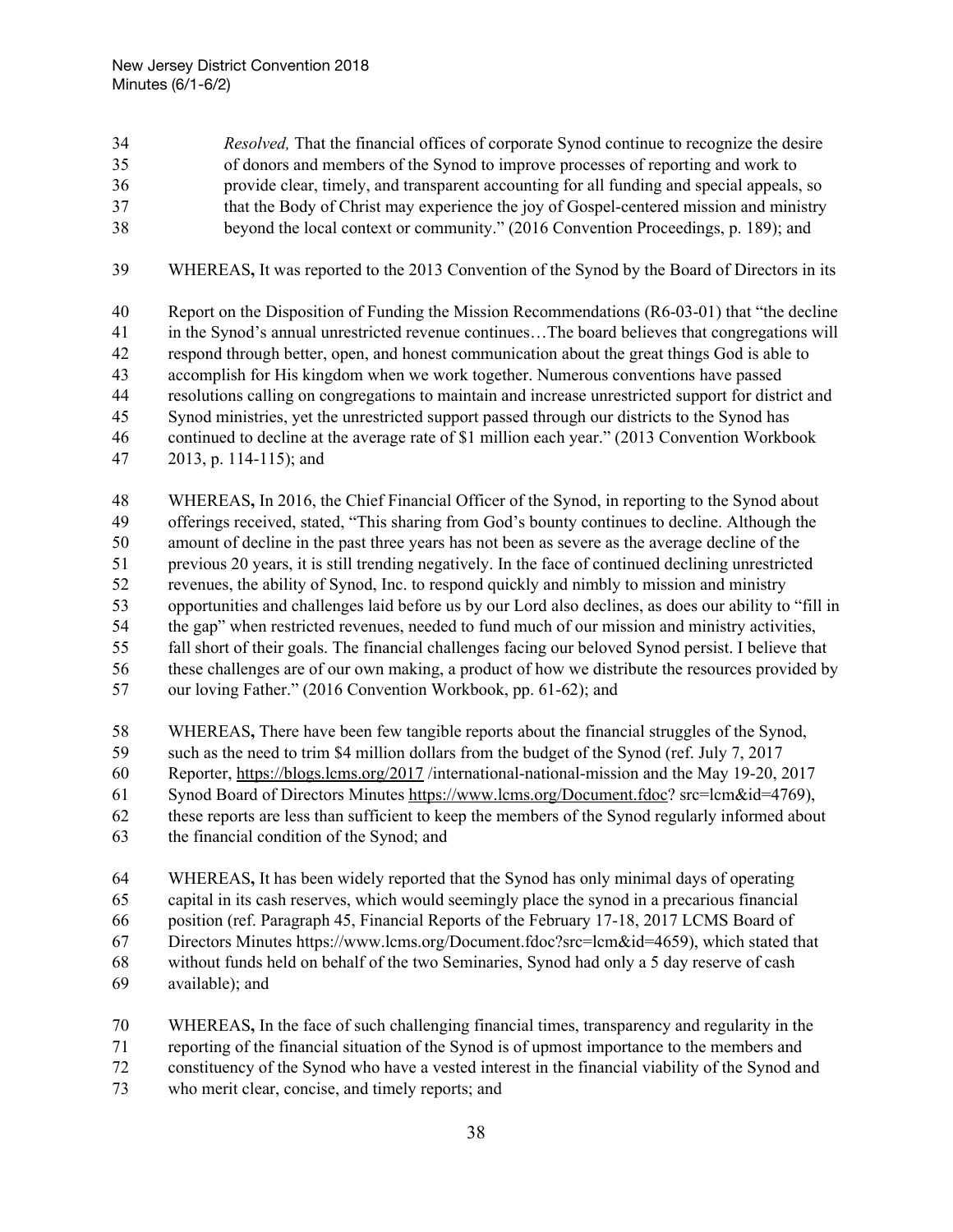- WHEREAS**,** The President of the Synod recommended in his report to the Synod in 2016 that the
- Synod have "Uniform Financial Reporting." (2016 Today's Business, p. 28); therefore be it
- *Resolved*, That the Synod in convention direct the Chief Financial Officer to report quarterly in
- the Synod's official publications about the financial position of the Synod in a format easily
- understood by persons unfamiliar with financial terminology, such reporting to include, but not
- limited to income and expenses, budget versus spending, cash reserves and cash position, etc.;
- and be it further
- *Resolved*, That these quarterly reports include information about the regular Synod budget and the reporting on special appeals as stipulated in 2016 Resolution 9-04A; and be it further
- *Resolved*, That the Synod be shrewd managers with the resources God has given it; and be it finally
- *Resolved*, That the Synod give thanks to God for the resources He has entrusted to us, recognizing
- "That the earth is the Lord's and the fullness thereof" (Psalm 24:1, ESV).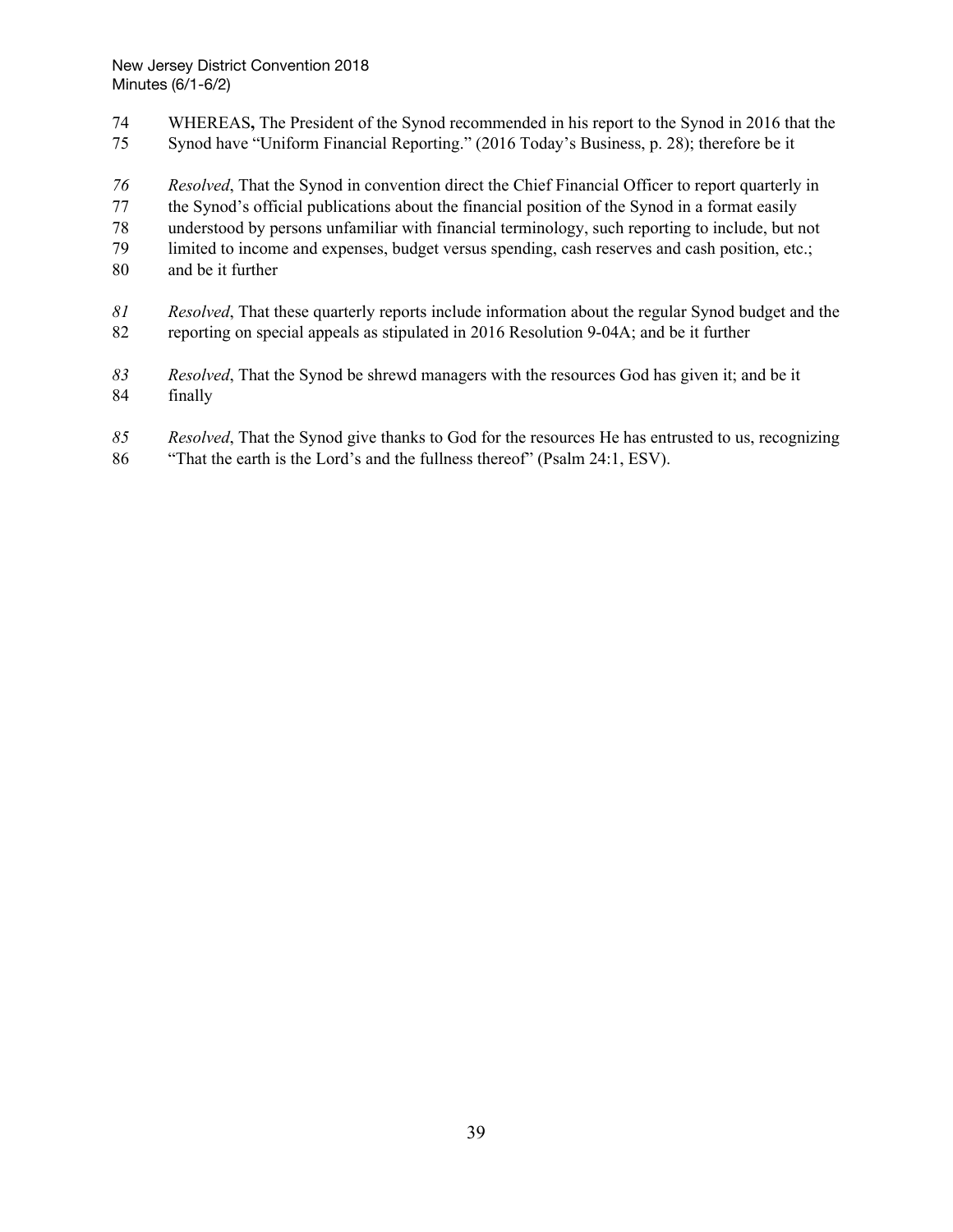#### **Resolution 2-01**

### **To Overrule LCMS Board of Directors' May 2017 Resolution 12-14, re Bylaw 7.1.2**

 WHEREAS, The 2016 Convention of The Lutheran Church—Missouri Synod, in its Resolution 12-14 *["Regarding the Right of an Accuser to Appeal When a District President or President of the Synod Fails to Act or Declines to Suspend"]* and according to Bylaw 7.1.2, deferred its rightful and legislative authority regarding the development of ecclesiastical supervision bylaws with respect to and inclusion of the President of the Synod, the decision given to Synod's Board of Directors; and WHEREAS, Resolution 12-14, in accordance with Bylaw 7.1.2, set forth a specific path and timeline for consideration, negotiation and counsel to be conducted with the Council of Presidents, with any proposed amendments to the bylaws to be reviewed by the Commission on Constitutional Matters and the Commission on Handbook; and WHEREAS, Resolution 12-14 states that the Commission on Constitutional Matters in Op. 16- 2791 "has indicated portions of the expulsion processes of Synod's Bylaws are presently in an unconstitutional state with respect to Const. Art. XI B 1–3 and Const. Art. XIII 2"; and WHEREAS, The Board of Directors, acting under Bylaw 7.1.2 and at the express direction of the 2016 Resolution 12-14, in May of 2017 adopted changes to the bylaws of the Synod regarding ecclesiastical supervision; and WHEREAS, The Constitution of Synod defines clearly, precisely, and fully the supervisory role of the President of Synod, wherein the President of Synod has "the supervision regarding the doctrine and the administration of a. All officers of the Synod; b. All such as are employed by the Synod; c. The individual district of the Synod; d. All district presidents" (XI.B.1); and WHEREAS, The President of Synod, as ecclesiastical supervisor, is limited in the exercise of said power, assuming "only such rights as have been expressly conferred" (XI A.1), which are expressly conferred to be "the power to advise, admonish, and reprove…conscientiously use all means at his command to promote and maintain unity of doctrine and practice in all the districts of the Synod" (XI.B.3); and WHEREAS, Synod's Constitution expressly confers upon the District Presidents the duty to *"exercise supervision over"* their district's ministers and to "visit and…hold investigations in the congregations" (XII.7), including the District Presidents being empowered "to suspend from membership" their district's ministers (XII.8); and WHEREAS, Prior to the year 2016 and CCM Op. 16-2791, numerous CCM opinions (to wit Ag. 1970, Op.15-2750, 13-2669, 10-2581, 03-2354, and 03-2338, A and C) interpreted the President of Synod's scope of ecclesiastical supervision do not include supervision over individual workers and congregations expressed in Article XII.7,8; therefore, be it 36 Resolved, That Synod in convention, as the ultimate legislative body of Synod<sup>4</sup> considers the

<sup>&</sup>lt;sup>4</sup>Bylaw 1.4.1: "The delegate convention of the Synod is the legislative assembly that ultimately legislates policy, program, and financial direction to carry on the Synod's work on behalf of and in support of the member congregations. It reserves to itself the right to give direction to all officers and agencies of the Synod. Consequently, all officers and agencies, unless otherwise specified in the Bylaws, shall be accountable to the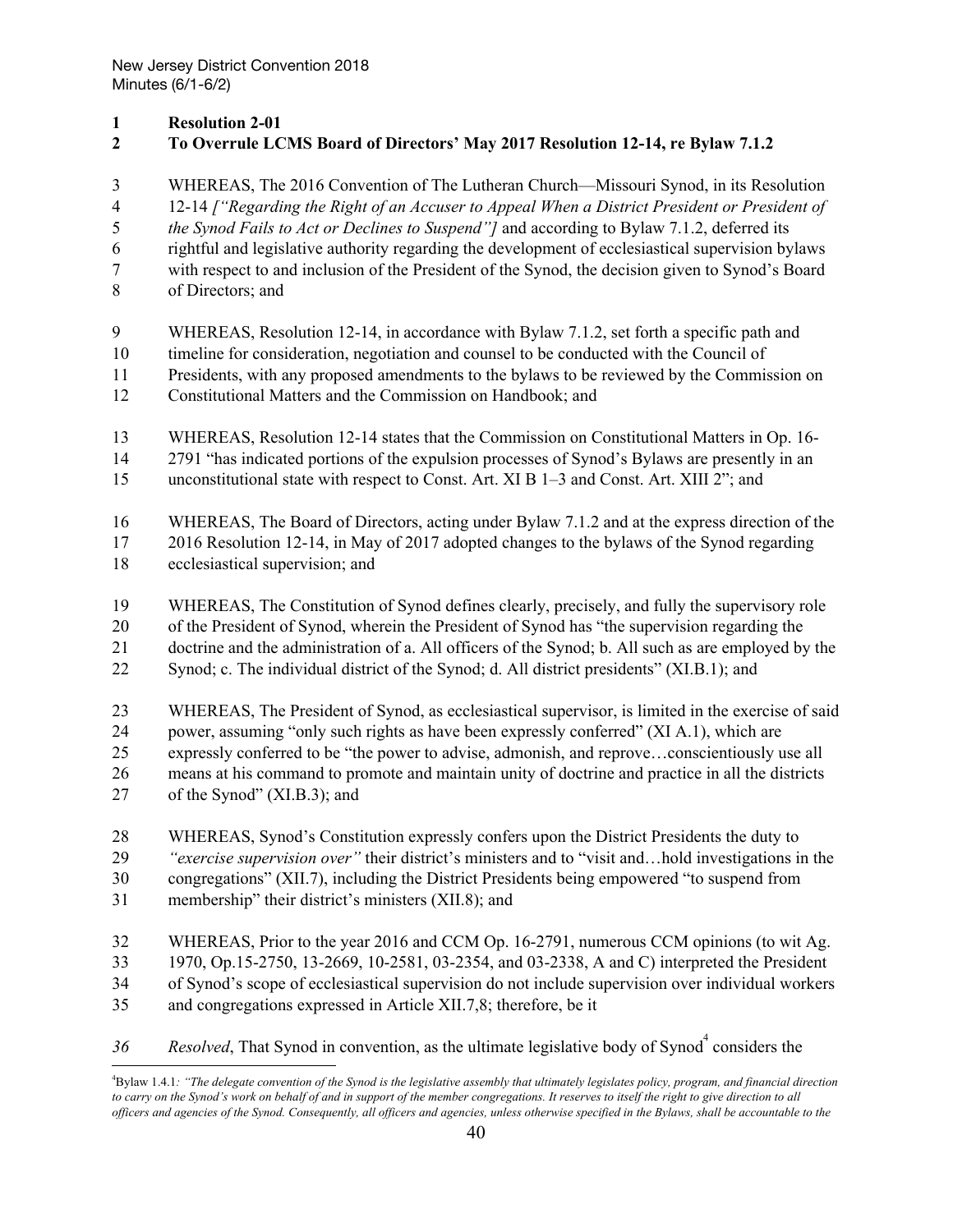- following to be steps to the resolution of this matter; and be it further
- *Resolved*, That changes, subsequent to 2016 Convention Resolution 12-14, made under Bylaw
- 2.14 "Expulsion of Congregations or Individuals from Membership in the Synod," Bylaw 2.15
- "Expulsion of a District President or Officer from Membership in the Synod", Bylaw 2.16
- "Expulsion of a President of Synod from Membership in the Synod", and Bylaw 2.17 "Expulsion
- of Individuals from Membership in the Synod as a Result of Sexual Misconduct or Criminal
- Behavior", as a result of 2016 Convention Resolution 12-14, as adopted by the Board of Directors
- (May 2017) be overruled and of no effect; and be it further
- *Resolved*, That Bylaws 2.14, 2.15, 2.16 and 2.17 be returned to and replaced by the same corresponding Bylaws as set forth in the 2013 Synod Handbook; and be it further
- *Resolved*, That a Blue Ribbon Task Force of seven members, with four members appointed by the
- 35 District Presidents, three of whom shall be District Presidents, and three members appointed
- by the President of Synod, be authorized and formed to conduct a thorough study of the
- ecclesiastical supervision matter, including Articles III, VI, VII (studies of Articles VI and VII
- were previously resolved by the 2010 Convention), XI, XII, and XIII, and make
- recommendations to the 2022 Synod Convention, including any necessary revisions of
- constitutional provisions, with the purpose of evangelically resolving the current difficulty and
- division among us; and be it further
- *Resolved*, That all relevant CCM opinions such as 16-2791, 16-2793, 16-2794, 16-2797, 17-2822,
- 17-2828 and 17-2836 be placed in abeyance until the 2022 Convention and any necessary action
- at the 2022 convention; and be it further
- *Resolved*, That Synod in convention affirm the powers provided to the Synod President "to
- advise, admonish and reprove…conscientiously use all means at his command to promote and
- maintain unity of doctrine and practice in all the districts of the Synod" do not include direct
- supervisory responsibilities of individual members of Synod, since such individuals are under the
- ecclesiastical supervision of District Presidents; and be it finally
- *Resolved*, That the convention pray for peace and harmony in the Synod as it moves forward in mission and ministry.

Synod for all their actions, and any concerns regarding the decisions of such officers or agencies may be brought to the attention of the Synod in convention for appropriate action. This provision does not apply to specific member appeals to the Concordia Plans, which has its own appeal *process for such cases."*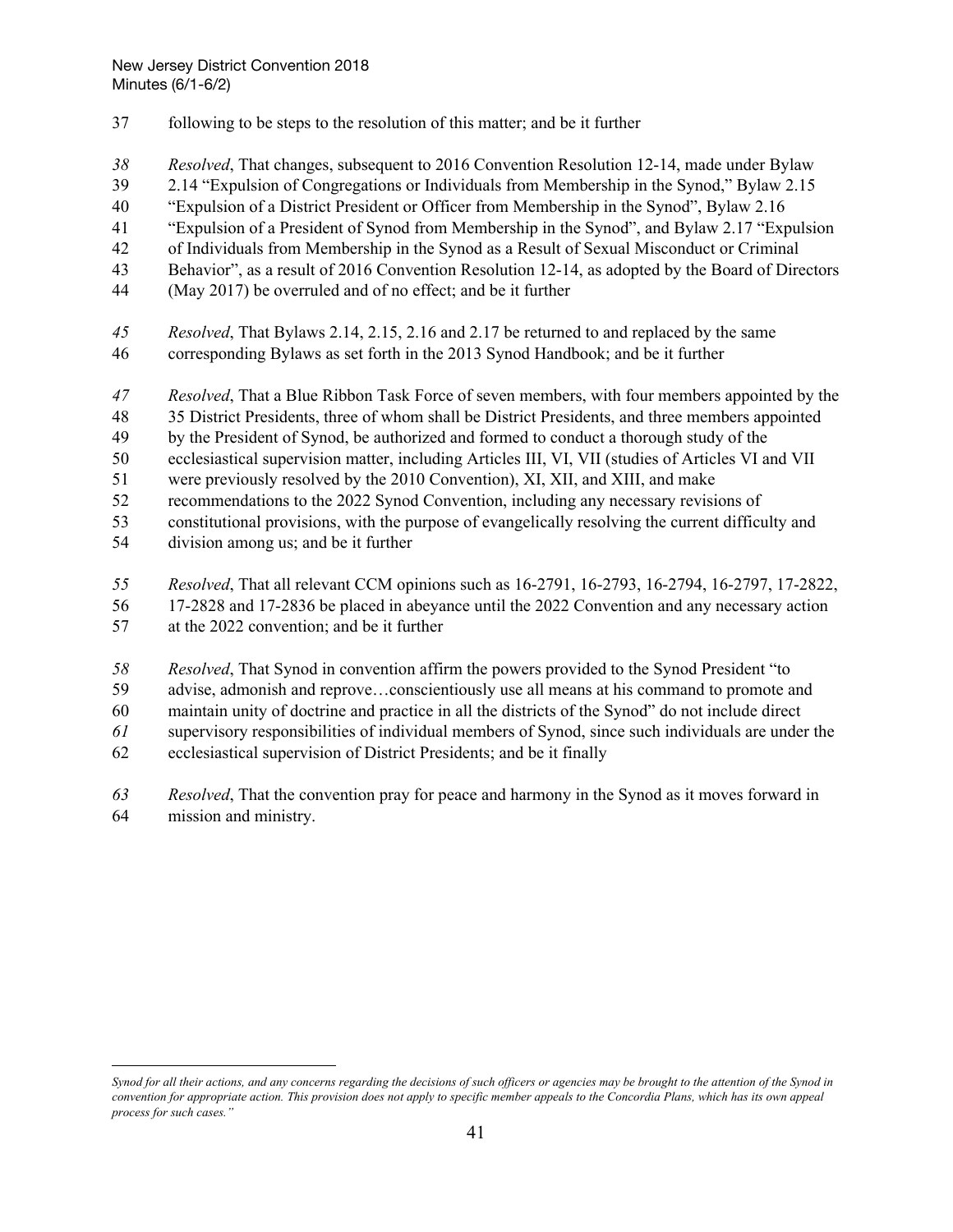- **1 Resolution 2-02**
- **2 To Direct the President of Synod to Assure the Provisions of Bylaw 3.9.2.2 (c) Are**
- **3 Followed**

## 4 WHEREAS, Overture 2-04 (To Overrule CCM Opinion 14-2724)<sup>5</sup> was not brought forward for

#### <sup>5</sup> TO OVERRULE CCM OPINION 14-2724

WHEREAS, the Word of God (Acts 13) clearly reveals that in the first century of the New Testament, a local congregation of believers in the Lord Jesus, assembled in Antioch, after much prayer and under the guidance of the Holy Spirit, freely consecrated and sent missionaries, notably Barnabas and Saul, into mission fields; and

WHEREAS, Article III. 2 of the Constitution of The Lutheran Church—Missouri Synod identifies an objective of the Synod as to "Strengthen congregations and their members in giving bold witness by word and deed to the love and work of God, the Father, Son, and Holy Spirit, and extend that Gospel witness into all the world;" and

WHEREAS, Article VII of the Constitution of The Lutheran Church—Missouri Synod states, "In relation to its members, the Synod is not an ecclesiastical government exercising legislative or coercive powers, and with respect to the individual congregation's right of self-government it is but an advisory body"; and

WHEREAS, Article XIV of the Constitution states, "The Synod in convention may adopt bylaws that are consistent with and do not contradict the Constitution of the Synod, which controls and supersedes such bylaws and all other rules and regulations of the Synod"; and

WHEREAS, 2010 Synod Convention Res. 8-32B encourages the Synod to study Article VII of the Constitution, including study of "Congregations and Synod, Background Material on the Advisory Nature of the LCMS" along with opinions of the Commission on Constitutional Matters related to this topic (including CCM Opinion 09-2573 listed in a "Whereas" paragraph in Resolution 8-32B); and

WHEREAS, 1983 Synod Convention Res. 5-10A in a "Resolved" clause states that The Lutheran Church—Missouri Synod reaffirms that its synodical polity is essentially and principally congregational in nature; and

WHEREAS, CCM Opinion 09-2573 states in part that ". . . there is a common understanding that a congregation exercises its self-government . . . in carrying out . . . its own ministry programs and financial affairs . . . "; and

WHEREAS, Synod Bylaw 3.8.3 deals only with who has authority to send ministers of religion and other workers into Synod foreign mission fields, and prior bylaws have been careful not to restrict congregational activity specifically relating to whom congregations could send funds overseas, and nothing in the current bylaws restrict or could restrict the right of member congregations to (a) fund ministries in foreign countries, or (b) send/fund congregation members for service with organizations seeking to share the Gospel; and

WHEREAS, 1983 Synod Convention Res. 5-37 amending the bylaws only dealt with who on behalf of Synod as a whole could send missionaries at the expense of the Synod, and where the restriction applied, it being a sending bylaw only, clearly not applicable to congregations in any event; and

WHEREAS, CCM Opinion 14-2724 referring to 2013 Synod Convention Res. 1-08, "To Work Together in Mission," called for a two-fold response: First, "Resolved, That the Synod, by the next convention, develop and provide a mission best practices policy document for districts and congregations engaged in mission projects to assist them to better carry out their mission and their life together", indicating that districts and congregations have and are recognized to have mission work and practices of their own, and because they have their own mission work and practices, the Synod should assist and support those efforts by developing a best-practices policy; and second, "that these best practices include encouragement to districts and congregations to communicate their international mission activities to the Synod's Director of

Church Relations and Offices of National and International Mission for the purposes of healthy coordination and stewardship" (underlined portions indicate emphasis added), indicating that districts and congregations can have their own mission activities and when they do they are encouraged to communicate these activities to the Synod for coordination and good stewardship; and

WHEREAS, CCM Opinion 14-2724 states in part, "Congregations may not send funds to mission societies and non-Synod entities for work in foreign areas without taking into consideration policies developed and determined for this purpose by the Board of International Mission as the only sending agency;" and

WHEREAS, CCM Opinion 14-2724 incorrectly restricts the mission outreach of congregations and others to give bold witness by word and deed to the love and work of God the Father, Son, and Holy Spirit, and extend that Gospel witness into all the world; therefore be it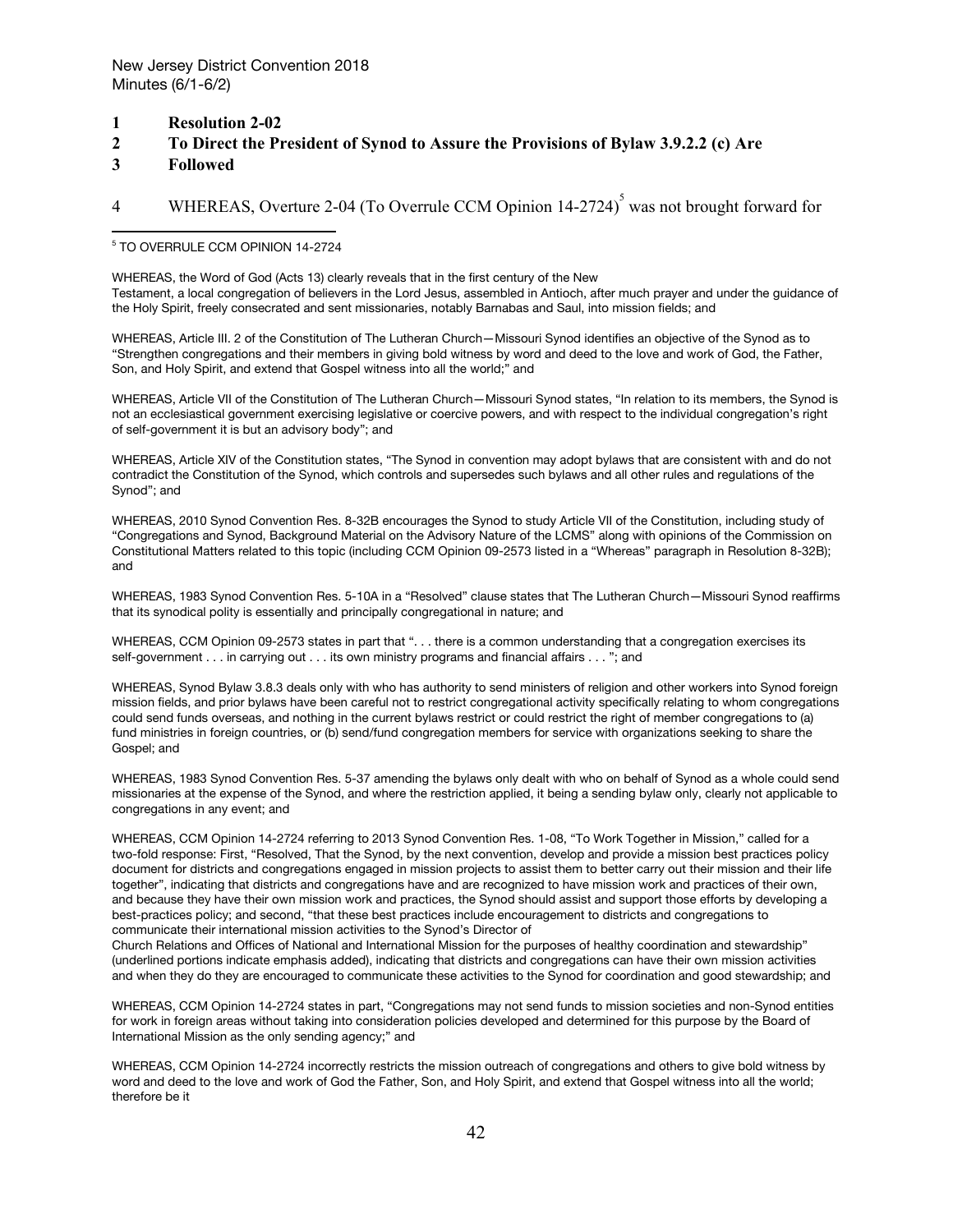- 5 debate at the 2016 LCMS National Convention; and
- 6 WHEREAS, Overture 2-04 was submitted by four LCMS districts, three district boards of 7 directors, one circuit, and seventeen LCMS congregations; and
- 8 WHEREAS, Two other overtures (2-07, 2-09) were submitted to the 2016 LCMS Convention 9 that also requested that CCM Opinion 14-2724 also be overruled; and
- 10 WHEREAS, LCMS Bylaw 3.9.2.2 (c) regarding the CCM says, in part: "An opinion rendered by
- 11 the commission shall be binding on the question decided unless and until it is overruled by a
- 12 convention of the Synod. Overtures to a convention that seek to overrule an opinion of the
- 13 commission shall support the proposed action with substantive rationale from the Constitution,
- 14 Bylaws, and resolutions of the Synod. All such overtures shall be considered by the floor
- 15 committee to which they have been assigned and shall be included in a specific report to the
- 16 convention with recommendations for appropriate action;" and
- 17 WHEREAS, No such report was given to the 2016 convention of the Synod; and
- 18 WHEREAS, No disposition of these overtures whatsoever is recorded in the 2016 Synod 19 convention Proceedings; therefore be it
- *20 Resolved*, That Overture 2-04 as found in the LCMS 2016 National Convention Workbook be
- 21 submitted as an overture to the 2019 Synod convention by the adoption of this, current resolution; 22 and be it further
- *23 Resolved*, That the President of Synod be directed to assure that the provisions of Bylaw
- 24 3.9.2.2(c) are followed with respect to this resolution and any other resolution that becomes an
- 25 overture to the Synod asking for a CCM opinion to be overruled; and be it finally
- *26 Resolved*, That also in our agreements in how we will work together in the LCMS, things "be
- 27 done in a fitting and orderly way" (I Corinthians 14:40).

*Resolved*, That the congregations of the Texas District and of The Lutheran Church—

Missouri Synod be encouraged, with much prayer and under the guidance of the Holy Spirit, to send missionaries to foreign areas; and be it further

*Resolved*, That the Texas District affirms and encourages congregations, auxiliaries, recognized service organizations, districts, and individual members of the Synod, in their efforts to give bold witness by word and deed, to the love and work of God the Father, Son and Holy Spirit, and extend that Gospel witness to all the world; and be it further

*Resolved*, That nothing in the bylaws of Synod should ever be interpreted to limit efforts by congregations, auxiliaries, recognized service organizations, districts, and individual members of the Synod, to give bold witness by word and deed to the love and work of God the Father, Son and Holy Spirit, and extend that Gospel witness to all the world, but only be interpreted as requesting information which might allow Synod to support (and to assist in connecting potential support for) congregations and individual members, to assist in connecting potential mission partners, and to provide best practices information which could assist the efforts; and be it finally

*Resolved*, That the Texas District in convention memorialize the Synod in convention to adopt this resolution and to overrule CCM Opinion 14-2724, to be thereby declared null and void and of no effect.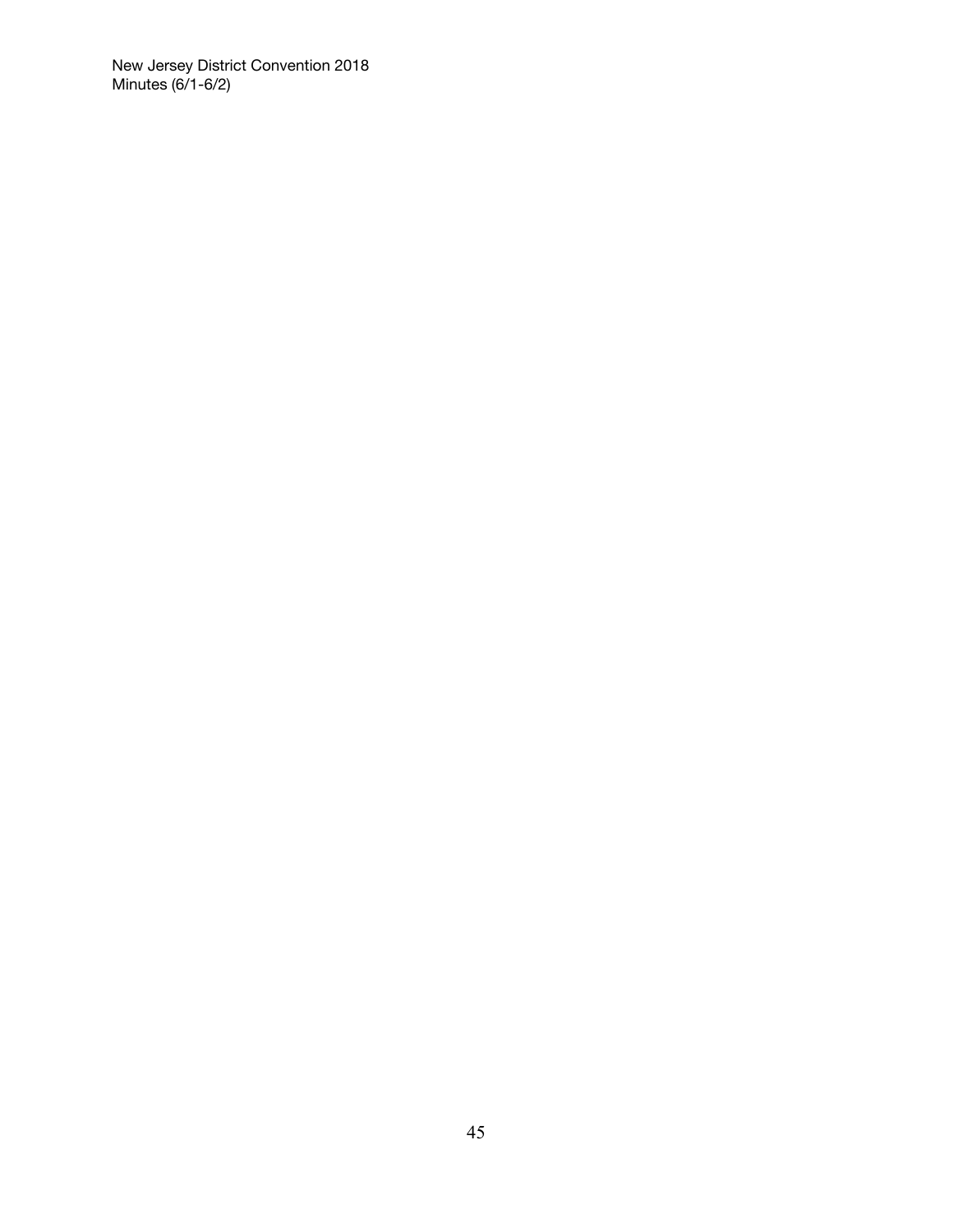[THIS PAGE IS BLANK TO FACILITATE PRINTING.]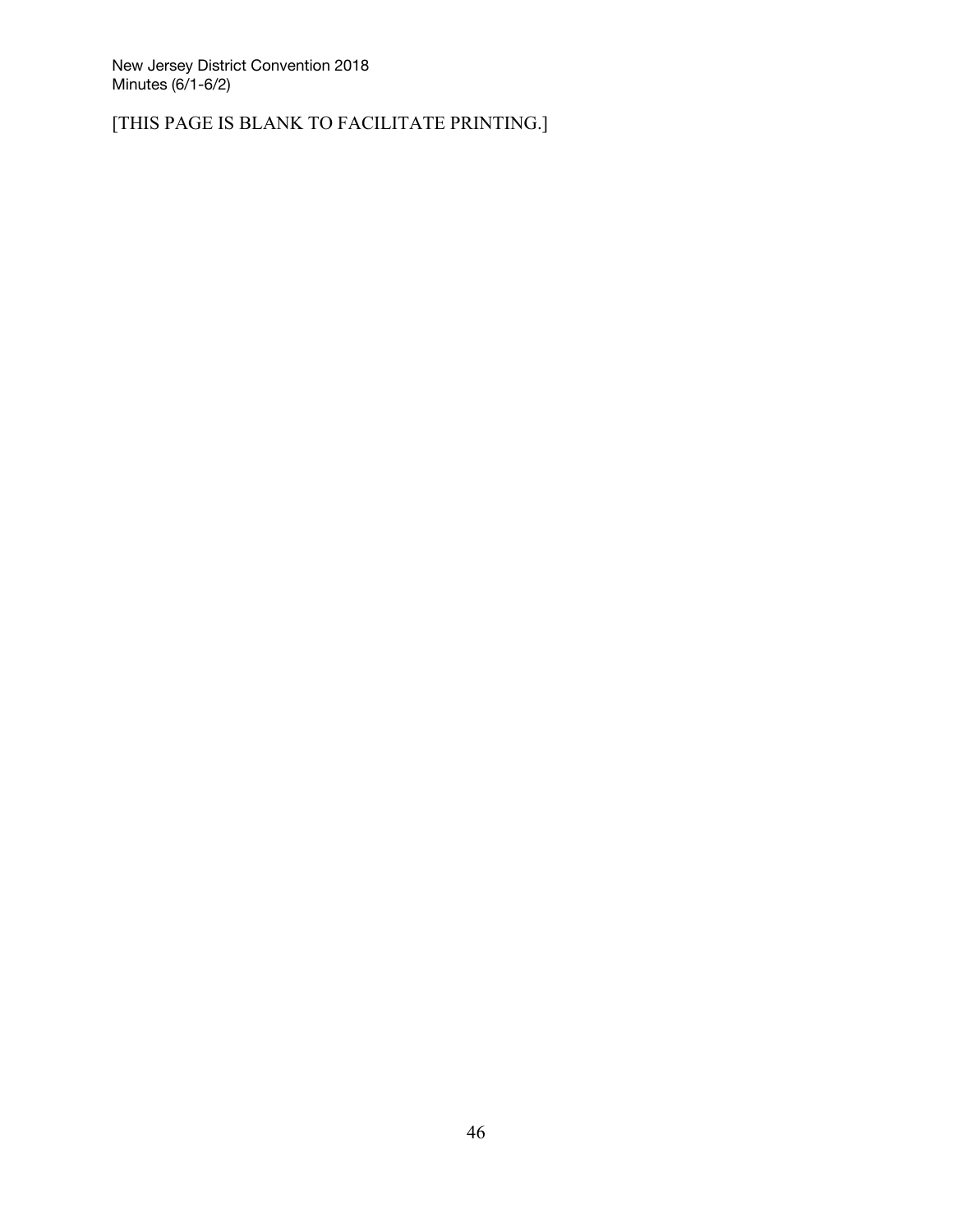## **Appendix**

| Original                                           | Proposed                                          |
|----------------------------------------------------|---------------------------------------------------|
| <b>BYLAWS</b>                                      | <b>BYLAWS</b>                                     |
| <b>NEW JERSEY DISTRICT</b>                         | <b>NEW JERSEY DISTRICT</b>                        |
| THE LUTHERAN CHURCH-MISSOURI SYNOD                 | THE LUTHERAN CHURCH-MISSOURI SYNOI                |
| <b>CONTENTS</b>                                    | <b>CONTENTS</b>                                   |
| <b>DISTRICT ORGANIZATION</b><br>I.                 | <b>I. DISTRICT ORGANIZATION</b>                   |
| <b>DISTRICT ADMINISTRATION</b><br>$\Pi$ .          | <b>ISTRICT ADMINISTRATION</b>                     |
| <b>AMENDEMENTS TO BYLAWS</b><br>Ш.                 | <b>III. AMENDEMENTS TO BYLAWS</b>                 |
| IV.<br><b>DISSOLUTION OF THE DISTRICT</b>          | IV. DISSOLUTION OF THE DISTRICT                   |
| I.<br><b>DISTRICT ORGANIZATION</b>                 | <b>I. DISTRICT ORGANIZATION</b>                   |
| Name, Membership and Legal<br>A.<br>Representation | A. Name, Membership and Legal Representation      |
|                                                    | <b>Name and Membership (CCM)</b><br>1.01          |
| I.01<br><b>Name and Membership</b>                 | The name of this organization shall be New Jerse  |
| The name of this organization shall be New Jersey  | given in<br>Articles<br>District,<br>as<br>the    |
| the<br>District,<br>as given in<br>Articles<br>of  | Incorporation, and membership shall be a          |
| Incorporation, and membership shall be as          | defined by the Constitution of The Luthera        |
| defined by the Constitution of The Lutheran        | Church-Missouri Synod as printed in the mo        |
| Church-Missouri Synod as printed in the most       | recently published handbook, The Luthera          |
| recently published handbook, The Lutheran          | Church-Missouri Synod. The constitution an        |
| Church-Missouri Synod. The constitution and        | primary by-laws of the district are the           |
| primary by-laws of the district are the            | constitution and by-laws of The Luthera           |
| constitution and by-laws of The Lutheran           | Church-Missouri Synod. The Constitution of        |
| Church-Missouri Synod.                             | the Synod is also the constitution of the Distric |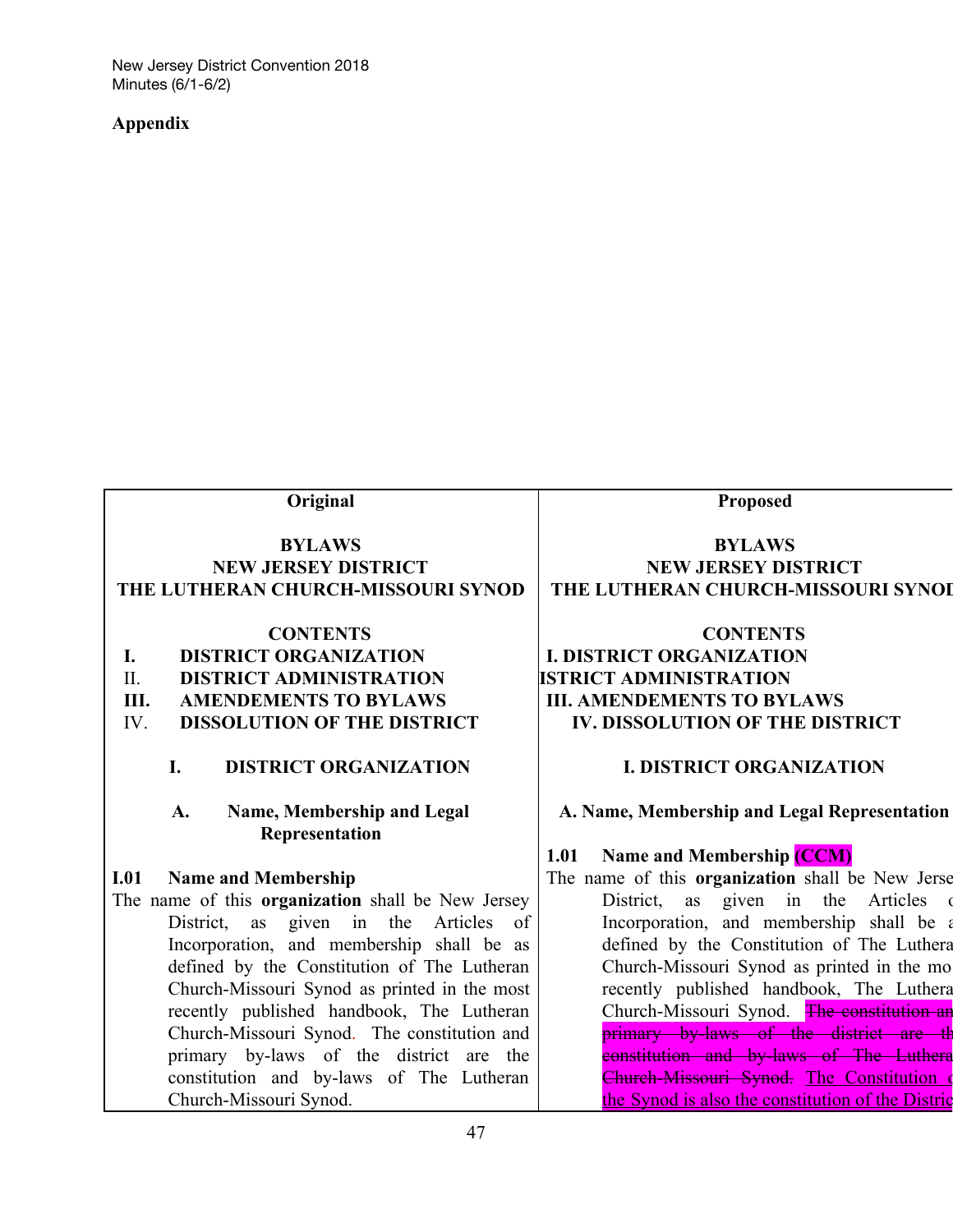| I.02                                       | <b>Legal Representation</b><br>The President and the Secretary of the District shall<br>sign all official or legal papers and documents<br>of the District in the name of the District.<br><b>B. Conventions, Nominations and Elections</b>                                                                                                                                                                                                                                                                                                                                                                                                                                                                                                                                                                                                                                                                                                                                                                                                                                                                                                                                                                                                                           | 1.02                                       | The Bylaws of the Synod are primarily the<br>bylaws of the District.<br><b>Legal Representation</b><br>The President and the Secretary of the District sha<br>sign all official or legal papers and document<br>of the District in the name of the District.<br>nventions, Nominations and Elections                                                                                                                                                                                                                                                                                                                                                                                                                                                                                                                                                                                                                                                                                                                                                                                                                                                                                                                                                                                                                             |
|--------------------------------------------|-----------------------------------------------------------------------------------------------------------------------------------------------------------------------------------------------------------------------------------------------------------------------------------------------------------------------------------------------------------------------------------------------------------------------------------------------------------------------------------------------------------------------------------------------------------------------------------------------------------------------------------------------------------------------------------------------------------------------------------------------------------------------------------------------------------------------------------------------------------------------------------------------------------------------------------------------------------------------------------------------------------------------------------------------------------------------------------------------------------------------------------------------------------------------------------------------------------------------------------------------------------------------|--------------------------------------------|----------------------------------------------------------------------------------------------------------------------------------------------------------------------------------------------------------------------------------------------------------------------------------------------------------------------------------------------------------------------------------------------------------------------------------------------------------------------------------------------------------------------------------------------------------------------------------------------------------------------------------------------------------------------------------------------------------------------------------------------------------------------------------------------------------------------------------------------------------------------------------------------------------------------------------------------------------------------------------------------------------------------------------------------------------------------------------------------------------------------------------------------------------------------------------------------------------------------------------------------------------------------------------------------------------------------------------|
|                                            |                                                                                                                                                                                                                                                                                                                                                                                                                                                                                                                                                                                                                                                                                                                                                                                                                                                                                                                                                                                                                                                                                                                                                                                                                                                                       |                                            |                                                                                                                                                                                                                                                                                                                                                                                                                                                                                                                                                                                                                                                                                                                                                                                                                                                                                                                                                                                                                                                                                                                                                                                                                                                                                                                                  |
| 2.01<br>a.<br>$b_{-}$<br>$c_{\cdot}$<br>d. | <b>District Conventions</b><br>1.<br><b>District Conventions</b><br>The District shall meet in regular convention<br>every three years, timed to occur in the year<br>preceding The Lutheran Church-Missouri<br>Synod convention.<br>The legal convention shall be one which is<br>according<br>to<br>The<br>convened<br>Lutheran<br>Church-Missouri Synod and District Bylaws,<br>at least<br>one-third<br>where<br>of the<br>and<br>constitutionally elected voting representatives<br>are present.<br>The District President shall determine the<br>convention dates and location, designate the<br>time for sessions and the order of business and<br>appoint preachers, chaplains, essayists, and<br>convention committees.<br>The primary sources of income which are to<br>offset the operating costs of the District<br>convention<br>are the<br>congregational levy,<br>registration fees, exhibit space rentals, and other<br>miscellaneous receipts. The congregational levy<br>shall be assessed on a per communicant basis,<br>the amount of the assessment to be determined<br>by the President. Convention costs for delegates<br>(including)<br>lodging, meals, travel and other incidental expenses)<br>shall be paid by each congregation which the | 2.01<br>a.<br>$b_{-}$<br>$c_{\cdot}$<br>d. | 1.<br><b>District Conventions</b><br><b>District Conventions (CCM)</b><br>The District shall meet in regular conventio<br>every three years, timed to occur in the year.<br>preceding The Lutheran Church-Missou<br>Synod convention.<br>The legal convention <b>shall be is</b> one which<br>convened according to the Constitution and<br><b>Bylaws of</b> The Lutheran Church-Missou<br>Synod and <i>Histrict Bylaws the Bylaws of th</i><br><b>District</b> , and where at least one-third of the<br>constitutionally clected voting representative<br>are present District's voting members are<br>represented by at least one of their respectiv<br><u>representatives (pastor or lay delegate)</u> .<br>The District President shall determine th<br>convention dates and location, designate the<br>time for sessions and the order of business an<br>appoint preachers, chaplains, essayists, an<br>convention committees.<br>The primary sources of income which are t<br>offset the operating costs of the District<br>convention<br>are<br>the<br>congregational<br>lev<br>registration fees, exhibit space rentals, and other<br>miscellaneous receipts. The congregation:<br>levy shall be assessed on a per communical<br>basis, the amount of the assessment to b<br>determined by the President. Convention cos |
|                                            | delegates represent.                                                                                                                                                                                                                                                                                                                                                                                                                                                                                                                                                                                                                                                                                                                                                                                                                                                                                                                                                                                                                                                                                                                                                                                                                                                  |                                            | for delegates (including lodging, meals, trave<br>and other incidental expenses) shall be paid b                                                                                                                                                                                                                                                                                                                                                                                                                                                                                                                                                                                                                                                                                                                                                                                                                                                                                                                                                                                                                                                                                                                                                                                                                                 |
| 2.02                                       | <b>Special Sessions</b><br>In cases of urgent necessity, the District President is                                                                                                                                                                                                                                                                                                                                                                                                                                                                                                                                                                                                                                                                                                                                                                                                                                                                                                                                                                                                                                                                                                                                                                                    |                                            | congregation<br>which the<br>each<br>delegate<br>represent.                                                                                                                                                                                                                                                                                                                                                                                                                                                                                                                                                                                                                                                                                                                                                                                                                                                                                                                                                                                                                                                                                                                                                                                                                                                                      |
|                                            | empowered to convene special sessions of the<br>district. He must previously have obtained                                                                                                                                                                                                                                                                                                                                                                                                                                                                                                                                                                                                                                                                                                                                                                                                                                                                                                                                                                                                                                                                                                                                                                            |                                            |                                                                                                                                                                                                                                                                                                                                                                                                                                                                                                                                                                                                                                                                                                                                                                                                                                                                                                                                                                                                                                                                                                                                                                                                                                                                                                                                  |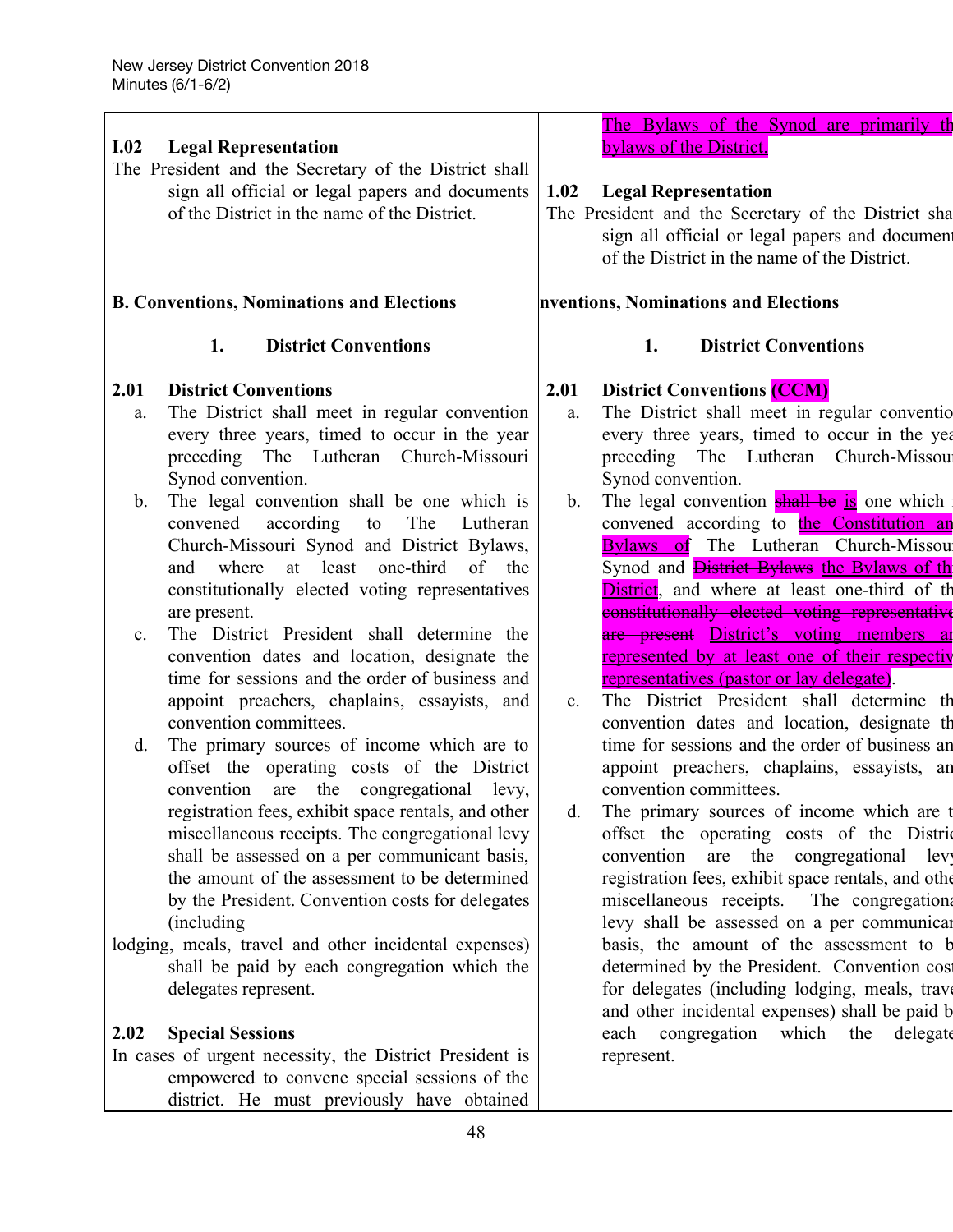| consent of at least a majority of the voting<br>congregations of the District after having<br>informed them and the President of the Synod<br>of the purpose of the intended special session.<br><b>Voting Delegates</b>                                                                                                                                                                                                                                                                                                                                                                                                                                                                                             | 2.02                                                       | <b>Special Sessions</b><br>In cases of urgent necessity, the District President<br>empowered to convene special sessions of the<br>district. He must previously have obtaine<br>consent of at least a majority of the votin<br>congregations of the District after havin                                                                                                                                                                                                                                                                                                                                                                                                                                                                                                                                                                                               |
|----------------------------------------------------------------------------------------------------------------------------------------------------------------------------------------------------------------------------------------------------------------------------------------------------------------------------------------------------------------------------------------------------------------------------------------------------------------------------------------------------------------------------------------------------------------------------------------------------------------------------------------------------------------------------------------------------------------------|------------------------------------------------------------|------------------------------------------------------------------------------------------------------------------------------------------------------------------------------------------------------------------------------------------------------------------------------------------------------------------------------------------------------------------------------------------------------------------------------------------------------------------------------------------------------------------------------------------------------------------------------------------------------------------------------------------------------------------------------------------------------------------------------------------------------------------------------------------------------------------------------------------------------------------------|
| The pastor who is a member of The Lutheran<br>Church-Missouri Synod, is serving a voting<br>congregation, and has presented to the Secretary<br>at the opening of the convention the proper<br>credentials signed by two of the congregation's<br>officers shall stand accredited and entitled to<br>vote. Only the administrative Pastor or an<br>associate Pastor from each congregation shall<br>be entitled to vote.<br>Upon presenting to the Secretary at the opening<br>of the convention the proper credentials signed<br>by two of the congregation's officers, the lay<br>delegate of a voting congregation shall stand<br>accredited and entitled to vote.                                                | 2.03<br>a.<br>$\mathbf b$ .                                | informed them and the President of the Syno<br>of the purpose of the intended special session.<br><b>Voting Delegates (CCM)</b><br>The pastor who is a member of The Luthera<br>Church-Missouri Synod, is serving a votin<br>congregation or parish, and has presented to th<br>Secretary at the opening of the convention the<br>proper credentials signed by two of the<br>congregation's officers shall stand accredite<br>and entitled to vote. Only the administrative<br>Pastor or an associate Pastor from eac<br>congregation or parish shall be entitled to vote.<br>Upon presenting to the Secretary at the opening<br>of the convention the proper credentials signe<br>by two of the congregation's officers, the la<br>delegate of a voting congregation or parish sha<br>stand accredited and entitled to vote.                                          |
|                                                                                                                                                                                                                                                                                                                                                                                                                                                                                                                                                                                                                                                                                                                      |                                                            | <b>Nominations</b><br>2.                                                                                                                                                                                                                                                                                                                                                                                                                                                                                                                                                                                                                                                                                                                                                                                                                                               |
| 2. Nominations<br><b>Convention Nominations Committee</b><br>The Convention Nominations Committee shall<br>consist of two ordained ministers, two<br>commissioned ministers, and two lay persons.<br>b. It shall be elected by the previous convention.<br>It shall, before each convention, prepare slates<br>of nominations for all elective offices except for<br>the offices of President, Vice-Presidents and<br>Circuit Counselors. Nominations shall always<br>be listed in alphabetical order, without any<br>distinctive marks.<br>The committee shall normally propose the<br>names of at least two pastors for the office of<br>Secretary, at least two persons for other Board<br>of Director positions. | 2.10<br>a.<br>$b$ .<br>$\mathbf{c}$ .<br>$d_{\cdot}$<br>e. | <b>Convention Nominations Committee (CCM)</b><br>The Convention Nominations Committee sha<br>consist of two<br>ordained ministers,<br>tw<br>commissioned ministers, and two lay persons.<br>It shall be elected by the previous convention.<br>It shall, before each convention, prepare slate<br>of nominations for all elective offices except fo<br>the offices of President, Vice-President<br>regional (circuit) Board of Directors member<br>and Circuit <b>Counselors Visitors</b> . Nomination<br>shall always be listed in alphabetical orde<br>without any distinctive marks.<br>The committee shall normally propose the<br>names of at least two pastors for the office of<br>Secretary, at least two persons for other at large<br>Board of Director positions.<br>The committee shall obtain written conser<br>from each nominee.<br>It shall also solic |
|                                                                                                                                                                                                                                                                                                                                                                                                                                                                                                                                                                                                                                                                                                                      | 10                                                         |                                                                                                                                                                                                                                                                                                                                                                                                                                                                                                                                                                                                                                                                                                                                                                                                                                                                        |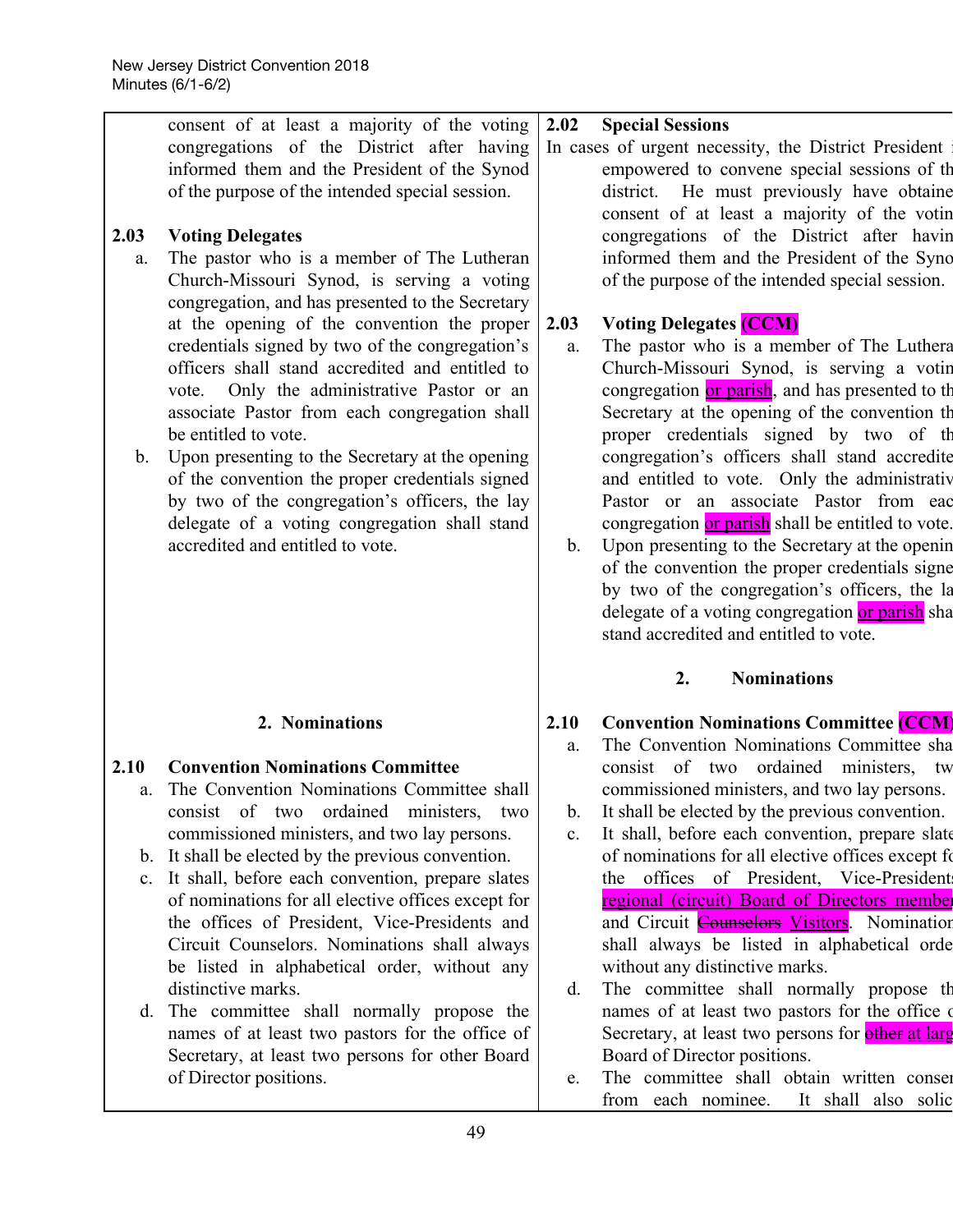| The committee shall obtain written consent<br>information<br>biographical<br>from<br>e.<br>from each nominee. It shall also solicit<br>information<br>Workbook.<br>biographical<br>from<br>respective<br>nominees and publish same in the Convention<br>f.<br>Workbook.<br>Additional nominations may always be made<br>consent of the nominee.<br>f.<br>from the convention floor with the written<br>consent of the nominee.<br>3.<br><b>Presidents</b><br>3. Nomination of District President and Vice<br><b>Presidents</b><br>2.20<br>a.<br>convention, the Secretary of the District sha<br><b>Nomination of the District President</b><br>Six months prior to the opening of the<br>a.<br>convention, the Secretary of the District shall<br>ballots for nominating this candidate.<br>mail to each voting congregation of the District<br>$\mathbf{b}$ .<br>ballots for nominating this candidate.<br>b. Each voting congregation shall be entitled to<br>nominate as a candidate for President, one<br>Synod.<br>ordained minister from the clergy roster of the<br>$\mathbf{c}$ .<br>and<br>secretary of the<br>Synod.<br>president<br>Each nominating ballot shall be signed by the<br>congregation and shall be sent to the Secretar<br>$c_{\cdot}$<br>of the<br>of the District not later than 4 months prior<br>president<br>and<br>secretary<br>voting<br>congregation and shall be sent to the Secretary<br>the opening date of the convention.<br>of the District not later than 4 months prior to<br>The five clergymen receiving the higher<br>d.<br>number of votes in the nominating ballots of the<br>the opening date of the convention.<br>The five clergymen receiving the highest<br>congregations shall be candidates for the Office<br>$d_{\cdot}$<br>of President.<br>number of votes in the nominating ballots of the<br>congregations shall be candidates for the Office<br>The Secretary of the District shall publish in the<br>e.<br>of President.<br>Convention Workbook the names and th<br>e. The Secretary of the District shall publish in the<br>number of votes received on the nominatin<br>Convention Workbook the names and the<br>ballot of the five candidates receiving the<br>highest number of nominations and who have<br>number of votes received on the nominating<br>given written approval to place their names<br>ballot of the five candidates receiving the<br>highest number of nominations and who have<br>nomination and, if applicable, have consenter<br>given written approval to place their names in<br>to relocate into the District. The Secretary sha<br>nomination and, if applicable, have consented<br>solicit and publish pertinent and adequat<br>information from each of the candidates.<br>to relocate into the District. The Secretary shall<br>solicit and publish pertinent and adequate<br>information from each of the candidates.<br>2.21<br><b>Nomination of the Vice-Presidents (CCM)</b><br>Each congregation shall be entitled to nominat<br>a.<br>2.21<br><b>Nomination of the Vice-Presidents</b><br>two ordained ministers from the clergy roster of<br>Each congregation shall be entitled to nominate<br>the <b>Synod</b> District with residence in the<br>a.<br>designated region.<br>two ordained ministers from the clergy roster of |      |            |                                                                                                                                                  |
|------------------------------------------------------------------------------------------------------------------------------------------------------------------------------------------------------------------------------------------------------------------------------------------------------------------------------------------------------------------------------------------------------------------------------------------------------------------------------------------------------------------------------------------------------------------------------------------------------------------------------------------------------------------------------------------------------------------------------------------------------------------------------------------------------------------------------------------------------------------------------------------------------------------------------------------------------------------------------------------------------------------------------------------------------------------------------------------------------------------------------------------------------------------------------------------------------------------------------------------------------------------------------------------------------------------------------------------------------------------------------------------------------------------------------------------------------------------------------------------------------------------------------------------------------------------------------------------------------------------------------------------------------------------------------------------------------------------------------------------------------------------------------------------------------------------------------------------------------------------------------------------------------------------------------------------------------------------------------------------------------------------------------------------------------------------------------------------------------------------------------------------------------------------------------------------------------------------------------------------------------------------------------------------------------------------------------------------------------------------------------------------------------------------------------------------------------------------------------------------------------------------------------------------------------------------------------------------------------------------------------------------------------------------------------------------------------------------------------------------------------------------------------------------------------------------------------------------------------------------------------------------------------------------------------------------------------------------------------------------------------------------------------------------------------------------------------------------------------------------------------------------------------------------------------------------------------------------------------------------------------------------------------------------------------------------------------------|------|------------|--------------------------------------------------------------------------------------------------------------------------------------------------|
|                                                                                                                                                                                                                                                                                                                                                                                                                                                                                                                                                                                                                                                                                                                                                                                                                                                                                                                                                                                                                                                                                                                                                                                                                                                                                                                                                                                                                                                                                                                                                                                                                                                                                                                                                                                                                                                                                                                                                                                                                                                                                                                                                                                                                                                                                                                                                                                                                                                                                                                                                                                                                                                                                                                                                                                                                                                                                                                                                                                                                                                                                                                                                                                                                                                                                                                                    |      |            | respectiv<br>nominees and publish same in the Conventio<br>Additional nominations may always be mad<br>from the convention floor with the writte |
|                                                                                                                                                                                                                                                                                                                                                                                                                                                                                                                                                                                                                                                                                                                                                                                                                                                                                                                                                                                                                                                                                                                                                                                                                                                                                                                                                                                                                                                                                                                                                                                                                                                                                                                                                                                                                                                                                                                                                                                                                                                                                                                                                                                                                                                                                                                                                                                                                                                                                                                                                                                                                                                                                                                                                                                                                                                                                                                                                                                                                                                                                                                                                                                                                                                                                                                                    |      |            | <b>Nomination of District President and Vice</b>                                                                                                 |
|                                                                                                                                                                                                                                                                                                                                                                                                                                                                                                                                                                                                                                                                                                                                                                                                                                                                                                                                                                                                                                                                                                                                                                                                                                                                                                                                                                                                                                                                                                                                                                                                                                                                                                                                                                                                                                                                                                                                                                                                                                                                                                                                                                                                                                                                                                                                                                                                                                                                                                                                                                                                                                                                                                                                                                                                                                                                                                                                                                                                                                                                                                                                                                                                                                                                                                                                    |      |            |                                                                                                                                                  |
|                                                                                                                                                                                                                                                                                                                                                                                                                                                                                                                                                                                                                                                                                                                                                                                                                                                                                                                                                                                                                                                                                                                                                                                                                                                                                                                                                                                                                                                                                                                                                                                                                                                                                                                                                                                                                                                                                                                                                                                                                                                                                                                                                                                                                                                                                                                                                                                                                                                                                                                                                                                                                                                                                                                                                                                                                                                                                                                                                                                                                                                                                                                                                                                                                                                                                                                                    |      |            | <b>Nomination of the District President (NJD)</b>                                                                                                |
|                                                                                                                                                                                                                                                                                                                                                                                                                                                                                                                                                                                                                                                                                                                                                                                                                                                                                                                                                                                                                                                                                                                                                                                                                                                                                                                                                                                                                                                                                                                                                                                                                                                                                                                                                                                                                                                                                                                                                                                                                                                                                                                                                                                                                                                                                                                                                                                                                                                                                                                                                                                                                                                                                                                                                                                                                                                                                                                                                                                                                                                                                                                                                                                                                                                                                                                                    |      |            | Six months prior to the opening of the                                                                                                           |
|                                                                                                                                                                                                                                                                                                                                                                                                                                                                                                                                                                                                                                                                                                                                                                                                                                                                                                                                                                                                                                                                                                                                                                                                                                                                                                                                                                                                                                                                                                                                                                                                                                                                                                                                                                                                                                                                                                                                                                                                                                                                                                                                                                                                                                                                                                                                                                                                                                                                                                                                                                                                                                                                                                                                                                                                                                                                                                                                                                                                                                                                                                                                                                                                                                                                                                                                    | 2.20 |            |                                                                                                                                                  |
|                                                                                                                                                                                                                                                                                                                                                                                                                                                                                                                                                                                                                                                                                                                                                                                                                                                                                                                                                                                                                                                                                                                                                                                                                                                                                                                                                                                                                                                                                                                                                                                                                                                                                                                                                                                                                                                                                                                                                                                                                                                                                                                                                                                                                                                                                                                                                                                                                                                                                                                                                                                                                                                                                                                                                                                                                                                                                                                                                                                                                                                                                                                                                                                                                                                                                                                                    |      |            | mail to each voting congregation of the District                                                                                                 |
|                                                                                                                                                                                                                                                                                                                                                                                                                                                                                                                                                                                                                                                                                                                                                                                                                                                                                                                                                                                                                                                                                                                                                                                                                                                                                                                                                                                                                                                                                                                                                                                                                                                                                                                                                                                                                                                                                                                                                                                                                                                                                                                                                                                                                                                                                                                                                                                                                                                                                                                                                                                                                                                                                                                                                                                                                                                                                                                                                                                                                                                                                                                                                                                                                                                                                                                                    |      |            |                                                                                                                                                  |
|                                                                                                                                                                                                                                                                                                                                                                                                                                                                                                                                                                                                                                                                                                                                                                                                                                                                                                                                                                                                                                                                                                                                                                                                                                                                                                                                                                                                                                                                                                                                                                                                                                                                                                                                                                                                                                                                                                                                                                                                                                                                                                                                                                                                                                                                                                                                                                                                                                                                                                                                                                                                                                                                                                                                                                                                                                                                                                                                                                                                                                                                                                                                                                                                                                                                                                                                    |      |            | Each voting congregation shall be entitled t                                                                                                     |
|                                                                                                                                                                                                                                                                                                                                                                                                                                                                                                                                                                                                                                                                                                                                                                                                                                                                                                                                                                                                                                                                                                                                                                                                                                                                                                                                                                                                                                                                                                                                                                                                                                                                                                                                                                                                                                                                                                                                                                                                                                                                                                                                                                                                                                                                                                                                                                                                                                                                                                                                                                                                                                                                                                                                                                                                                                                                                                                                                                                                                                                                                                                                                                                                                                                                                                                                    |      |            | nominate as a candidate for President, one two                                                                                                   |
|                                                                                                                                                                                                                                                                                                                                                                                                                                                                                                                                                                                                                                                                                                                                                                                                                                                                                                                                                                                                                                                                                                                                                                                                                                                                                                                                                                                                                                                                                                                                                                                                                                                                                                                                                                                                                                                                                                                                                                                                                                                                                                                                                                                                                                                                                                                                                                                                                                                                                                                                                                                                                                                                                                                                                                                                                                                                                                                                                                                                                                                                                                                                                                                                                                                                                                                                    |      |            | ordained minister $s$ from the clergy roster of the                                                                                              |
|                                                                                                                                                                                                                                                                                                                                                                                                                                                                                                                                                                                                                                                                                                                                                                                                                                                                                                                                                                                                                                                                                                                                                                                                                                                                                                                                                                                                                                                                                                                                                                                                                                                                                                                                                                                                                                                                                                                                                                                                                                                                                                                                                                                                                                                                                                                                                                                                                                                                                                                                                                                                                                                                                                                                                                                                                                                                                                                                                                                                                                                                                                                                                                                                                                                                                                                                    |      |            |                                                                                                                                                  |
|                                                                                                                                                                                                                                                                                                                                                                                                                                                                                                                                                                                                                                                                                                                                                                                                                                                                                                                                                                                                                                                                                                                                                                                                                                                                                                                                                                                                                                                                                                                                                                                                                                                                                                                                                                                                                                                                                                                                                                                                                                                                                                                                                                                                                                                                                                                                                                                                                                                                                                                                                                                                                                                                                                                                                                                                                                                                                                                                                                                                                                                                                                                                                                                                                                                                                                                                    |      |            | Each nominating ballot shall be signed by the                                                                                                    |
|                                                                                                                                                                                                                                                                                                                                                                                                                                                                                                                                                                                                                                                                                                                                                                                                                                                                                                                                                                                                                                                                                                                                                                                                                                                                                                                                                                                                                                                                                                                                                                                                                                                                                                                                                                                                                                                                                                                                                                                                                                                                                                                                                                                                                                                                                                                                                                                                                                                                                                                                                                                                                                                                                                                                                                                                                                                                                                                                                                                                                                                                                                                                                                                                                                                                                                                                    |      |            | votin                                                                                                                                            |
|                                                                                                                                                                                                                                                                                                                                                                                                                                                                                                                                                                                                                                                                                                                                                                                                                                                                                                                                                                                                                                                                                                                                                                                                                                                                                                                                                                                                                                                                                                                                                                                                                                                                                                                                                                                                                                                                                                                                                                                                                                                                                                                                                                                                                                                                                                                                                                                                                                                                                                                                                                                                                                                                                                                                                                                                                                                                                                                                                                                                                                                                                                                                                                                                                                                                                                                                    |      |            |                                                                                                                                                  |
|                                                                                                                                                                                                                                                                                                                                                                                                                                                                                                                                                                                                                                                                                                                                                                                                                                                                                                                                                                                                                                                                                                                                                                                                                                                                                                                                                                                                                                                                                                                                                                                                                                                                                                                                                                                                                                                                                                                                                                                                                                                                                                                                                                                                                                                                                                                                                                                                                                                                                                                                                                                                                                                                                                                                                                                                                                                                                                                                                                                                                                                                                                                                                                                                                                                                                                                                    |      |            |                                                                                                                                                  |
|                                                                                                                                                                                                                                                                                                                                                                                                                                                                                                                                                                                                                                                                                                                                                                                                                                                                                                                                                                                                                                                                                                                                                                                                                                                                                                                                                                                                                                                                                                                                                                                                                                                                                                                                                                                                                                                                                                                                                                                                                                                                                                                                                                                                                                                                                                                                                                                                                                                                                                                                                                                                                                                                                                                                                                                                                                                                                                                                                                                                                                                                                                                                                                                                                                                                                                                                    |      |            |                                                                                                                                                  |
|                                                                                                                                                                                                                                                                                                                                                                                                                                                                                                                                                                                                                                                                                                                                                                                                                                                                                                                                                                                                                                                                                                                                                                                                                                                                                                                                                                                                                                                                                                                                                                                                                                                                                                                                                                                                                                                                                                                                                                                                                                                                                                                                                                                                                                                                                                                                                                                                                                                                                                                                                                                                                                                                                                                                                                                                                                                                                                                                                                                                                                                                                                                                                                                                                                                                                                                                    |      |            |                                                                                                                                                  |
|                                                                                                                                                                                                                                                                                                                                                                                                                                                                                                                                                                                                                                                                                                                                                                                                                                                                                                                                                                                                                                                                                                                                                                                                                                                                                                                                                                                                                                                                                                                                                                                                                                                                                                                                                                                                                                                                                                                                                                                                                                                                                                                                                                                                                                                                                                                                                                                                                                                                                                                                                                                                                                                                                                                                                                                                                                                                                                                                                                                                                                                                                                                                                                                                                                                                                                                                    |      |            |                                                                                                                                                  |
|                                                                                                                                                                                                                                                                                                                                                                                                                                                                                                                                                                                                                                                                                                                                                                                                                                                                                                                                                                                                                                                                                                                                                                                                                                                                                                                                                                                                                                                                                                                                                                                                                                                                                                                                                                                                                                                                                                                                                                                                                                                                                                                                                                                                                                                                                                                                                                                                                                                                                                                                                                                                                                                                                                                                                                                                                                                                                                                                                                                                                                                                                                                                                                                                                                                                                                                                    |      |            |                                                                                                                                                  |
|                                                                                                                                                                                                                                                                                                                                                                                                                                                                                                                                                                                                                                                                                                                                                                                                                                                                                                                                                                                                                                                                                                                                                                                                                                                                                                                                                                                                                                                                                                                                                                                                                                                                                                                                                                                                                                                                                                                                                                                                                                                                                                                                                                                                                                                                                                                                                                                                                                                                                                                                                                                                                                                                                                                                                                                                                                                                                                                                                                                                                                                                                                                                                                                                                                                                                                                                    |      |            |                                                                                                                                                  |
|                                                                                                                                                                                                                                                                                                                                                                                                                                                                                                                                                                                                                                                                                                                                                                                                                                                                                                                                                                                                                                                                                                                                                                                                                                                                                                                                                                                                                                                                                                                                                                                                                                                                                                                                                                                                                                                                                                                                                                                                                                                                                                                                                                                                                                                                                                                                                                                                                                                                                                                                                                                                                                                                                                                                                                                                                                                                                                                                                                                                                                                                                                                                                                                                                                                                                                                                    |      |            |                                                                                                                                                  |
|                                                                                                                                                                                                                                                                                                                                                                                                                                                                                                                                                                                                                                                                                                                                                                                                                                                                                                                                                                                                                                                                                                                                                                                                                                                                                                                                                                                                                                                                                                                                                                                                                                                                                                                                                                                                                                                                                                                                                                                                                                                                                                                                                                                                                                                                                                                                                                                                                                                                                                                                                                                                                                                                                                                                                                                                                                                                                                                                                                                                                                                                                                                                                                                                                                                                                                                                    |      |            |                                                                                                                                                  |
|                                                                                                                                                                                                                                                                                                                                                                                                                                                                                                                                                                                                                                                                                                                                                                                                                                                                                                                                                                                                                                                                                                                                                                                                                                                                                                                                                                                                                                                                                                                                                                                                                                                                                                                                                                                                                                                                                                                                                                                                                                                                                                                                                                                                                                                                                                                                                                                                                                                                                                                                                                                                                                                                                                                                                                                                                                                                                                                                                                                                                                                                                                                                                                                                                                                                                                                                    |      |            |                                                                                                                                                  |
|                                                                                                                                                                                                                                                                                                                                                                                                                                                                                                                                                                                                                                                                                                                                                                                                                                                                                                                                                                                                                                                                                                                                                                                                                                                                                                                                                                                                                                                                                                                                                                                                                                                                                                                                                                                                                                                                                                                                                                                                                                                                                                                                                                                                                                                                                                                                                                                                                                                                                                                                                                                                                                                                                                                                                                                                                                                                                                                                                                                                                                                                                                                                                                                                                                                                                                                                    |      |            |                                                                                                                                                  |
|                                                                                                                                                                                                                                                                                                                                                                                                                                                                                                                                                                                                                                                                                                                                                                                                                                                                                                                                                                                                                                                                                                                                                                                                                                                                                                                                                                                                                                                                                                                                                                                                                                                                                                                                                                                                                                                                                                                                                                                                                                                                                                                                                                                                                                                                                                                                                                                                                                                                                                                                                                                                                                                                                                                                                                                                                                                                                                                                                                                                                                                                                                                                                                                                                                                                                                                                    |      |            |                                                                                                                                                  |
|                                                                                                                                                                                                                                                                                                                                                                                                                                                                                                                                                                                                                                                                                                                                                                                                                                                                                                                                                                                                                                                                                                                                                                                                                                                                                                                                                                                                                                                                                                                                                                                                                                                                                                                                                                                                                                                                                                                                                                                                                                                                                                                                                                                                                                                                                                                                                                                                                                                                                                                                                                                                                                                                                                                                                                                                                                                                                                                                                                                                                                                                                                                                                                                                                                                                                                                                    |      |            |                                                                                                                                                  |
|                                                                                                                                                                                                                                                                                                                                                                                                                                                                                                                                                                                                                                                                                                                                                                                                                                                                                                                                                                                                                                                                                                                                                                                                                                                                                                                                                                                                                                                                                                                                                                                                                                                                                                                                                                                                                                                                                                                                                                                                                                                                                                                                                                                                                                                                                                                                                                                                                                                                                                                                                                                                                                                                                                                                                                                                                                                                                                                                                                                                                                                                                                                                                                                                                                                                                                                                    |      |            |                                                                                                                                                  |
|                                                                                                                                                                                                                                                                                                                                                                                                                                                                                                                                                                                                                                                                                                                                                                                                                                                                                                                                                                                                                                                                                                                                                                                                                                                                                                                                                                                                                                                                                                                                                                                                                                                                                                                                                                                                                                                                                                                                                                                                                                                                                                                                                                                                                                                                                                                                                                                                                                                                                                                                                                                                                                                                                                                                                                                                                                                                                                                                                                                                                                                                                                                                                                                                                                                                                                                                    |      |            |                                                                                                                                                  |
|                                                                                                                                                                                                                                                                                                                                                                                                                                                                                                                                                                                                                                                                                                                                                                                                                                                                                                                                                                                                                                                                                                                                                                                                                                                                                                                                                                                                                                                                                                                                                                                                                                                                                                                                                                                                                                                                                                                                                                                                                                                                                                                                                                                                                                                                                                                                                                                                                                                                                                                                                                                                                                                                                                                                                                                                                                                                                                                                                                                                                                                                                                                                                                                                                                                                                                                                    |      |            |                                                                                                                                                  |
|                                                                                                                                                                                                                                                                                                                                                                                                                                                                                                                                                                                                                                                                                                                                                                                                                                                                                                                                                                                                                                                                                                                                                                                                                                                                                                                                                                                                                                                                                                                                                                                                                                                                                                                                                                                                                                                                                                                                                                                                                                                                                                                                                                                                                                                                                                                                                                                                                                                                                                                                                                                                                                                                                                                                                                                                                                                                                                                                                                                                                                                                                                                                                                                                                                                                                                                                    |      |            |                                                                                                                                                  |
|                                                                                                                                                                                                                                                                                                                                                                                                                                                                                                                                                                                                                                                                                                                                                                                                                                                                                                                                                                                                                                                                                                                                                                                                                                                                                                                                                                                                                                                                                                                                                                                                                                                                                                                                                                                                                                                                                                                                                                                                                                                                                                                                                                                                                                                                                                                                                                                                                                                                                                                                                                                                                                                                                                                                                                                                                                                                                                                                                                                                                                                                                                                                                                                                                                                                                                                                    |      |            |                                                                                                                                                  |
|                                                                                                                                                                                                                                                                                                                                                                                                                                                                                                                                                                                                                                                                                                                                                                                                                                                                                                                                                                                                                                                                                                                                                                                                                                                                                                                                                                                                                                                                                                                                                                                                                                                                                                                                                                                                                                                                                                                                                                                                                                                                                                                                                                                                                                                                                                                                                                                                                                                                                                                                                                                                                                                                                                                                                                                                                                                                                                                                                                                                                                                                                                                                                                                                                                                                                                                                    |      |            |                                                                                                                                                  |
|                                                                                                                                                                                                                                                                                                                                                                                                                                                                                                                                                                                                                                                                                                                                                                                                                                                                                                                                                                                                                                                                                                                                                                                                                                                                                                                                                                                                                                                                                                                                                                                                                                                                                                                                                                                                                                                                                                                                                                                                                                                                                                                                                                                                                                                                                                                                                                                                                                                                                                                                                                                                                                                                                                                                                                                                                                                                                                                                                                                                                                                                                                                                                                                                                                                                                                                                    |      |            |                                                                                                                                                  |
|                                                                                                                                                                                                                                                                                                                                                                                                                                                                                                                                                                                                                                                                                                                                                                                                                                                                                                                                                                                                                                                                                                                                                                                                                                                                                                                                                                                                                                                                                                                                                                                                                                                                                                                                                                                                                                                                                                                                                                                                                                                                                                                                                                                                                                                                                                                                                                                                                                                                                                                                                                                                                                                                                                                                                                                                                                                                                                                                                                                                                                                                                                                                                                                                                                                                                                                                    |      |            |                                                                                                                                                  |
|                                                                                                                                                                                                                                                                                                                                                                                                                                                                                                                                                                                                                                                                                                                                                                                                                                                                                                                                                                                                                                                                                                                                                                                                                                                                                                                                                                                                                                                                                                                                                                                                                                                                                                                                                                                                                                                                                                                                                                                                                                                                                                                                                                                                                                                                                                                                                                                                                                                                                                                                                                                                                                                                                                                                                                                                                                                                                                                                                                                                                                                                                                                                                                                                                                                                                                                                    |      |            |                                                                                                                                                  |
|                                                                                                                                                                                                                                                                                                                                                                                                                                                                                                                                                                                                                                                                                                                                                                                                                                                                                                                                                                                                                                                                                                                                                                                                                                                                                                                                                                                                                                                                                                                                                                                                                                                                                                                                                                                                                                                                                                                                                                                                                                                                                                                                                                                                                                                                                                                                                                                                                                                                                                                                                                                                                                                                                                                                                                                                                                                                                                                                                                                                                                                                                                                                                                                                                                                                                                                                    |      | the Synod. |                                                                                                                                                  |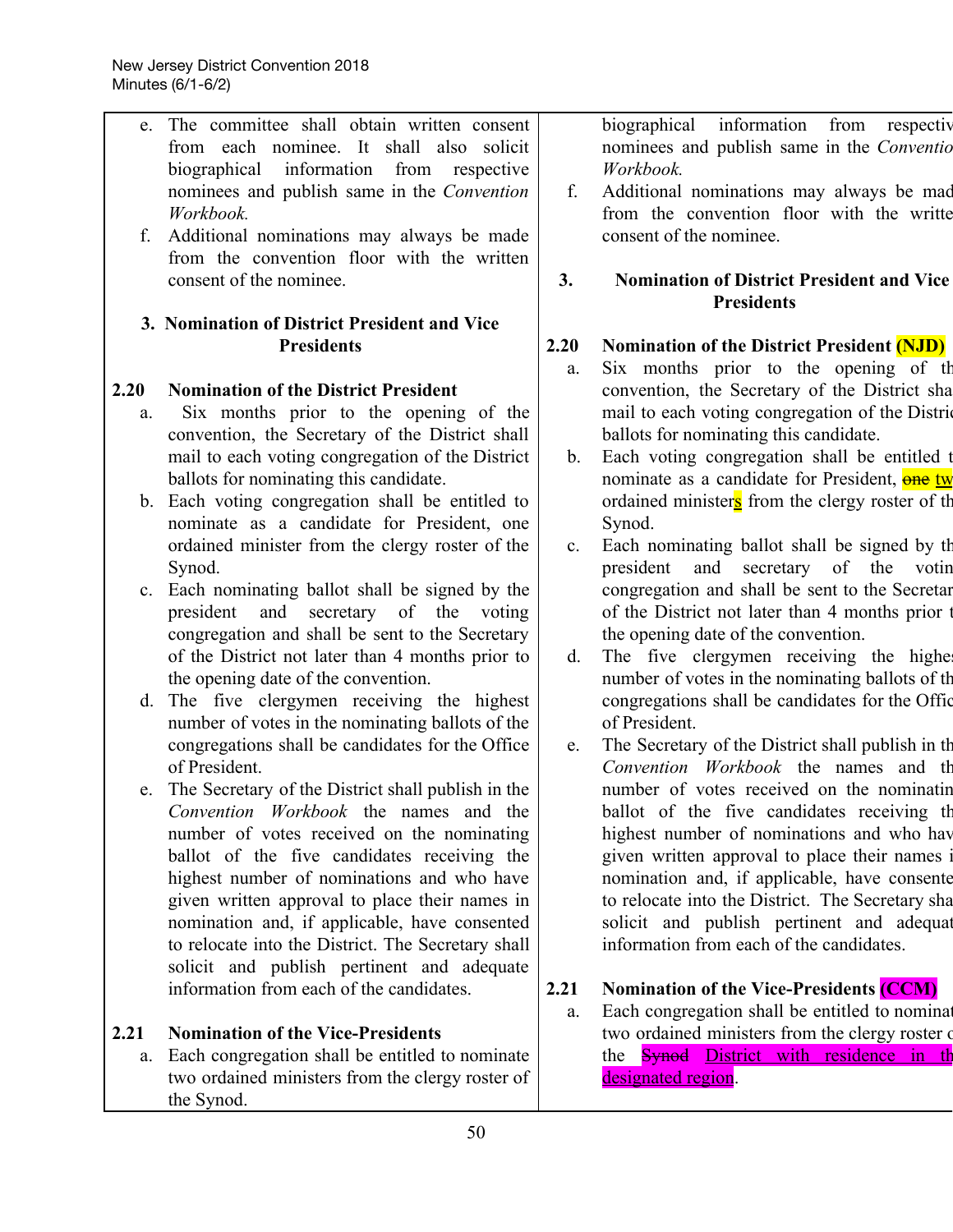- b. The Secretary of the District, six months prior to the convention shall mail to each voting congregation of the District a ballot listing those clergymen who currently reside in their vice presidential area. c. Each nominating ballot shall be signed by the president and secretary of the congregation and shall be sent to the Secretary of the district not later than 4 months prior to the opening date of the convention. d. The Secretary of the District shall publish in the *Convention Workbook* the names and the number of votes received on the nominating ballot by the two candidates nominated by congregations in each area receiving the highest number of nominations and who have given written approval to place their names in nomination and, if applicable, have consented to relocate into the vice presidential area. The Secretary shall solicit and publish pertinent and adequate information from each of the candidates. **4. Elections 2.30 Elections Committee** b. The Secretary of the District, six months prior presidential area region. the convention. d. The Secretary of the District shall publish in th candidates. **4. Elections 2.30 Elections Committee (NJD) (CCM)**
	- a. All elections shall be conducted by the Convention Elections Committee appointed by the District President from among the convention delegates.
	- b. The Convention Elections Committee shall conduct all elections by printed ballots.
	- c. A majority of all votes cast shall be required for election to all elective offices and elective board positions.
	- d. In the election of the President, if no candidate receives a majority of the votes cast, the candidate receiving the **fewest** number of votes shall be eliminated on each subsequent ballot until one candidate receives a majority of the votes cast.
	- e. Except in the election of the President, the following regulations shall apply: Candidates
- to the convention shall mail to each votin congregation of the District a ballot listing thos clergymen who currently reside in their vic
- c. Each nominating ballot shall be signed by th president and secretary of the congregation an shall be sent to the Secretary of the district no later than 4 months prior to the opening date
- *Convention Workbook* the names and th number of votes received on the nominatin ballot by the two candidates nominated b congregations in each **area region** receiving the highest number of nominations and who hav given written approval to place their names i nomination and, if applicable, have consentent to relocate into the vice presidential area. The Secretary shall solicit and publish pertinent an adequate information from each of th
- a. All elections shall be conducted by th Convention Elections Committee appointed b the District President from among th convention delegates.
- b. The Convention Elections Committee sha conduct all elections by **printed** ballots.
- c. A majority of all votes cast shall be required for election to all elective offices and elective boar positions.
- d. In the election of the President, vice president and regional board members, if no candidate receives a majority of the votes cast, th candidate receiving the **fewest** number of vote shall be eliminated on each subsequent ball until one candidate receives a majority of th votes cast.
- e. Except in the election of the President,  $\overline{vic}$ presidents, and regional board members, the following regulations shall apply: Candidate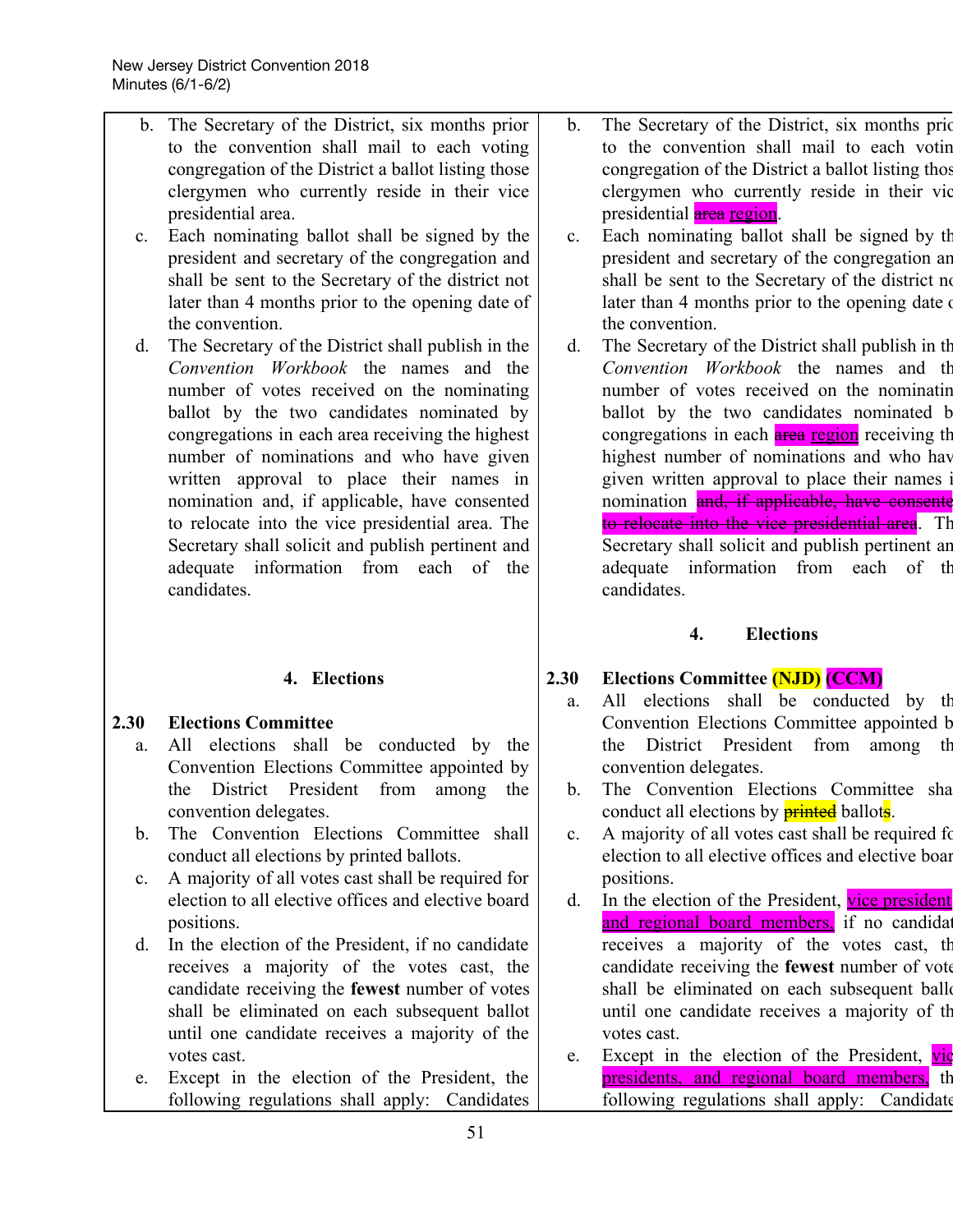receiving a majority on the first ballot shall be declared elected. When a second or succeeding ballot is required for a majority, the candidate receiving the fewest votes and all candidates receiving less than 15% of the votes cast shall be dropped from the ballot, unless fewer than two candidates receive 15% or more of the votes cast, in which case the three highest candidates shall constitute the ballot. In every election balloting shall continue until every position has been filled by majority vote.

## **2.31 Order of Elections**

- a. At all conventions, the following order of elections shall be observed:
	- 1. The election of the District President, which shall take place on the first day of the convention.
	- 2. A Vice-President from each area shall then be elected by the entire convention, followed by separate ballots to determine the ranking of the Vice Presidents.
	- 3. The District Secretary
	- 4. The District Treasurer
	- 5. The slate of Circuit Counselors which has been presented in accordance with the most recently published *Handbook of The Lutheran Church-Missouri Synod,* shall then be ratified by the entire convention.
- b. At one convention shall follow:
	- 1. Board of Directors one Commissioned Minister
	- 2. Board of Directors two Clergy at Large
	- 3. Board of Directors Lay Members from Circuit numbers 1, 3, 5
- c. At the alternating convention shall follow:
	- 1. Board of Directors Lay Members from circuit numbers 2, 4, 6
- d. Then shall follow at all conventions:
	- 1. Christian Heritage Endowment Fund Board of Trustees – all members.

receiving a majority on the first ballot shall b declared elected. When a second or succeedin ballot is required for a majority, the candidated receiving the fewest votes and all candidate receiving less than 15% of the votes cast sha be dropped from the ballot, unless fewer tha two candidates receive 15% or more of th votes cast, in which case the three highe candidates shall constitute the ballot. In ever election balloting shall continue until ever position has been filled by majority vote.

## **2.31 Order of Elections (CCM)**

- a. At all conventions, the following order of elections shall be observed:
	- 1. The election of the District President, whic shall take place on the first day of th convention.
	- 2. A Vice-President from each **area region** shall then be elected by the entire convention, followed by separate ballots t determine the ranking of the Vic Presidents.
	- 3. The District Secretary
	- 4. The District Treasurer
	- 5. The slate of Circuit **Counselors** Visitor which has been presented in accordanc with the most recently published *Handboo of The Lutheran Church-Missouri Synod* shall then be ratified by the entir convention.
- b. At one convention shall follow:
	- 1. Board of Directors one Commissione Minister
	- 2. Board of Directors two Clergy at Large
	- 3. Board of Directors Lay Members from Circuit numbers 1, 3, 5
- c. At the alternating convention shall follow:
	- 1. Board of Directors Lay Members from circuit numbers 2, 4, 6
- d. Then shall follow at all conventions:
	- 1. Christian Heritage Endowment Fund Boar of Trustees **– all members**.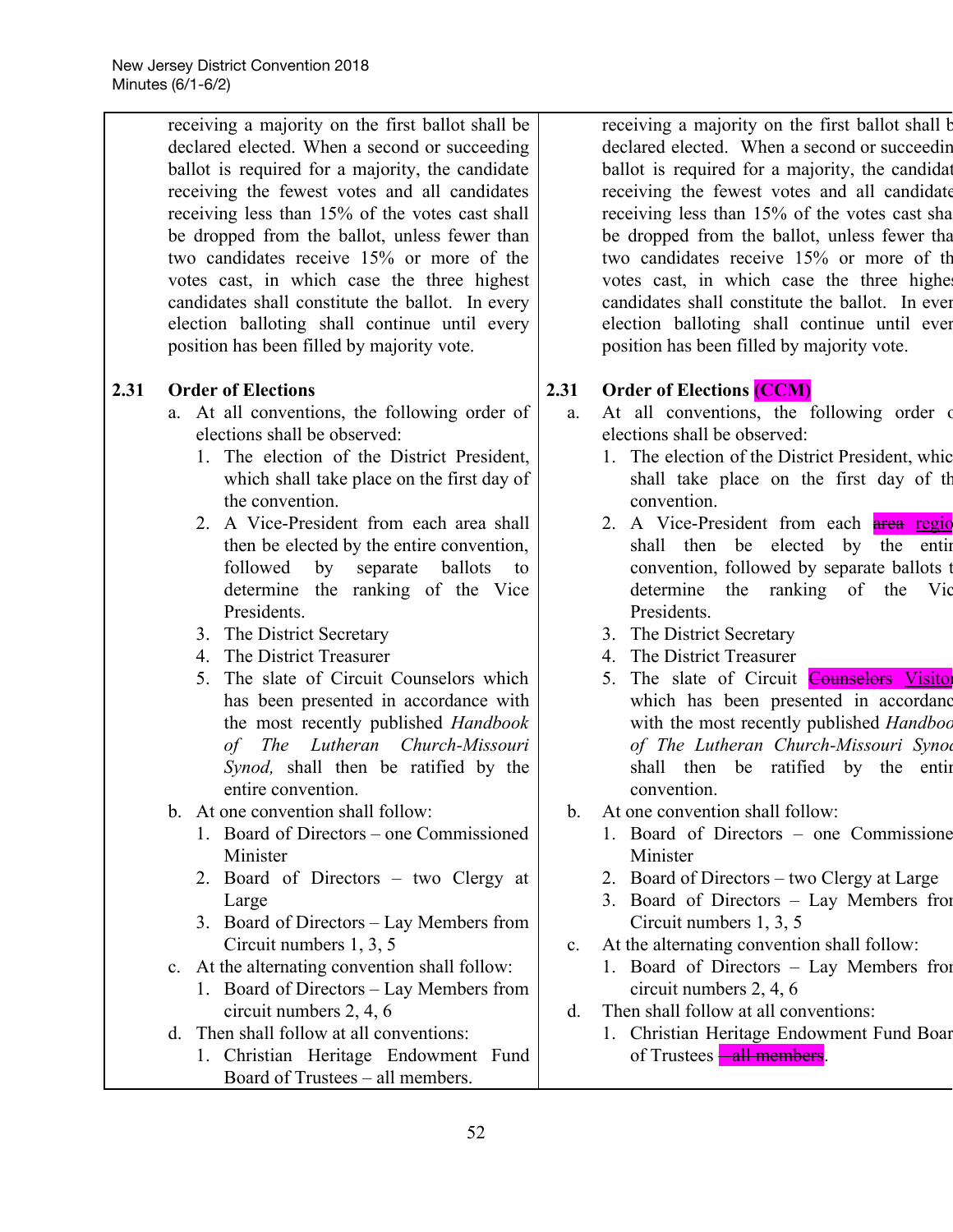| 2. A member of the Synodical Committee                             | One qualified person from each of the<br>$\overline{a}$ .                    |
|--------------------------------------------------------------------|------------------------------------------------------------------------------|
| for Convention Nominations as needed                               | three District vice-presidential region                                      |
| (as printed in the most recently                                   | and three lay persons at large,                                              |
| published Handbook of The Lutheran                                 | Term of office for Trustees shall b<br>$\mathbf b$ .                         |
| Church-Missouri Synod).                                            | three years. Trustees may be re-electe                                       |
| 3. Nominations committee for the next                              | to any number of consecutive terms.                                          |
| District convention.                                               | 2. A member of the Synodical Committee fo                                    |
| C. Conferences of the District                                     | Convention Nominations as needed (a<br>printed in the most recently publishe |
|                                                                    | Handbook<br><b>The</b><br>$\sigma f$<br>Luthera                              |
| 2.40<br><b>Official Conferences of Ordained and</b>                | Church-Missouri Synod).                                                      |
| <b>Commissioned Ministers</b>                                      | 3. Nominations committee for the next District                               |
| The official conferences of ordained and commissioned              | convention.                                                                  |
| ministers shall be those required in the most                      |                                                                              |
| recently published Handbook of The Lutheran                        | <b>Conferences of the District</b><br>$\mathbf{C}$ .                         |
| Church-Missouri Synod.                                             |                                                                              |
|                                                                    | Official Conferences of Ordained<br>2.40<br>an                               |
| <b>Circuit Conferences</b><br>2.41                                 | <b>Commissioned Ministers</b>                                                |
| Circuit conferences of ordained ministers shall be                 | The official conferences of ordained and commissione                         |
| convened regularly as required in the most                         | ministers shall be those required in the more                                |
| recently published Handbook of The Lutheran                        | recently published Handbook of The Luthera                                   |
| Church-Missouri<br>Synod.<br>Commissioned                          | Church-Missouri Synod.                                                       |
| ministers may be invited to Circuit conferences.                   |                                                                              |
|                                                                    | <b>Circuit Conferences</b><br>2.41                                           |
|                                                                    | Circuit conferences of ordained ministers shall b                            |
|                                                                    | convened regularly as required in the mo                                     |
|                                                                    | recently published Handbook of The Luthera                                   |
|                                                                    | Church-Missouri<br>Synod.<br>Commissione                                     |
|                                                                    | ministers may be invited to Circuit conferences                              |
|                                                                    |                                                                              |
| <b>II. DISTRICT ADMINISTRATION</b>                                 | <b>II. DISTRICT ADMINISTRATION</b>                                           |
|                                                                    | A. OFFICERS OF THE DISTRICT                                                  |
| A. OFFICERS OF THE DISTRICT                                        |                                                                              |
|                                                                    | <b>General Officers (CCM)</b><br>3.01                                        |
| 3.01<br><b>General Officers</b>                                    | The President shall be elected from the clerg                                |
| The following officers shall be elected from the<br>a.             | a.<br>The following officer<br><u>roster of the Synod.</u>                   |
| clergy roster of the Synod: a President, three                     | shall be elected from the clergy roster of the                               |
| Vice-Presidents, a Secretary and a Circuit                         | <b>Synod</b><br>District:<br>a President,<br>thre                            |
| Counselor for each Circuit established by the                      | Vice-Presidents, a Secretary and a Circu                                     |
| District.                                                          | <b>Counselor Visitor</b> for each Circuit establishe                         |
| The District shall have a Treasurer who shall be<br>$\mathbf{b}$ . | by the District.                                                             |
| a lay person and shall be elected by the District                  | The District shall have a Treasurer who shall b<br>$\mathbf{b}$ .            |
| Convention.                                                        | a lay person and shall be elected by the District                            |
|                                                                    | Convention.                                                                  |
|                                                                    |                                                                              |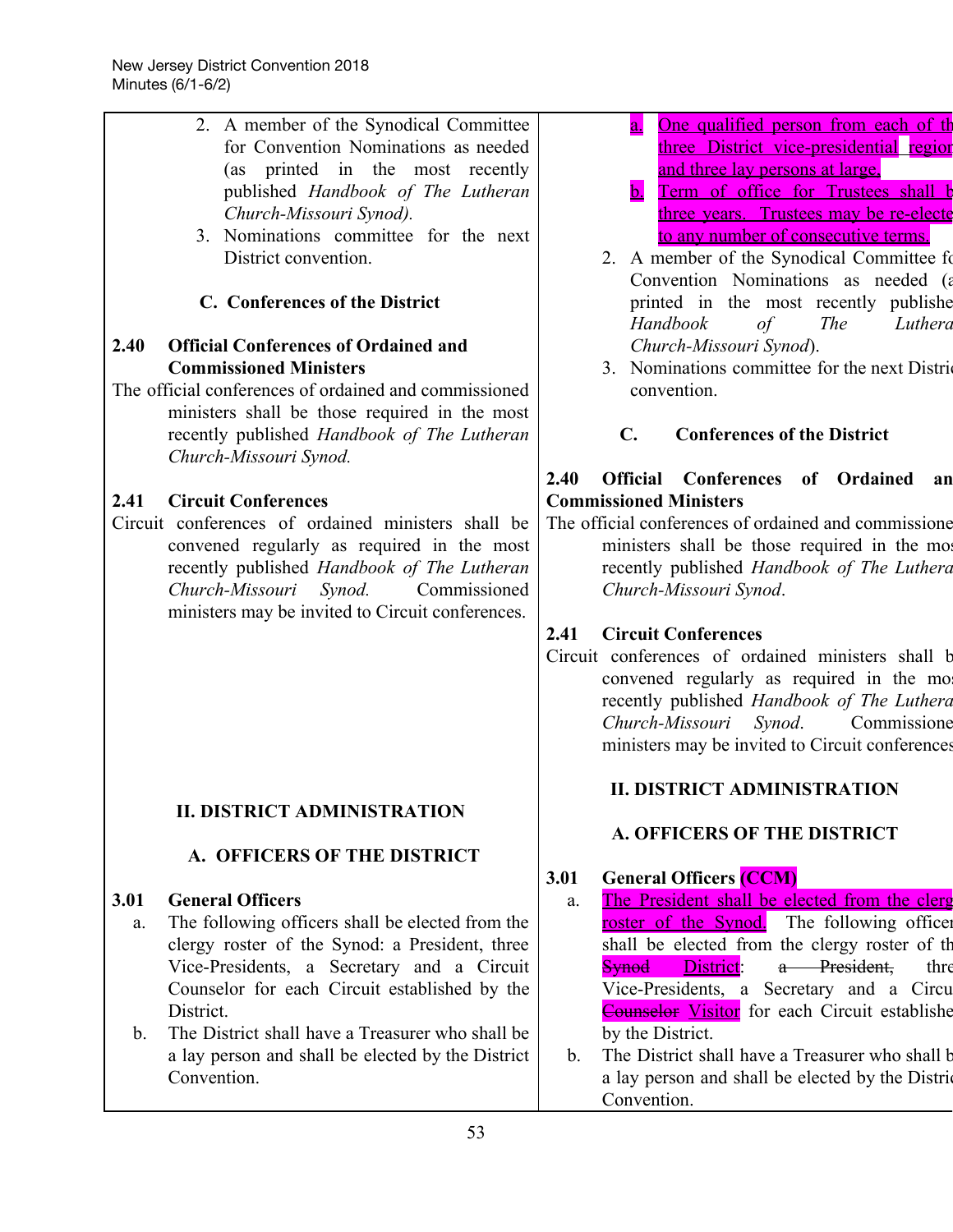## **I. DISTRICT PRESIDENT**

## **3.10 Powers and Duties of the District President as Representative of Synod**

The powers and duties of the District President as a representative of the Synod in this District are explained in the most recently published *Handbook of The Lutheran Church-Missouri Synod.*

## **3.11 Power and Duties Of The District President Within the District**

- a. The President is the chief executive officer of the District. He shall carry out his administrative responsibilities with reference to operation of the District through the Board of Directors.
- b. As he deems appropriate, he shall consult with the Vice-Presidents whenever important and difficult District and other issues arise.
- c. He shall be responsible for carrying out policies as determined by the Board of Directors.
- d. He shall meet at least twice each year with the Circuit Counselors as a group to brief them on the progress of District ministries and to seek their advice and guidance on emerging problems and opportunities.
- e. He shall preach regularly in the pulpits of District congregations, bringing news of the ways Synod and District support their work and do ministry in their behalf.
- f. He shall have the right to authorize the Vice-Presidents to perform the duties of his office and shall hold them responsible for their performances**.** Accountability, however, shall always remain with the President.
- g. He shall perform any other duties that are listed in the Synod Bylaw section 4.4

## **3.12 Advisory and Executive Functions of the District President**

a. The President shall give counsel and advice to those under his supervision.

## **1. DISTRICT PRESIDENT**

## **3.10 Powers and Duties of the District Presiden as Representative of Synod**

The powers and duties of the District President as representative of the Synod in this District ar explained in the most recently publishe *Handbook of The Lutheran Church-Missour Synod.*

## **3.11 Power and Duties Of The District Presiden Within the District (CCM)**

- a. The President is the chief executive officer the District. He shall carry out h administrative responsibilities with reference t operation of the District through the Board o Directors.
- b. As he deems appropriate, he shall consult wit the Vice-Presidents when ever important an difficult District and other issues arise.
- c. He shall be responsible for carrying out policie as determined by the Board of Directors.
- d. He shall meet at least twice each year with th Circuit **Counselors** Visitors as a group to brie them on the progress of District ministries an to seek their advice and guidance on emergin problems and opportunities.
- e. He shall preach regularly in the pulpits of District congregations, bringing news of th ways Synod and District support their work an do ministry in their behalf.
- f. He shall have the right to authorize th Vice-Presidents to **perform the duties of h** office assist him in discharging h responsibilities or represent him, and shall hol them responsible for their performance Accountability, however, shall always remai with the President.
- g. He shall perform any other duties that are liste in the Synod Constitution Article XII and Bylaw section 4.4.
- b. He shall exercise executive power when the affairs of the District demand it **or** when he has **3.12 Advisory and Executive Functions of th District President**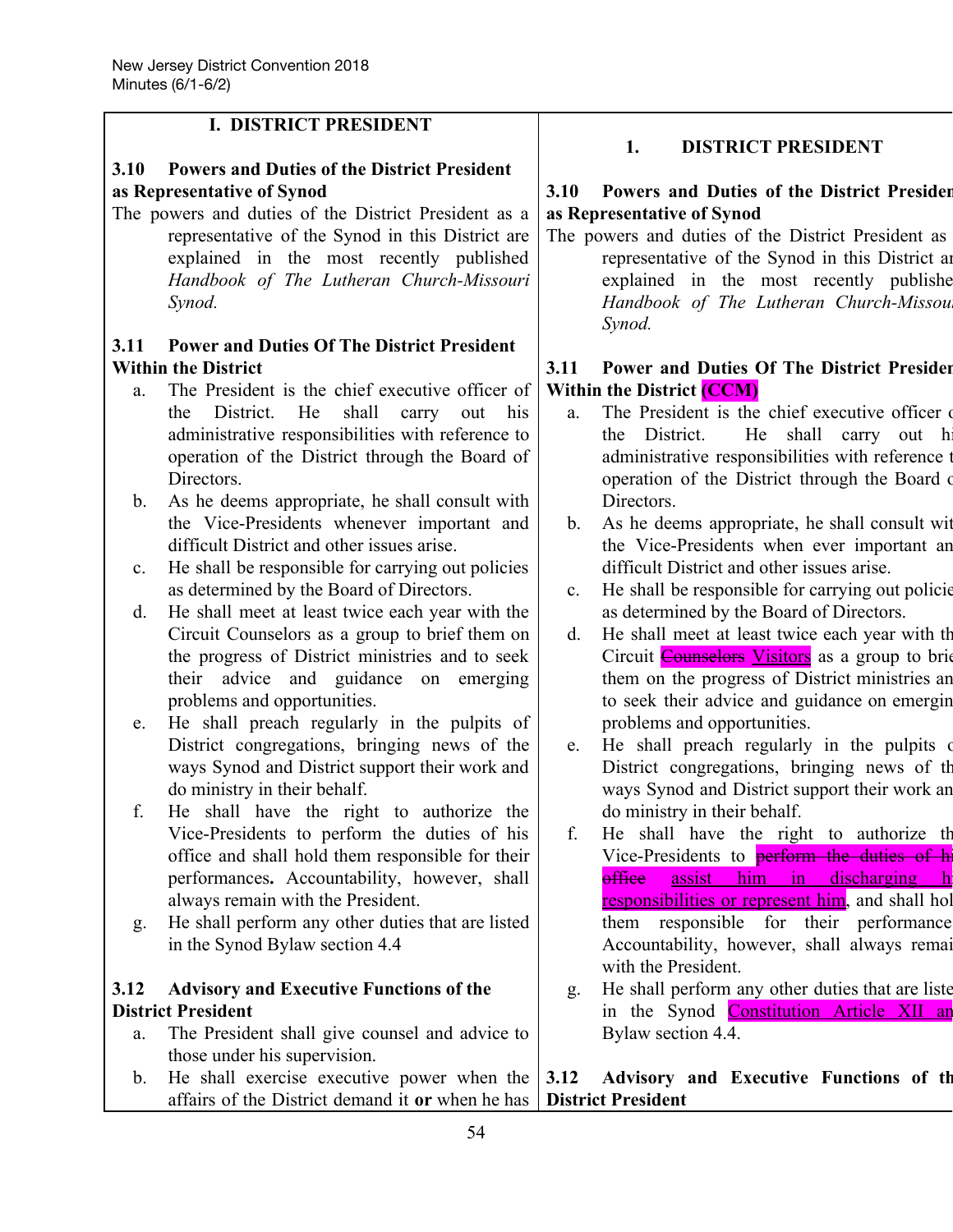|                | been expressly invested with such power for                                           | a.             | The President shall give counsel and advice t                                                                                                                                                                  |
|----------------|---------------------------------------------------------------------------------------|----------------|----------------------------------------------------------------------------------------------------------------------------------------------------------------------------------------------------------------|
|                | such specific purpose by the Board of Directors.                                      |                | those under his supervision.                                                                                                                                                                                   |
| $\mathbf{c}$ . | He shall be responsible for carrying out policies                                     | b <sub>1</sub> | He shall exercise executive power when th                                                                                                                                                                      |
|                | as determined by the Board of Directors.                                              |                | affairs of the District demand it or when he ha                                                                                                                                                                |
| d.             | He shall make an official report to the District                                      |                | been expressly invested with such power fo                                                                                                                                                                     |
|                | at each convention.                                                                   |                | such specific purpose by the Board of Director                                                                                                                                                                 |
| e.             | He shall approve the manuscript of the                                                | $\mathbf{c}$ . | He shall be responsible for carrying out policie                                                                                                                                                               |
|                | Convention Proceedings before publication.                                            |                | as determined by the Board of Directors.                                                                                                                                                                       |
| f.             | He may sign, with the Secretary of the District                                       | d.             | He shall make an official report to the Distric                                                                                                                                                                |
|                | or any other proper officer of the District                                           |                | at each convention.                                                                                                                                                                                            |
|                | thereunto authorized by the Board of Directors                                        | e.             | He shall approve the manuscript of the                                                                                                                                                                         |
|                | of the District, certificates, deeds, mortgages,                                      |                | Convention Proceedings before publication.                                                                                                                                                                     |
|                | bonds, contracts, or other instruments which the                                      | f.             | He may sign, with the Secretary of the District                                                                                                                                                                |
|                | Board of Directors or District in convention has                                      |                | or any other proper officer of the District                                                                                                                                                                    |
|                | authorized to be executed, except in cases                                            |                | thereunto authorized by the Board of Director                                                                                                                                                                  |
|                | where the signing and execution thereof shall be                                      |                | of the District, certificates, deeds, mortgage                                                                                                                                                                 |
|                | expressly delegated by the Board of Directors                                         |                | bonds, contracts, or other instruments which the                                                                                                                                                               |
|                | of the District or by these Bylaws to some other                                      |                | Board of Directors or District in convention has                                                                                                                                                               |
|                | officer or agent of the District or shall be                                          |                | authorized to be executed, except in case                                                                                                                                                                      |
|                | required by law to be otherwise signed or                                             |                | where the signing and execution thereof shall b                                                                                                                                                                |
|                | executed.                                                                             |                | expressly delegated by the Board of Director                                                                                                                                                                   |
|                |                                                                                       |                | of the District or by these Bylaws to some other                                                                                                                                                               |
|                | <b>Appointments by the District President</b>                                         |                |                                                                                                                                                                                                                |
| 3.13           |                                                                                       |                |                                                                                                                                                                                                                |
|                |                                                                                       |                |                                                                                                                                                                                                                |
|                | The District President shall appoint the<br>following after each District Convention: |                | required by law to be otherwise signed of<br>executed.                                                                                                                                                         |
| a.             | Archivist                                                                             |                | officer or agent of the District or shall b                                                                                                                                                                    |
| $\mathbf{b}$ . | Editor of the Grapevine                                                               | 3.13           | <b>Appointments by the District President</b>                                                                                                                                                                  |
| $\mathbf{c}$ . | Board of Governors for Leaders and Learners in                                        |                |                                                                                                                                                                                                                |
|                | Faith.                                                                                |                | each District Convention:                                                                                                                                                                                      |
| d.             | <b>Congregation Constitution Committee</b>                                            | a.             | Archivist                                                                                                                                                                                                      |
|                |                                                                                       | $\mathbf{b}$ . |                                                                                                                                                                                                                |
| 3.14           | The District President as Full-Time or                                                | c.             | The District President shall appoint the following after<br>Editor of the Grapevine<br>Board of Governors for Leaders and Learners                                                                             |
|                | <b>Part-Time Executive</b>                                                            |                | Faith.                                                                                                                                                                                                         |
|                | The District President shall be a full-time or part-time                              | d.             | <b>Congregation Constitution Committee</b>                                                                                                                                                                     |
|                | executive. He may concurrently serve in                                               |                |                                                                                                                                                                                                                |
|                | another call to a congregation or calling agency                                      | 3.14           | The District President as Full-Time d                                                                                                                                                                          |
|                | of District or Synod, at the discretion of the                                        |                | <b>Part-Time Executive</b>                                                                                                                                                                                     |
|                | Board of Directors of the New Jersey District, ,                                      |                |                                                                                                                                                                                                                |
|                | provided such service does not interfere with                                         |                | He may concurrently serve<br>executive.                                                                                                                                                                        |
|                | his official duties as District President.                                            |                |                                                                                                                                                                                                                |
|                |                                                                                       |                |                                                                                                                                                                                                                |
| 3.15           | When the District President is Unable to                                              |                | The District President shall be a full-time or part-time<br>another call to a congregation or calling agence<br>of District or Synod, at the discretion of the<br>Board of Directors of the New Jersey Distric |
| <b>Serve</b>   |                                                                                       |                | provided such service does not interfere wit                                                                                                                                                                   |

President is unable to serve because of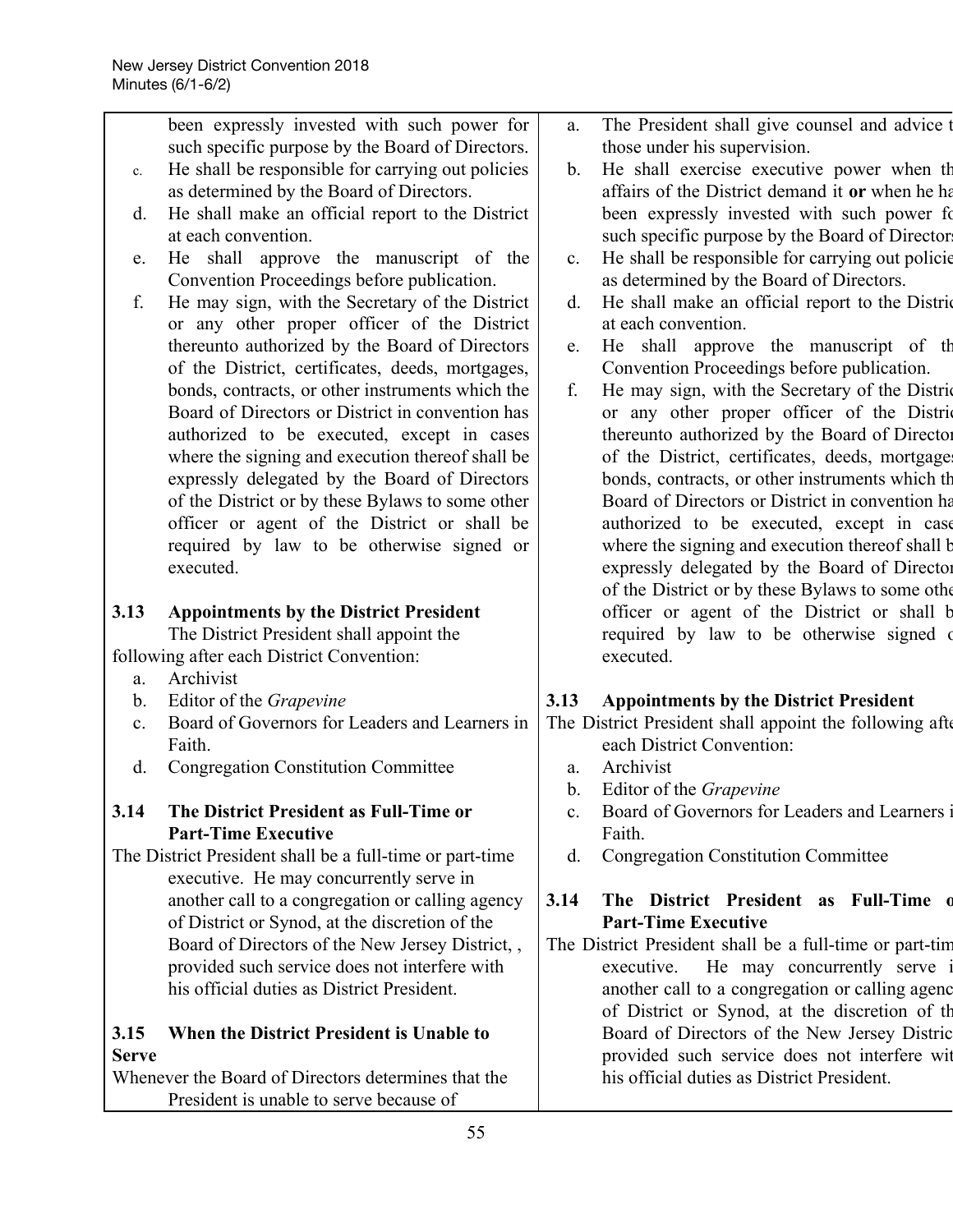|                | prolonged illness or disability, the duties and     |                |                                                          |
|----------------|-----------------------------------------------------|----------------|----------------------------------------------------------|
|                | responsibilities of the District President shall be | 3.15           | When the District President is Unable                    |
|                | assumed by the First Vice-President. The First      | <b>Serve</b>   |                                                          |
|                | Vice-President shall remain as the acting           |                | Whenever the Board of Directors determines that the      |
|                | President until the Board of Directors              |                | President is unable to serve because of                  |
|                | determines that such illness or disability has      |                | prolonged illness or disability, the duties an           |
|                | ceased, or until the President officially vacates   |                | responsibilities of the District President shall b       |
|                | the office.                                         |                | assumed by the First Vice-President. The Fir             |
|                |                                                     |                | Vice-President shall remain as the actin                 |
|                | THE VICE PRESIDENTS<br>2.                           |                | President until<br>the Board of Director                 |
|                |                                                     |                | determines that such illness or disability has           |
| 3.20           | <b>Number of and Duties of the Vice President</b>   |                | ceased, or until the President officially vacate         |
| a.             | There shall be three Vice – Presidents              |                | the office.                                              |
|                | representing these areas:                           |                |                                                          |
|                | 1. Region #1 – Hudson North and Paterson            |                |                                                          |
|                | Circuits                                            |                | 2.<br>THE VICE PRESIDENTS                                |
|                | 2. Region<br>#2 – Newark/Elizabeth<br>and           |                |                                                          |
|                | Delaware Valley North Circuits                      | 3.20           | Number of and Duties of the<br>– Vic                     |
|                | 3. Region #3 - Delaware Valley South and            |                | <b>President (CCM) (NJD)</b>                             |
|                | <b>Raritan Valley Circuits</b>                      | a.             | There shall be three Vice – President                    |
| $\mathbf{b}$ . | The Vice-Presidents shall upon request of the       |                | representing these areas regions:                        |
|                | President represent him in all his functions, and   |                | 1. Region #1 – Hudson North and Paterse                  |
|                | discharge other responsibilities as may be          |                | <b>Passaic River</b> Circuits                            |
|                | assigned by the President or the Board of           |                | 2. Region #2 - Newark/Elizabeth Highland                 |
|                | Directors.                                          |                | and <b>Delaware Valley North Central Jerse</b>           |
| $\mathbf{c}$ . | They shall be voting members of the Board of        |                | Circuits                                                 |
|                | Directors.                                          |                | 3. Region #3 – <b>Delaware Valley</b> South <b>Jerse</b> |
| $d_{\cdot}$    | They shall represent their areas in all District    |                | and Raritan Valley Circuits                              |
|                | matters.                                            | b.             | The Vice-Presidents shall upon request of the            |
|                |                                                     |                | President represent him in all his functions, an         |
|                |                                                     |                | discharge other responsibilities as may b                |
|                |                                                     |                | assigned by the President or the Board of                |
| 3.22           | <b>Vacancies</b>                                    |                | Directors.                                               |
|                | A vacancy in any vice-presidency shall be filled by | $\mathbf{c}$ . | They shall be voting members of the Board of             |
|                | advancing the lower-ranking Vice-Presidents.        |                | Directors.                                               |
|                | The remaining vacancy shall be filled from the      | $d_{\cdot}$    | They shall represent their <b>areas regions</b> in a     |
|                | nominees left after the previous election. The      |                | District matters.                                        |
|                | one who received the next highest number of         |                |                                                          |
|                | votes shall be named Third Vice-President.          | 3.21           | <b>Vacancies</b> (CCM)                                   |
|                |                                                     |                | A vacancy in any vice-presidency shall be filled b       |
|                | <b>THE SECRETARY</b><br>3.                          |                | advancing the lower-ranking Vice-President               |
|                |                                                     |                | The remaining vacancy shall be filled from th            |
| 3.30           | <b>Duties of the Secretary</b>                      |                | nominees <b>from that region</b> left after the          |
|                | The Secretary shall:                                |                | previous election.<br>The one from that regio            |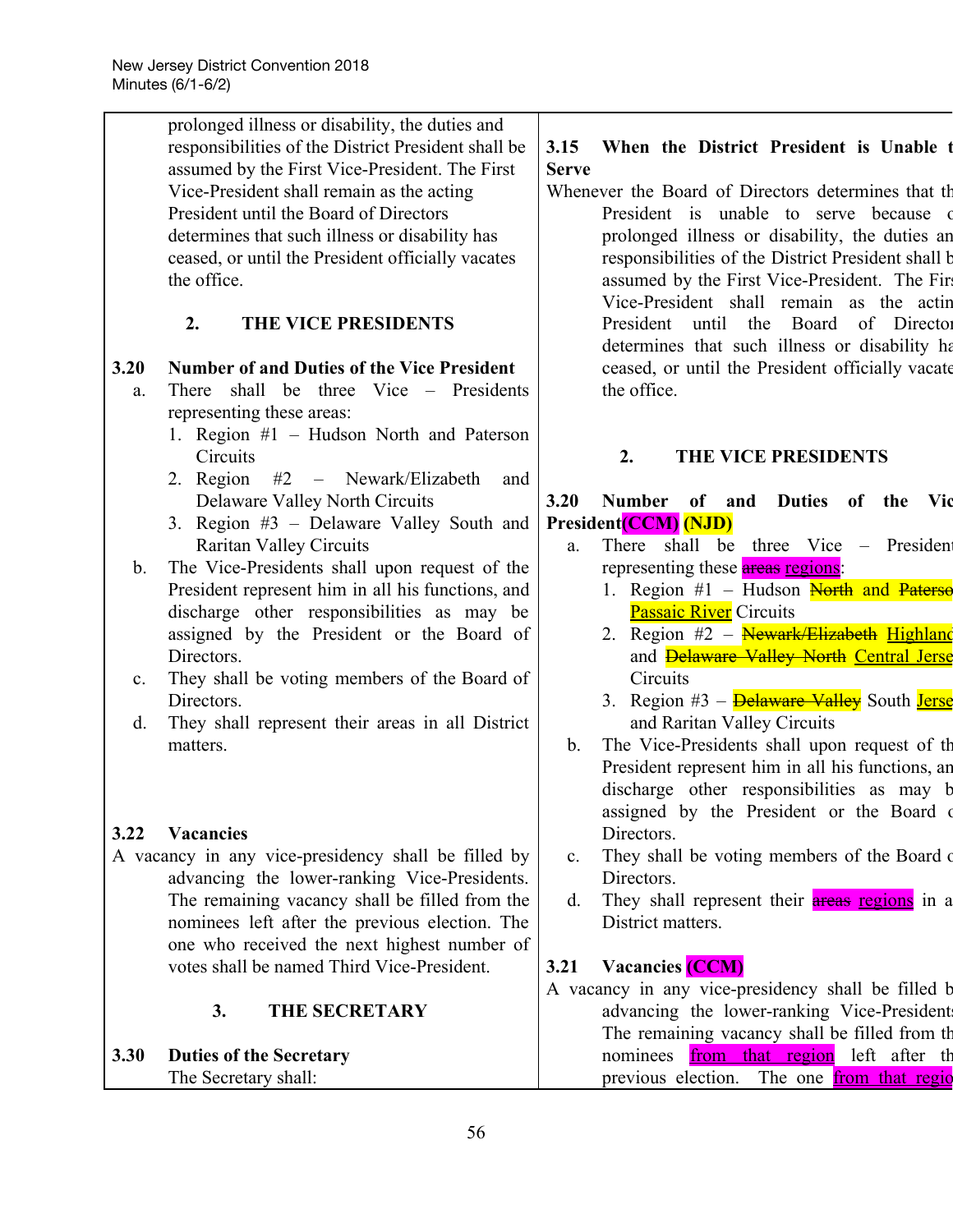| a.             | perform all the customary duties as corporation    |                | who received the next highest number of vote       |
|----------------|----------------------------------------------------|----------------|----------------------------------------------------|
|                | secretary and as such shall sign all duly          |                | shall be named Third Vice-President.               |
|                | authorized documents of the District and have      |                |                                                    |
|                | custody of the corporate seal;                     |                | 3.<br><b>THE SECRETARY</b>                         |
| b.             | serve as a member and secretary of the Board of    |                |                                                    |
|                | Directors;                                         | 3.30           | <b>Duties of the Secretary</b>                     |
| $\mathbf{c}$ . | serve as a consultant to the District convention   |                | The Secretary shall:                               |
|                | committee;                                         | a.             | perform all the customary duties as corporatio     |
|                |                                                    |                |                                                    |
| $d_{\cdot}$    | provide credential forms for each lay delegate     |                | secretary and as such shall sign all dul           |
|                | to the District convention;                        |                | authorized documents of the District and have      |
| e.             | record the proceedings during the District         |                | custody of the corporate seal;                     |
|                | convention;                                        | b.             | serve as a member and secretary of the Board       |
| f.             | publish the Convention Proceedings<br>and          |                | Directors;                                         |
|                | arrange for their distribution to all voting and   | $\mathbf{c}$ . | serve as a consultant to the District conventio    |
|                | advisory delegates, and to such others as may      |                | committee;                                         |
|                | be specified by the Board of Directors;            | d.             | provide credential forms for each lay delegat      |
| g.             | see that all notices are duly given in accordance  |                | to the District convention;                        |
|                | with the provisions of the Bylaws or as required   | e.             | record the proceedings during the District         |
|                | by law;                                            |                | convention;                                        |
| h.             | perform such other duties as the District in       | f.             | publish the Convention Proceedings<br>an           |
|                | convention or the President of the District or the |                | arrange for their distribution to all voting an    |
|                | Board of Directors may assign to him.              |                | advisory delegates, and to such others as ma       |
| i.             | Serve as Correspondence Secretary for all          |                | be specified by the Board of Directors;            |
|                | Board communications.                              | g.             | see that all notices are duly given in accordanc   |
|                |                                                    |                | with the provisions of the Bylaws or as require    |
| 3.31           | <b>Vacancy &amp; Absence</b>                       |                | by law;                                            |
| a.             | In the event of the death, resignation, or         | h.             | perform such other duties as the District in       |
|                | permanent incapacity of the Secretary, the         |                | convention or the President of the District or the |
|                | Board of Directors shall appoint a successor for   |                | Board of Directors may assign to him.              |
|                | the expired term from the clergy roster.           | $\mathbf{i}$ . | Serve as Correspondence Secretary for a            |
|                | b. The District President may appoint an Assistant |                | Board communications.                              |
|                |                                                    |                |                                                    |
|                | Secretary to serve in<br>the<br>absence<br>or      |                |                                                    |
|                | unavailability of the Secretary. The Assistant     | 3.31           | Vacancy & Absence (CCM)                            |
|                | Secretary shall have the same power and duties     | a.             | In the event of the death, resignation, of         |
|                | of the Secretary.                                  |                | permanent incapacity of the Secretary, the         |
|                |                                                    |                | Board of Directors shall appoint a successor fo    |
|                | <b>4. THE TREASURER</b>                            |                | the expired term from the clergy roster of the     |
|                |                                                    |                | District.                                          |
| 3.40           | <b>Duties of the Treasurer</b>                     | $\mathbf{b}$ . | The District President may appoint an Assistan     |
|                | The Treasurer shall                                |                | absence<br>Secretary to<br>serve in the            |
| a.             | be the custodian of all moneys and valuable        |                | unavailability of the Secretary. The Assistan      |
|                | papers of the District;                            |                | Secretary shall have the same power and dutie      |
| $\mathbf{b}$ . | Be responsible that an exact record of all         |                | of the Secretary.                                  |
|                | moneys received and expended by the District       |                |                                                    |
|                | is kept.                                           |                | <b>THE TREASURER</b><br>4.                         |
|                | 57                                                 |                |                                                    |
|                |                                                    |                |                                                    |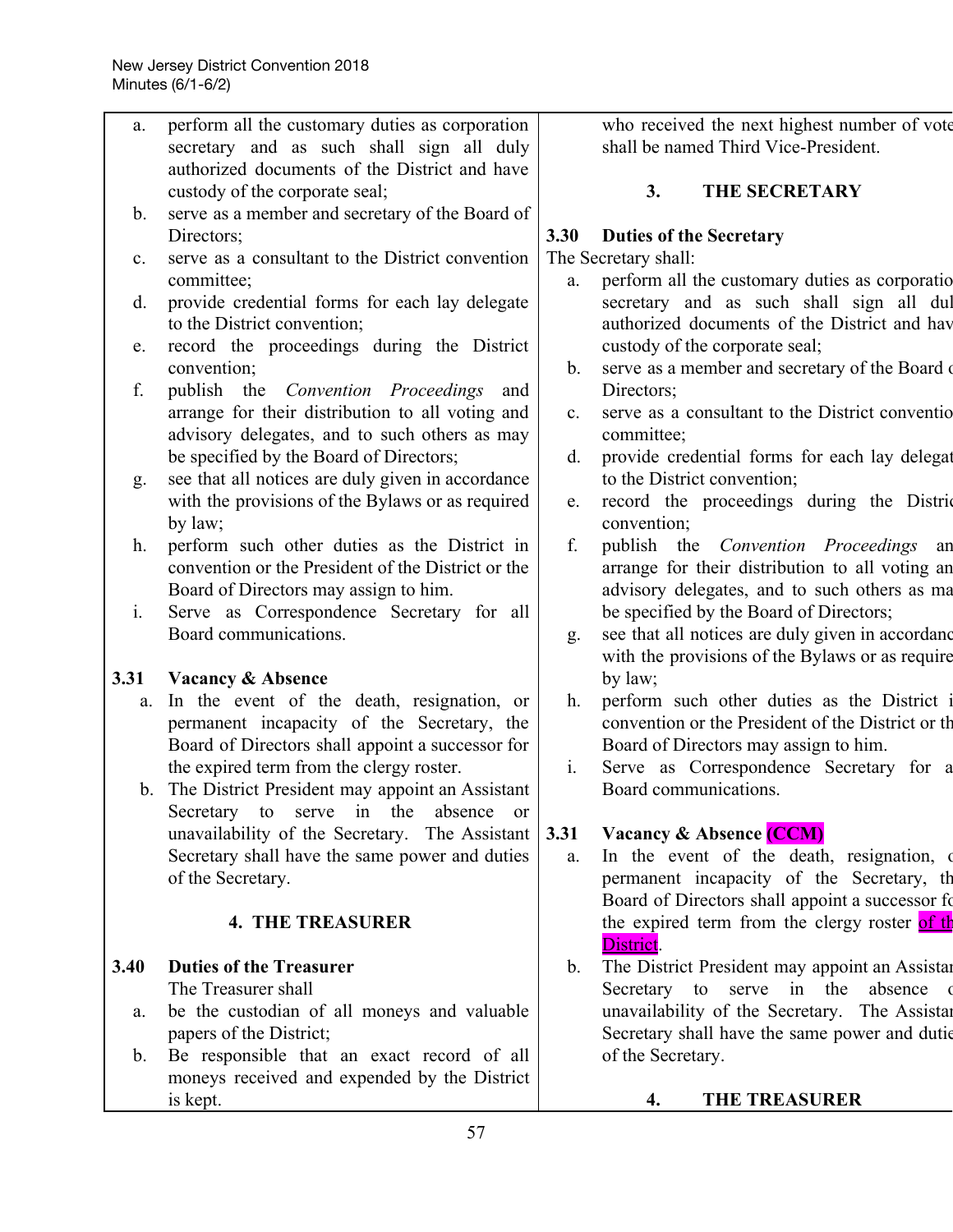| $\mathbf{c}$ . | administer the District's financial<br>affairs                                                 |                |                                                                                                                 |
|----------------|------------------------------------------------------------------------------------------------|----------------|-----------------------------------------------------------------------------------------------------------------|
|                | according to its instructions;                                                                 | 3.40           | <b>Duties of the Treasurer</b>                                                                                  |
| d.             | submit at any time to an examination of the                                                    |                | The Treasurer shall                                                                                             |
|                | books and accounts by an auditing committee                                                    | a.             | be the custodian of all moneys and valuable                                                                     |
|                | when so ordered by the District in convention                                                  |                | papers of the District;                                                                                         |
|                | or by the Board of Directors;                                                                  | $\mathbf b$ .  | Be responsible that an exact record of a                                                                        |
| e.             | submit monthly and annual financial reports to<br>the Board of Directors;                      |                | moneys received and expended by the District<br>is kept.                                                        |
| f.             | report regularly to the District through the<br>official periodical and at every convention of | $c_{\cdot}$    | administer<br>District's financial<br>affai<br>the<br>according to its instructions;                            |
|                | the District.                                                                                  | d.             | submit at any time to an examination of th<br>books and accounts by an auditing committe                        |
| 3.41           | Vacancy<br>In the event of the death, resignation, or                                          |                | when so ordered by the District in conventio<br>or by the Board of Directors;                                   |
|                | permanent incapacity of the Treasurer,<br>the Board of directors shall appoint a successor     | e.             | submit monthly and annual financial reports t<br>the Board of Directors;                                        |
|                | for the unexpired term.                                                                        | f.             | report regularly to the District through the<br>official periodical and at every convention of<br>the District. |
|                |                                                                                                | 3.41           | Vacancy                                                                                                         |
|                |                                                                                                |                | In the event of the death, resignation, or permanent                                                            |
|                |                                                                                                |                | incapacity of the Treasurer, the Board of<br>directors shall appoint a successor for the<br>unexpired term.     |
|                |                                                                                                |                |                                                                                                                 |
|                | THE CIRCUIT COUNSELORS<br><b>B.</b>                                                            | <b>B.</b>      | THE CIRCUIT <mark><del>COUNSELORS</del> VISITORS</mark>                                                         |
| 4.01           | <b>Duties of the Circuit Counselors</b>                                                        |                | (CCM)                                                                                                           |
| a.             | The duties of the Circuit Counselors shall be                                                  | 4.01           | <b>Duties of the Circuit Counselors Visitors</b>                                                                |
|                | those outlined in the most recently published                                                  | a.             | The duties of the Circuit <b>Counselors</b> Visitor                                                             |
|                | Handbook of The Lutheran Church-Missouri<br>Synod.                                             |                | shall be those outlined in the most recentl<br>published<br>Handbook<br>of<br>The Luthera                       |
| $\mathbf{b}$ . | In addition, the Circuit Counselors shall                                                      |                | Church-Missouri Synod.                                                                                          |
|                | represent the District President and Serve at his                                              | $\mathbf{b}$ . | In addition, the Circuit <b>Counselors</b> Visitor                                                              |
|                | direction in assisting congregations during                                                    |                | shall represent the District President and Serv                                                                 |
|                | pastoral vacancies.                                                                            |                | at his direction in assisting congregation                                                                      |
|                |                                                                                                |                | during pastoral vacancies.                                                                                      |
|                | $\mathbf{C}$ .<br><b>THE BOARD OF DIRECTORS</b>                                                |                |                                                                                                                 |
| 5.01           | Membership                                                                                     |                | <b>THE BOARD OF DIRECTORS</b><br>$\mathbf{C}$ .                                                                 |
|                |                                                                                                |                |                                                                                                                 |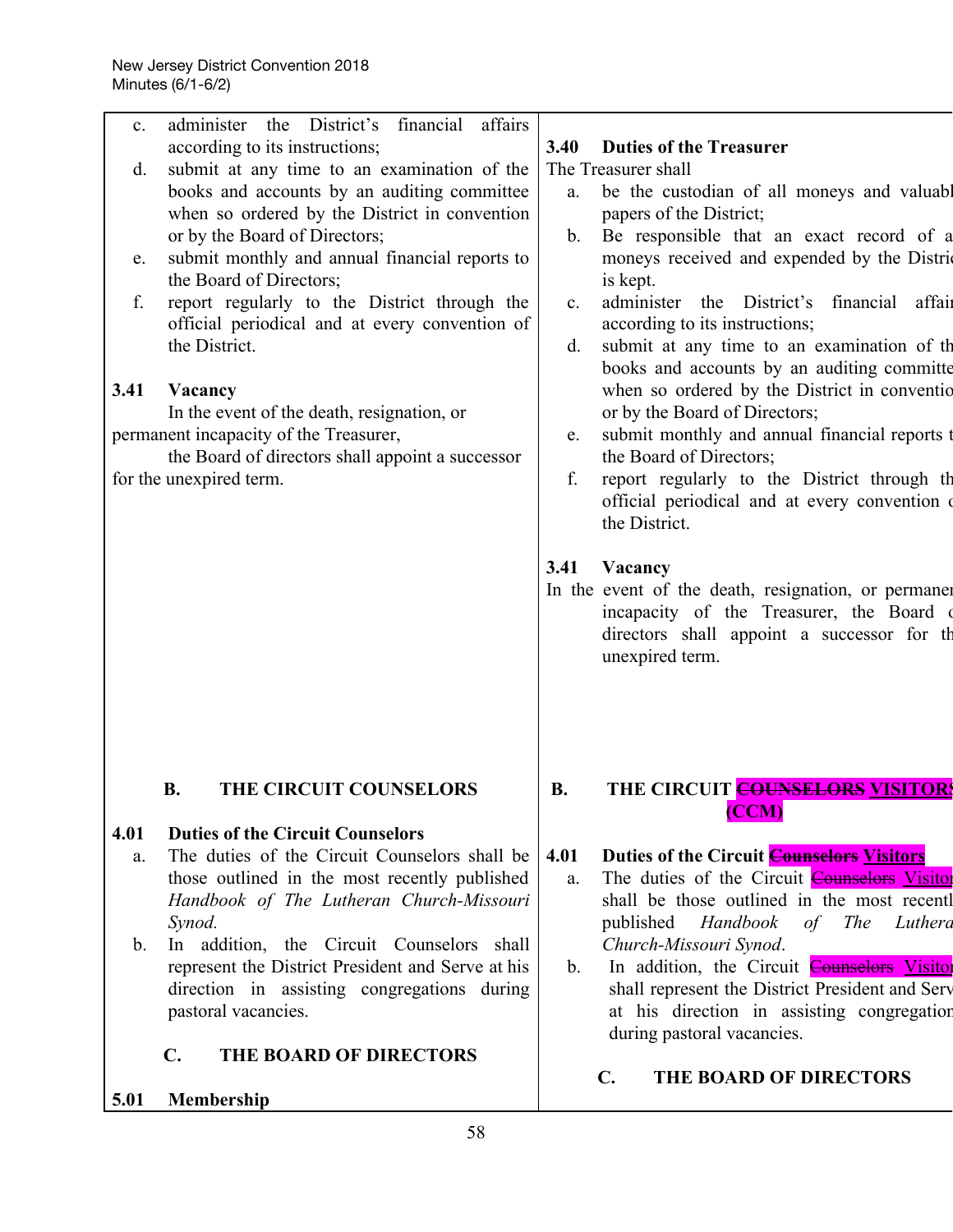|                          | The Board of Directors shall be elected by a convention | 5.01                            | Membership                                                |
|--------------------------|---------------------------------------------------------|---------------------------------|-----------------------------------------------------------|
|                          | of the District. The board shall consist of the         |                                 | The Board of Directors shall be elected by a convention   |
|                          | District President, the three Vice-Presidents, the      |                                 | of the District. The board shall consist of the           |
|                          | Secretary, the Treasurer, two clergy-at-large,          |                                 | District President, the three Vice-Presidents, the        |
|                          | one commissioned minister, and six lay persons          |                                 | Secretary, the Treasurer, two clergy-at-large             |
|                          | representing their respective Circuits.                 |                                 | one commissioned minister, and six lay person             |
|                          |                                                         |                                 | representing their respective Circuits.                   |
| 5.02                     | <b>Meetings of the Board of Directors</b>               |                                 |                                                           |
| a.                       | At its reorganization meeting each year, the            | 5.02                            | Meetings of the Board of Directors (NJC)                  |
|                          | Board of Directors shall establish a meeting            | (CCM)                           |                                                           |
|                          | schedule. Said schedule may be amended by               | a.                              | At its reorganization meeting each year, the              |
|                          | the Board during the course of the year to              |                                 | Board of Directors shall establish a meetin               |
|                          | reflect work load, the convenience of Board             |                                 | schedule. Said schedule may be amended b                  |
|                          | members regarding attendance difficulties,              |                                 | the Board during the course of the year t                 |
|                          | and/or conflicts with other events, or for good         |                                 | reflect work load, the convenience of Boar                |
|                          | cause.                                                  |                                 | members regarding attendance difficultie                  |
| $\mathbf b$ .            | Special meetings of the Board of Directors may          |                                 | and/or conflicts with other events, or for goo            |
|                          | be called at the request of the District President,     |                                 | cause.                                                    |
|                          | the Chairman of the Board, or any four board            | $\mathbf{b}$ .                  | Special meetings of the Board of Directors ma             |
|                          | members. The person or persons calling the              |                                 | be called at the request of the District Presiden         |
|                          | special meeting of the board may fix any site,          |                                 | the Chairman of the Board, or any four boar               |
|                          | including the use of telephone conference, for          |                                 | members. The person or persons calling the                |
|                          | said special meeting. Notice of any special             |                                 | special meeting of the board may fix any site             |
|                          | meeting shall be given at least seven days prior        |                                 | including the use of telephone conference, for            |
|                          | to the meeting by notice delivered personally or        |                                 | said special meeting. Notice of any special               |
|                          | sent to each board member by mail, fax, e-mail          |                                 | meeting shall be given at least seven days prid           |
|                          | or telephone. The business to be transacted at          |                                 | to the meeting by notice delivered personally of          |
|                          | any special meeting of the board shall be               |                                 | sent to each board member by mail, fax, e-ma              |
|                          | specified in the notice of such meeting and the         |                                 | or telephone. The business to be transacted a             |
|                          | meeting shall be limited to the business so             |                                 | any special meeting of the board shall b                  |
|                          | specified.                                              |                                 | specified in the notice of such meeting and the           |
|                          |                                                         |                                 | meeting shall be limited to the business s                |
| 5.03<br><b>Directors</b> | General Powers and Duties of the Board of               | $\frac{\mathbf{c}}{\mathbf{c}}$ | specified.<br>If a motion is required and cannot wait the |
|                          | The Board of Directors shall have all the               |                                 | prescribed seven days for a special meeting               |
| a.                       | powers and duties which have been Accorded it           |                                 | then a special e-mail discussion/vote may tak             |
|                          | by the laws of the State of New Jersey, the             |                                 | place. In order for this to occur, the Board must         |
|                          | Articles of Incorporation of the District, the          |                                 | take into consideration fostering the ope                 |
|                          | Constitution and Bylaws of the Synod and the            |                                 | exchange of ideas, availability of technology t           |
|                          | District, and the resolutions of the delegate           |                                 | members, stewardship of resource<br>all                   |
|                          | conventions of the District.                            |                                 | perception of fairness, controversial nature of           |
| $\mathbf b$ .            | The Board of Directors shall be vested with the         |                                 | agenda items, and whether secret ballots migl             |
|                          | general management and supervision of the               |                                 | <u>This meeting shall take place in the</u><br>be used.   |
|                          |                                                         |                                 |                                                           |

following manner.

District's business and legal affairs.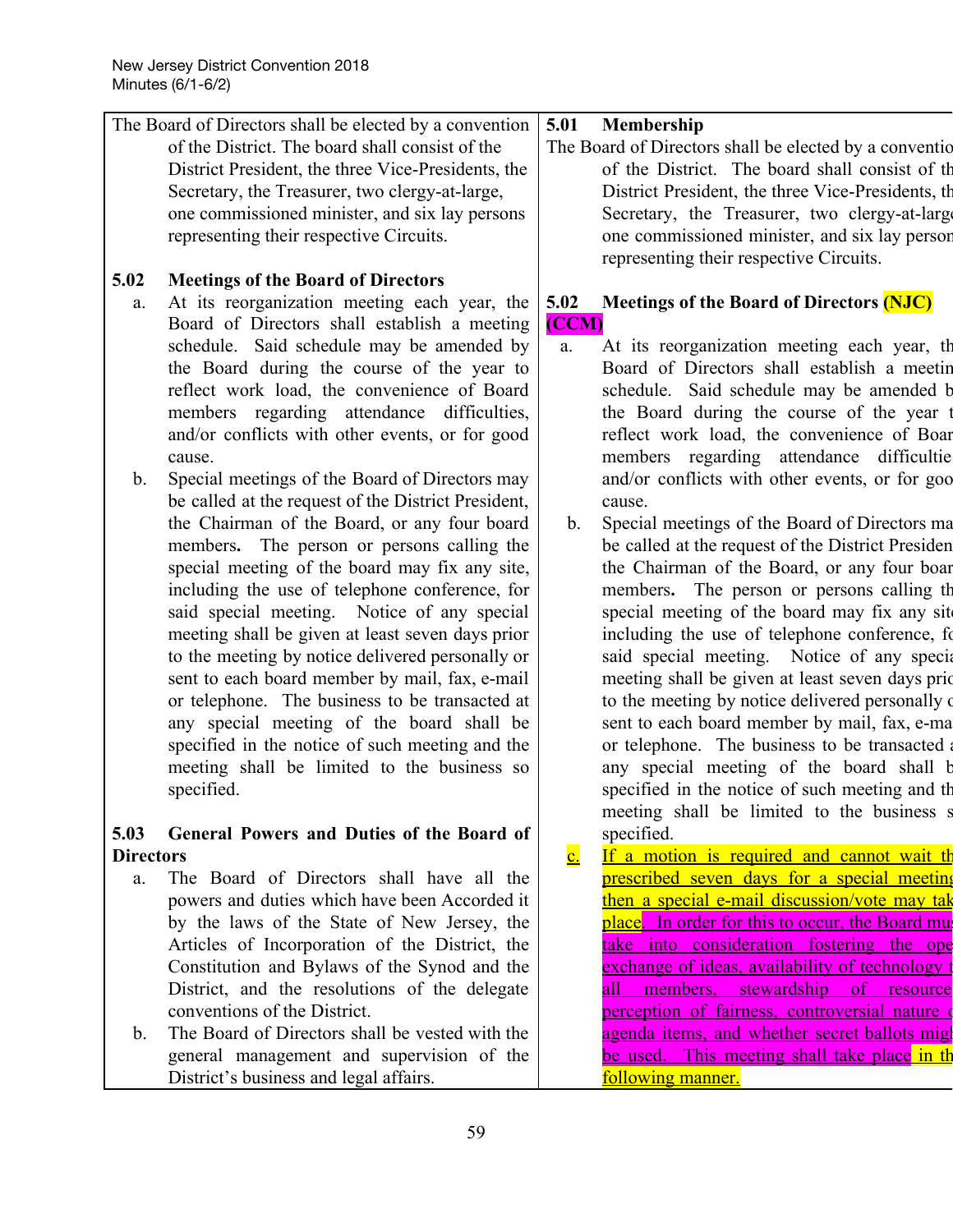- c. The Board shall determine the desired outcomes of the District.
- d. The Board of Directors shall establish policies for the governance of the District.
- e. The Board of Directors shall determine the salary and compensation of the District President.
- f. The Board of Directors shall provide for the coordination of the policies and directives of the district authorized by the Constitution, Bylaws and convention resolutions, evaluate plans and policies, and define objectives of the District. The board shall communicate to the District President the general directives for obtaining these objectives.
- g. The Board of Directors shall be accountable to the delegate convention of the District for the discharge of its duties.

## **5.04 Duties of the Board of Directors in Planning**

a. The Board of Directors shall review plans and policies which the councils (cf. Section C) intend to submit to a delegate convention of the District and shall notify the respective councils whether it approves or disapproves such proposed plans and policies. In the event that the Board of Directors and a council cannot resolve their differences, the council may nevertheless submit its plan or policy to the delegate convention of the District, provided that the Board of Directors shall also be privileged to report to the convention its views with respect to such plans or policy.

## **5.05 Duties of the Board of Directors with Respect to District Personnel**

a. The Board of Directors shall be empowered to contract for services and counsel by qualified personnel from other Districts or from the Synod for the purpose of giving aid and assistance to the District, its Board of Directors, and its various councils, commissions and agencies for the purpose of carrying out the program and objectives of the District.

- 1. The e-mail motion may be initiated by the District President, the Chairman of the Board, or by a member of the Board. If it initiated by a member of the Board, he/sh shall have contacted three other Boar members and, at the beginning of the e-mail, state that the email is coming at the request of the four Board members.
- 2. The beginning of the email shall state the purpose of the motion/vote, and why the action must be done quickly, rather that waiting the prescribed seven days for special meeting.
- 3. There must be a full business day of discussion on the motion. All boar members must be included in the ensuir discussions, replies and votes. During the time, members may vote on the motion and if they wish, may change their vote durin that time.
- 4. Once a full business day has passed, th secretary will announce the vote tally up t that point. Once the motion is either passe or defeated by a majority of the boar members, then the motion shall b considered either passed or defeated Voting may continue, but it will not affer the outcome of the vote.
- 5. The motion and outcome must be recorde in the minutes at the next regularl scheduled Board of Directors' meeting.

## **5.03 General Powers and Duties of the Board o Directors**

- a. The Board of Directors shall have all th powers and duties which have been accorded by the laws of the State of New Jersey, th Articles of Incorporation of the District, th Constitution and Bylaws of the Synod and th District, and the resolutions of the delegat conventions of the District.
- b. The Board of Directors shall be vested with th general management and supervision of th District's business and legal affairs.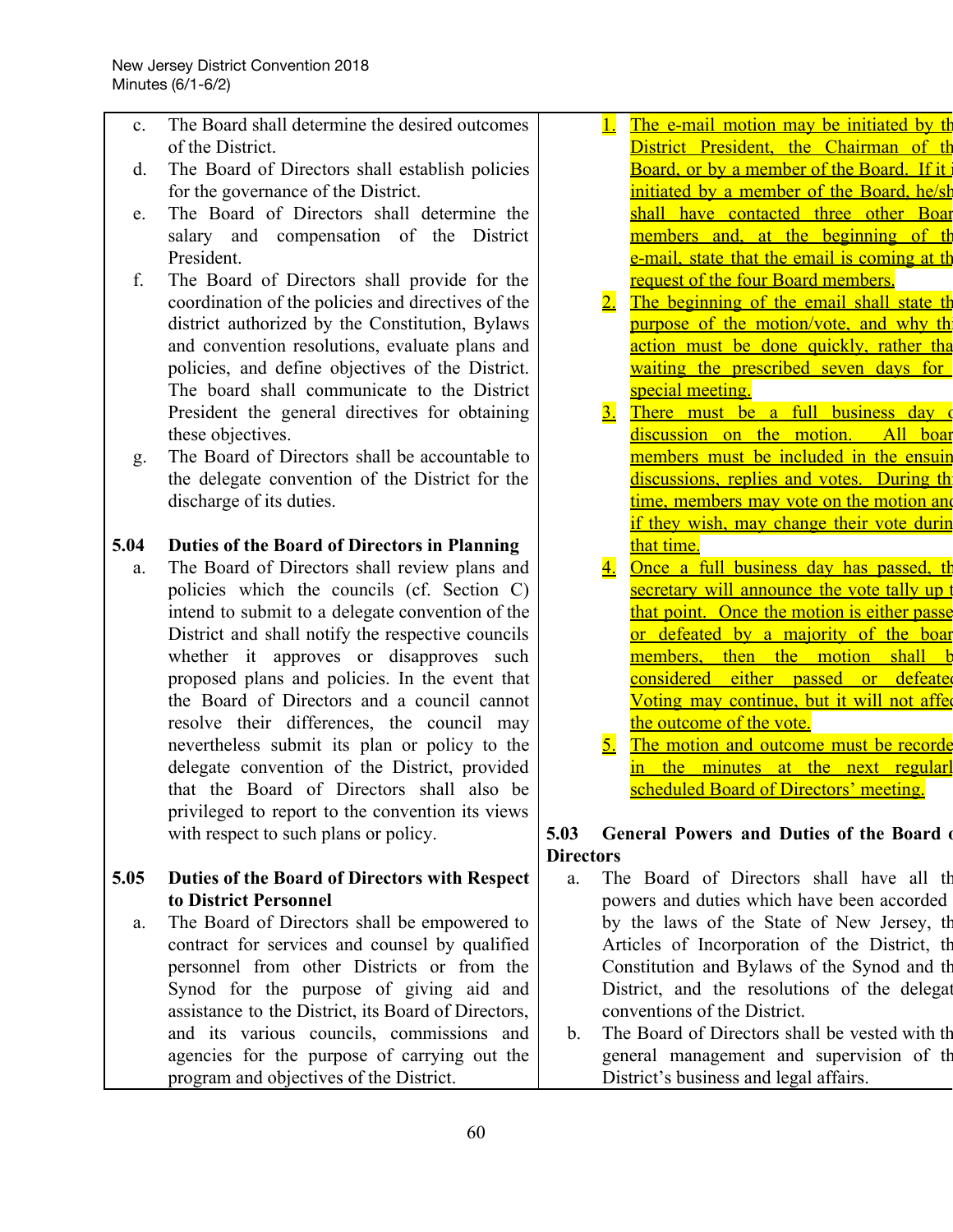b. The Board of Directors shall review and approve plans to call ordained and commissioned ministers for specific work within the District.

## **5.06 Fiscal Duties and Responsibilities of the Board of Directors**

- a. The Board of Directors shall receive, review, and approve the work program of the President of the District.
- b. The Board of Directors is empowered to authorize the District Treasurer to borrow capital funds after the Board has determined the amounts and the conditions under which these capital funds shall be borrowed for capital fund outlay, for site acquisitions and for construction projects deemed necessary by the Board of Directors or authorized by the District in convention.
- c. The Board of Directors is empowered to do all things necessary to effect such Capital Fund borrowing, if and when required, including the pledging of real and other property belonging to the District, in order to secure loans to obtain necessary funds.

## **5.07 Property Duties of the Board of Directors**

- a. The Board of Directors shall have charge of the District's real and personal property and shall hold, manage, and arrange for the care and maintenance of such property.
- b. The Board of Directors shall authorize the purchase, sale, transfer or repair of property in accordance with the regulations of the District.

## **5.08 Other Duties of the Board of Directors**

a. The Board of Directors shall report on the work and the needs of the District In official publications of the District as often as it may deem necessary, but at least annually. Official minutes of the Board of Directors shall be made available at the office or residence of the Secretary by appointment to any District member (congregations, ministers of religion –

- c. The Board shall determine the desired outcome of the District.
- d. The Board of Directors shall establish policie for the governance of the District.
- e. The Board of Directors shall determine th salary and compensation of the District President.
- f. The Board of Directors shall provide for th coordination of the policies and directives of th district authorized by the Constitution, Bylaw and convention resolutions, evaluate plans an policies, and define objectives of the Distric The board shall communicate to the District President the general directives for obtainin these objectives.
- g. The Board of Directors shall be accountable t the delegate convention of the District for th discharge of its duties.

## **5.04 Duties of the Board of Directors in Planning**

a. The Board of Directors shall review plans an policies which the councils (cf. Section C intend to submit to a delegate convention of th District and shall notify the respective council whether it approves or disapproves suc proposed plans and policies. In the event the the Board of Directors and a council cannot resolve their differences, the council ma nevertheless submit its plan or policy to th delegate convention of the District, provide that the Board of Directors shall also b privileged to report to the convention its view with respect to such plans or policy.

## **5.05 Duties of the Board of Directors with Respec to District Personnel**

a. The Board of Directors shall be empowered t contract for services and counsel by qualifie personnel from other Districts or from th Synod for the purpose of giving aid an assistance to the District, its Board of Director and its various councils, commissions an agencies for the purpose of carrying out th program and objectives of the District.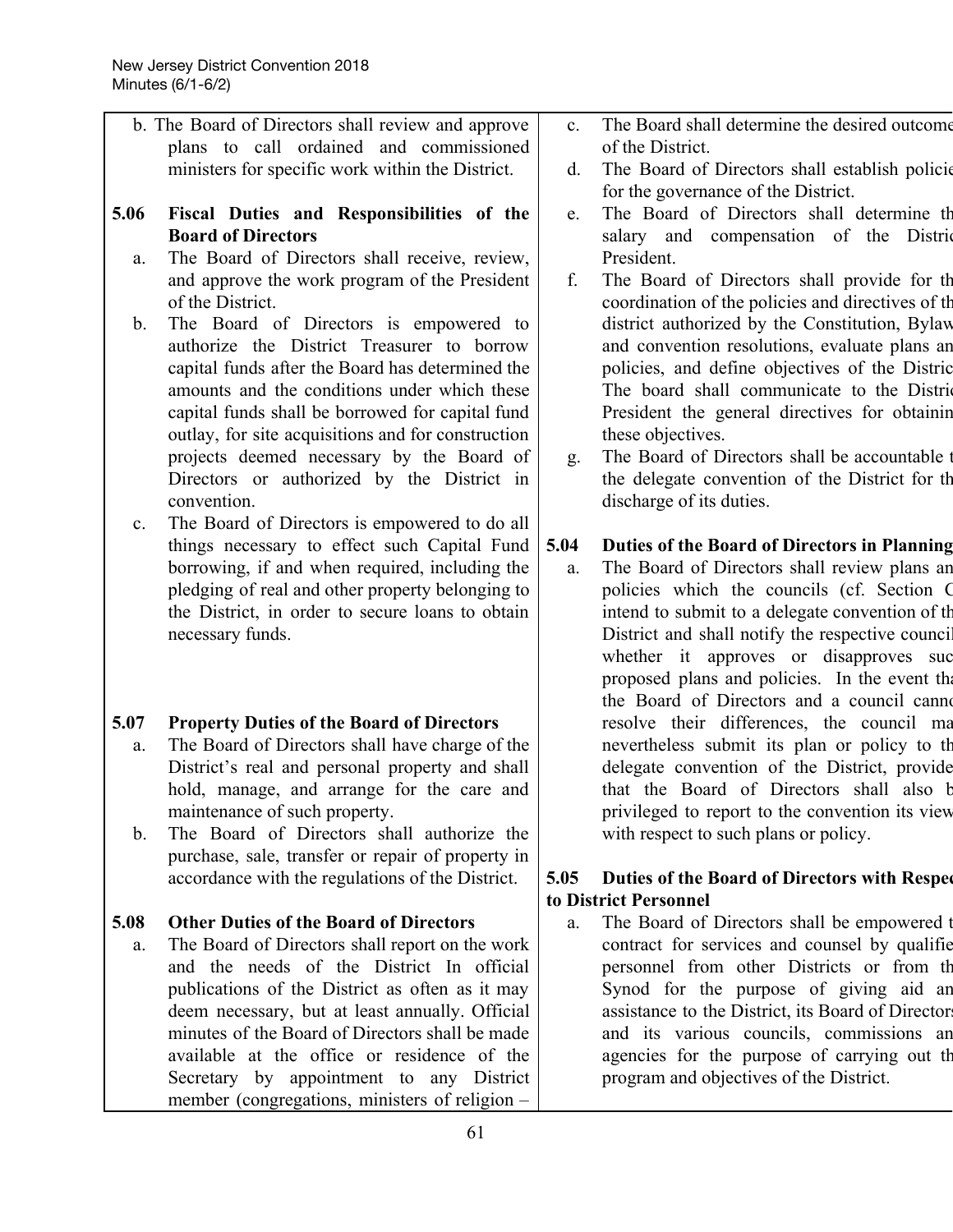|                | ordained<br>religion<br>ministers<br>of<br>and     | The Board of Directors shall review an<br>$\mathbf{b}$ .      |
|----------------|----------------------------------------------------|---------------------------------------------------------------|
|                | commissioned).                                     | call<br>approve plans<br>to<br>ordained<br>an                 |
| b.             | The Board shall submit to the District in          | commissioned ministers for specific<br>wor                    |
|                | convention a comprehensive report with             | within the District.                                          |
|                | appropriate recommendations.                       |                                                               |
| $\mathbf{c}$ . | The Board of Directors shall arrange for the       | Fiscal Duties and Responsibilities of the Board of            |
|                | publication and distribution of Financial reports  | <b>Directors</b>                                              |
|                | according to District regulations.                 | The Board of Directors shall receive, review<br>a.            |
| d.             | The Board of Directors shall provide for audits    | and approve the work program of the Presider                  |
|                | to be made of the financial activities of the      | of the District.                                              |
|                | District.                                          | The Board of Directors is empowered<br>b.                     |
| e.             | The Board of Directors shall be authorized to      | authorize the District Treasurer to borrow                    |
|                | engage legal counsel and to arrange for other      | capital funds after the Board has determined th               |
|                | professional and technical services for guidance   | amounts and the conditions under which thes                   |
|                | and advice for itself, its officers, and the       | capital funds shall be borrowed for capital fun               |
|                | councils responsible to the board.                 | outlay, for site acquisitions and for constructio             |
| f.             | The Board of Directors shall be authorized to      | projects deemed necessary by the Board of                     |
|                | draw on the treasury of the District for its       | Directors or authorized by the District                       |
|                | expenses.                                          | convention.                                                   |
| g.             | of Directors<br>The<br>Board<br>may<br>appoint     | The Board of Directors is empowered to do a<br>$\mathbf{c}$ . |
|                | committees of the Board and define their duties.   | things necessary to effect such Capital Fun                   |
|                |                                                    | borrowing, if and when required, including the                |
| 5.09           | <b>Indemnification of Corporate Agents</b>         | pledging of real and other property belonging                 |
| a.             | The New Jersey District shall indemnify a          | the District, in order to secure loans to obtai               |
|                | corporate agent of the District against expenses   | necessary funds.                                              |
|                | and liabilities incurred in connection with any    |                                                               |
|                | proceeding involving the corporate agent by        | <b>Property Duties of the Board of Directors</b>              |
|                | reason of being or having been such a corporate    | The Board of Directors shall have charge of the<br>a.         |
|                | agent, if a proceeding by or in the rights of the  | District's real and personal property and sha                 |
|                | corporation, if                                    | hold, manage, and arrange for the care an                     |
|                | 1. such corporate agent acted in good faith and    | maintenance of such property.                                 |
|                | in a manner the agent reasonably believed to       | The Board of Directors shall authorize the<br>$\mathbf{b}$ .  |
|                | be in or not opposed to the best interests of      | purchase, sale, transfer or repair of property i              |
|                | the corporation; and                               | accordance with the regulations of the District.              |
|                | 2. with respect to any criminal proceeding,        |                                                               |
|                | such corporate agent had no reasonable             | <b>Other Duties of the Board of Directors</b>                 |
|                | cause to believe the agent's conduct was           | The Board of Directors shall report on the wor<br>a.          |
|                | unlawful.                                          | and the needs of the District In official                     |
| $\mathbf b$ .  | termination of any proceeding by<br>The            | publications of the District as often as it ma                |
|                | judgment, order, settlement, conviction or upon    | deem necessary, but at least annually. Officia                |
|                | a plea of nolo contendere or its equivalent, shall | minutes of the Board of Directors shall be mad                |
|                | not of itself create a presumption that such       | available at the office or residence of the                   |
|                | corporate agent did not meet the applicable        | Secretary by appointment to any Distri                        |
|                | standards of conduct set forth in paragraphs (1)   | member (congregations, ministers of religion                  |
|                | and $(2)$ above.                                   |                                                               |
|                |                                                    |                                                               |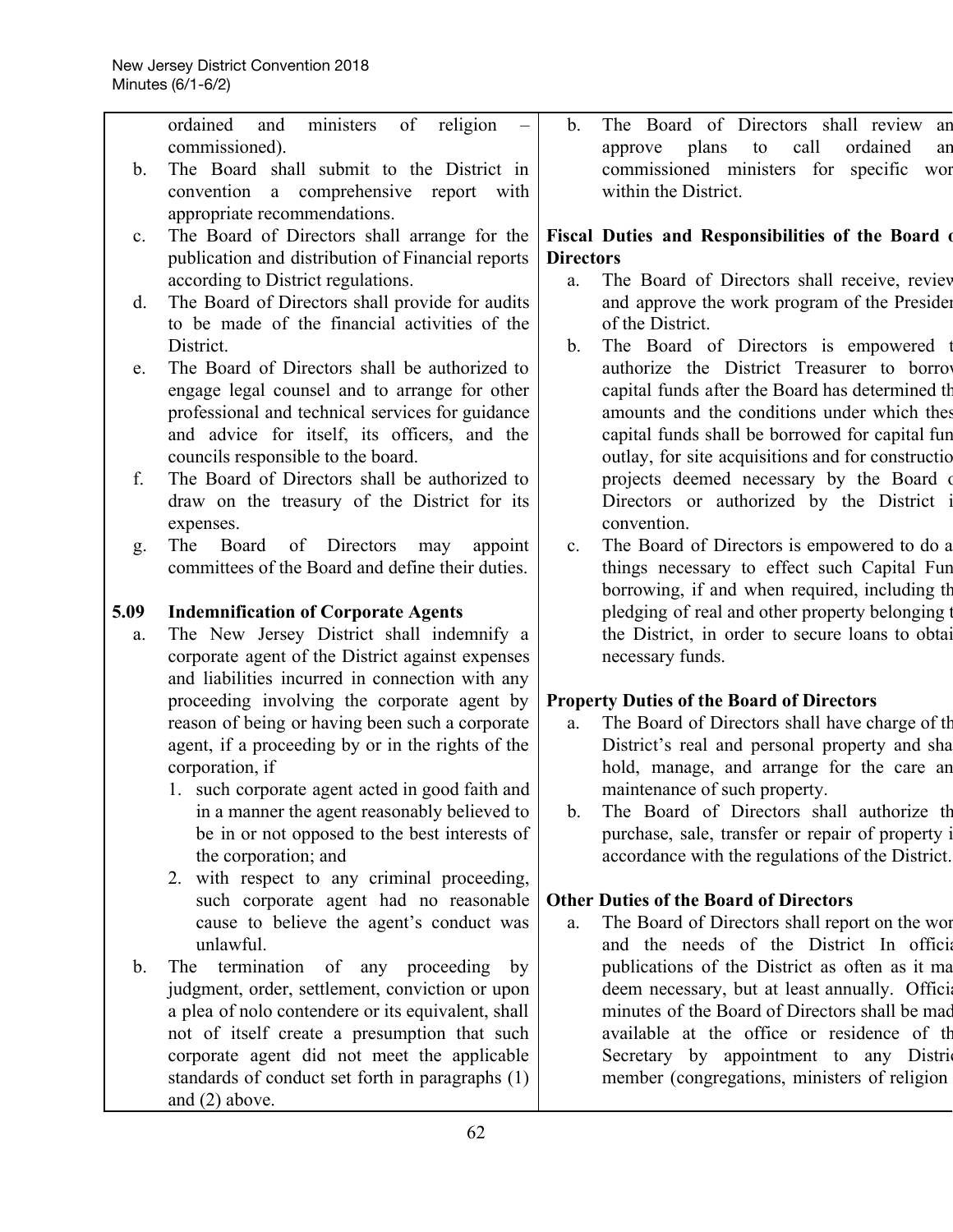- c. The New Jersey District shall indemnify a corporate agent of the District against expenses incurred in connection with any proceeding by or in the right of the corporation to procure a judgment in its favor which involves the corporate agent by reason of being or having been such corporate agent, it such agent acted in good faith and in a manner the agent reasonably believed to be in or not opposed to the best interests of the corporation. However, in such proceeding no indemnification shall be provided in respect of any claim, issue or matter as to which such corporate agent shall have been adjudged to be liable to the corporation for negligence or misconduct, unless and only to the extent that the Superior Court or the court in which such proceeding as brought shall determine upon application that despite the adjudication of liability, but in view of all circumstance of the case, such corporate agent is fairly and reasonably entitled to indemnity for such expenses as the Superior court or such other court shall deem proper.
- d. Expenses incurred by a corporate agent in connection with a proceeding may be paid by the corporation in advance of the final disposition of the proceeding as authorized by the Board of Directors upon receipt of an undertaking by or on behalf of the corporate agent to repay such amount if it shall ultimately be determined that such agent is not entitled to be indemnified as provided in this section.
- e. The definition and meaning of all terms and provisions used herein shall be construed in accordance with N.J.S.A. 14A:3-5, as may be amended by the State of New Jersey.
- f. The powers granted by N.J.S.A., 14A:3-5 may be exercised by the corporation Notwithstanding the absence of any provision in its certificate of incorporation or bylaws authorizing the exercise of such powers. The intent of these bylaws is to provide the fullest indemnification as provided by law.
- g. This indemnification shall be excess and secondary to any insurance available for

ordained and ministers of religion commissioned).

- b. The Board shall submit to the District i convention a comprehensive report wit appropriate recommendations.
- c. The Board of Directors shall arrange for th publication and distribution of Financial report according to District regulations.
- d. The Board of Directors shall provide for audi to be made of the financial activities of th **District**
- e. The Board of Directors shall be authorized t engage legal counsel and to arrange for othe professional and technical services for guidanc and advice for itself, its officers, and th councils responsible to the board.
- f. The Board of Directors shall be authorized t draw on the treasury of the District for it expenses.
- g. The Board of Directors may appoin committees of the Board and define their duties

## **Indemnification of Corporate Agents**

- a. The New Jersey District shall indemnify corporate agent of the District against expense and liabilities incurred in connection with an proceeding involving the corporate agent b reason of being or having been such a corporation agent, if a proceeding by or in the rights of th corporation, if
	- 1. such corporate agent acted in good faith an in a manner the agent reasonably believed t be in or not opposed to the best interests of the corporation; and
	- 2. with respect to any criminal proceeding such corporate agent had no reasonably cause to believe the agent's conduct wa unlawful.
- b. The termination of any proceeding b judgment, order, settlement, conviction or upo a plea of nolo contendere or its equivalent, sha not of itself create a presumption that suc corporate agent did not meet the applicable standards of conduct set forth in paragraphs (1) and (2) above.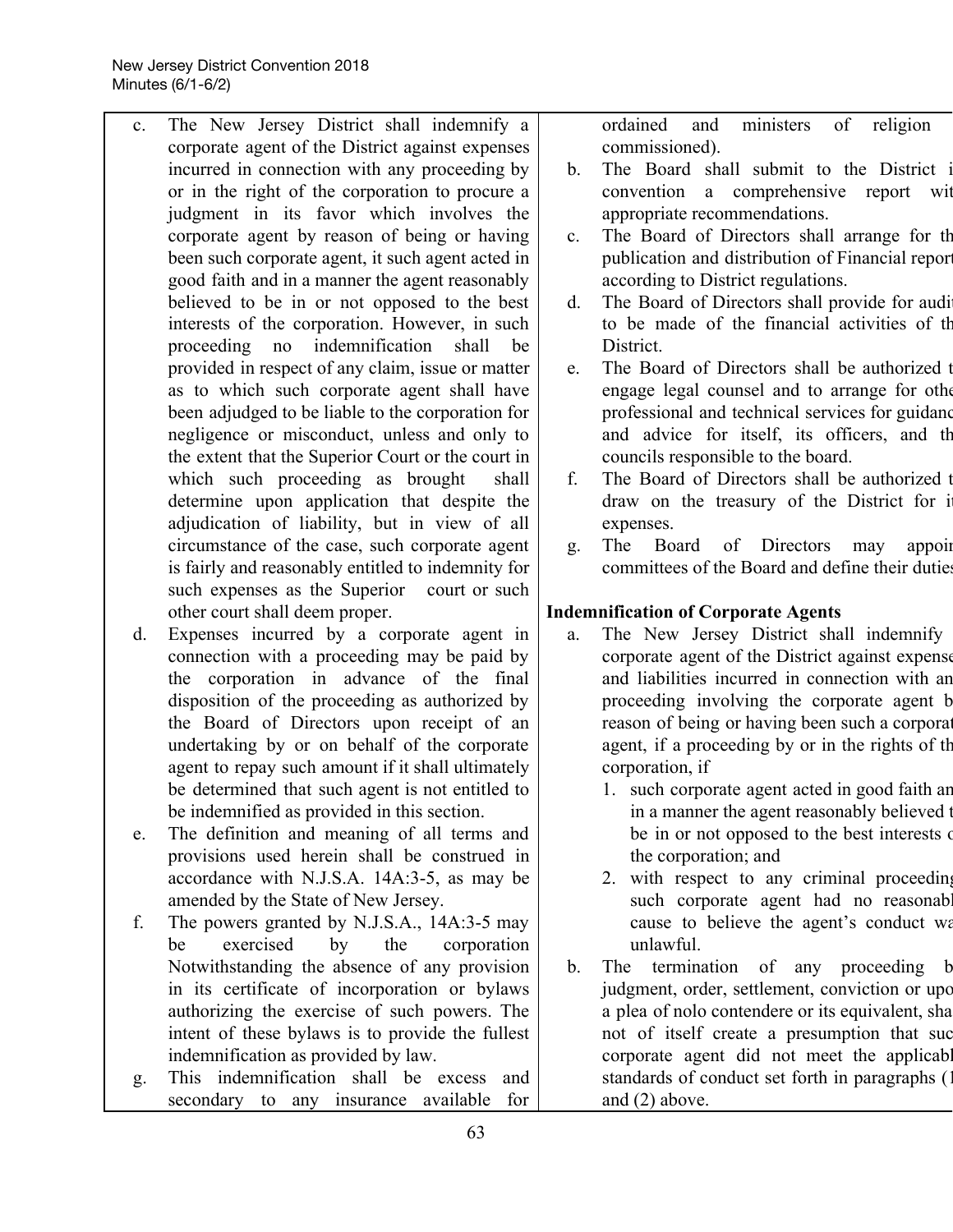indemnification of judgments, settlements, or defense costs, and also excess and secondary to any indemnification available from all other sources.

## **5.10 Full Financial Disclosure**

As an entity of the Synod, the District operates according to the most recently published *Handbook of The Lutheran Church-Missouri Synod.* The Board of Directors of the District will make available a full financial report to the congregations of the District on an annual basis.

## **5.11 Terms of Office and Tenure of Board Members**

- a. Terms of office shall be as follows;
	- 1. Elected officers three years.
		- 2. Elected members of the Board of Directors – six years, staggered as provided above in 2.31.b and c.
		- 3. There is no limitation of terms for any officer or Board member.

## **5.12 Vacancies**

Unless otherwise specified in these Bylaws or in the bylaws of The Lutheran Church-Missouri Synod, vacancies to elected positions will be filled by the Board of Directors. Appointment to fill vacancies shall be for the unexpired term.

## **5.13 Disclosure of Conflict of Interest**

As an entity of the Synod, the District operates according to the most recently published *Handbook of The Lutheran Church-Missouri Synod.*

## **5.14 Holding More Than One Office**

As an entity of the Synod, the District operates according to the most recently published *Handbook of The Lutheran Church-Missouri Synod.*

- c. The New Jersey District shall indemnify corporate agent of the District against expense incurred in connection with any proceeding b or in the right of the corporation to procure judgment in its favor which involves th corporate agent by reason of being or havin been such corporate agent, it such agent acted i good faith and in a manner the agent reasonabl believed to be in or not opposed to the be interests of the corporation. However, in suc proceeding no indemnification shall b provided in respect of any claim, issue or matte as to which such corporate agent shall hav been adjudged to be liable to the corporation for negligence or misconduct, unless and only t the extent that the Superior Court or the court i which such proceeding as brought sha determine upon application that despite th adjudication of liability, but in view of a circumstance of the case, such corporate agen is fairly and reasonably entitled to indemnity for such expenses as the Superior court or suc other court shall deem proper.
- d. Expenses incurred by a corporate agent i connection with a proceeding may be paid b the corporation in advance of the final disposition of the proceeding as authorized b the Board of Directors upon receipt of a undertaking by or on behalf of the corporat agent to repay such amount if it shall ultimatel be determined that such agent is not entitled to be indemnified as provided in this section.
- e. The definition and meaning of all terms an provisions used herein shall be construed i accordance with N.J.S.A. 14A:3-5, as may b amended by the State of New Jersey.
- f. The powers granted by N.J.S.A., 14A:3-5 ma be exercised by the corporation notwithstandin the absence of any provision in its certificate incorporation or bylaws authorizing the exercis of such powers. The intent of these bylaws is t provide the fullest indemnification as provide by law.
- g. This indemnification shall be excess an secondary to any insurance available for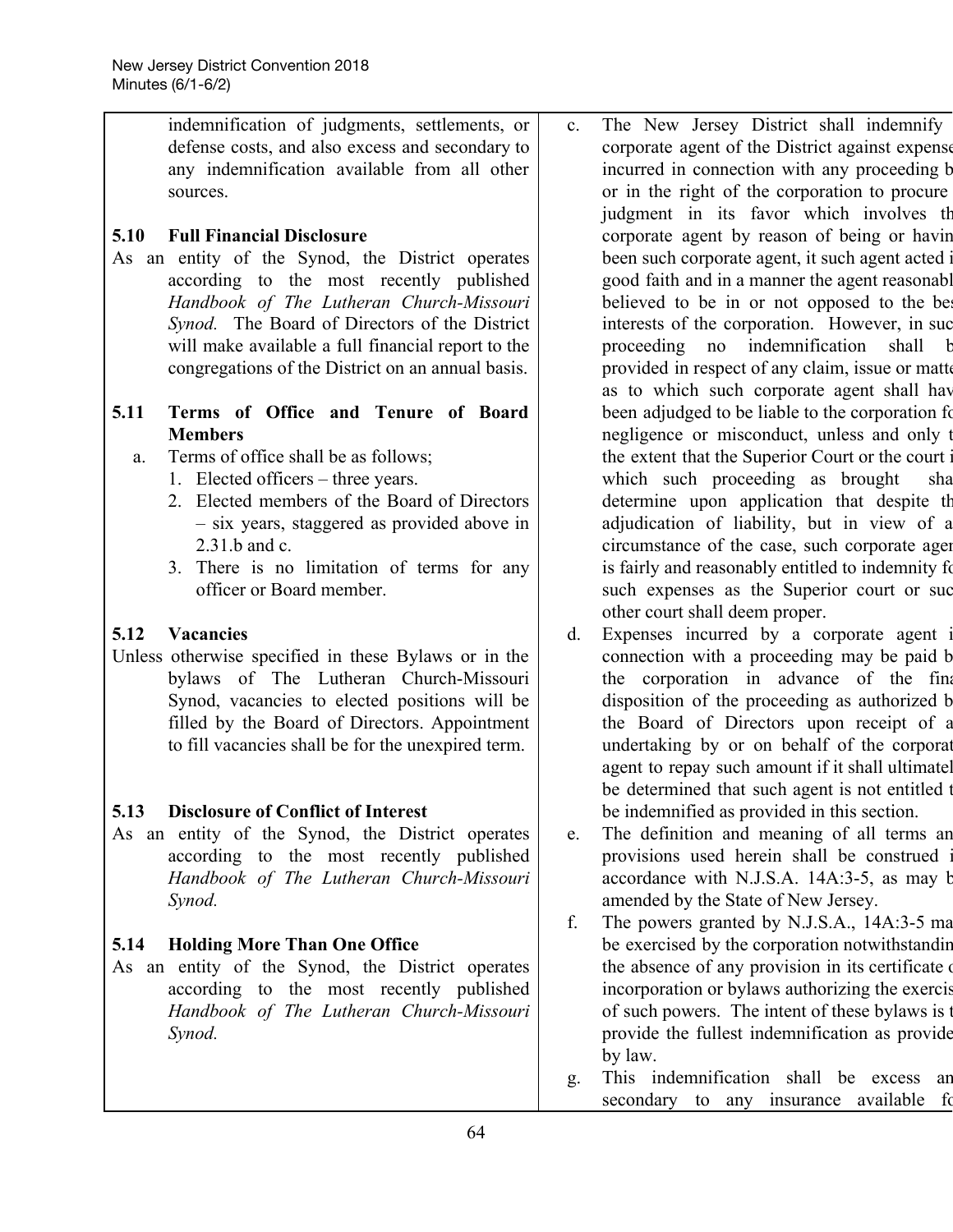|                                           | defense costs, and also excess and secondary t<br>any indemnification available from all other<br>sources.                                                                                                                                                                                                                           |
|-------------------------------------------|--------------------------------------------------------------------------------------------------------------------------------------------------------------------------------------------------------------------------------------------------------------------------------------------------------------------------------------|
|                                           | <b>Full Financial Disclosure</b><br>As an entity of the Synod, the District operate<br>according to the most recently published<br>Handbook of The Lutheran Church-Missou<br>Synod. The Board of Directors of the District<br>will make available a full financial report to the<br>congregations of the District on an annual basis |
|                                           | <b>Terms of Office and Tenure of Board Members</b><br>Terms of office shall be as follows;<br>a.<br>1. Elected officers – three years.<br>2. Elected members of the Board of Director<br>- six years, staggered as provided above<br>2.31.b and c.<br>3. There is no limitation of terms for an<br>officer or Board member.          |
|                                           | <b>Vacancies</b><br>Unless otherwise specified in these Bylaws or in the<br>bylaws of The Lutheran Church-Missou<br>Synod, vacancies to elected positions will b<br>filled by the Board of Directors. Appointmen<br>to fill vacancies shall be for the unexpired term                                                                |
|                                           | <b>Disclosure of Conflict of Interest (CCM)</b><br>As an <b>entity agency</b> of the Synod, the District operate<br>according to the most recently publishe<br>Handbook of The Lutheran Church-Missou<br>Synod.                                                                                                                      |
|                                           | <b>Holding More Than One Office (CCM)</b><br>As an <b>entity agency</b> of the Synod, the District operate<br>according to the most recently publishe<br>Handbook of The Lutheran Church-Missou<br>Synod.                                                                                                                            |
| <b>COUNCILS OF THE DISTRICT PRESIDENT</b> | <b>COUNCILS OF THE DISTRICT PRESIDENT</b>                                                                                                                                                                                                                                                                                            |
| 6.01<br><b>Names and Appointment</b>      |                                                                                                                                                                                                                                                                                                                                      |
| There shall be four councils:<br>a.       | <b>Names and Appointment</b>                                                                                                                                                                                                                                                                                                         |
| 1. Congregation Growth Council            | There shall be four councils:<br>a.                                                                                                                                                                                                                                                                                                  |

indemnification of judgments, settlements, or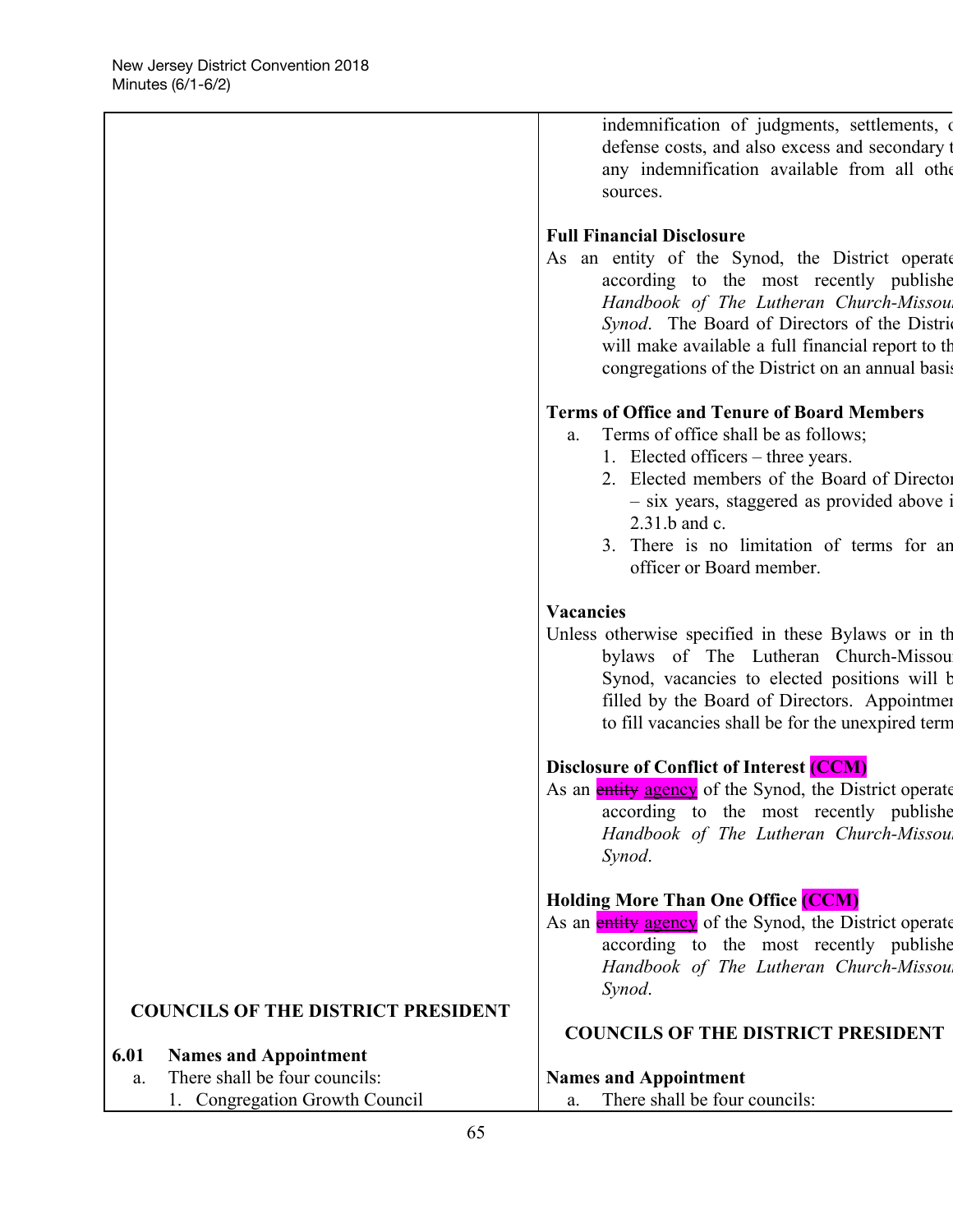2. Congregation Outreach Council 3. Congregation Services Council 4. District Operations Council

| $\mathbf{b}$ .<br>1.              | Council members shall be appointed in the<br>manner specified under each Council. Council<br>membership will expire upon the close of each<br>District Convention. New Councils will be<br>formed following each District Convention.<br><b>CONGREGATION GROWTH COUNCIL</b>                                                                                                                                                                                                                                                                                                                                                                                                                                                                  | 4. District Operations Council<br>Council members shall be appointed in the<br>$b_{-}$<br>manner specified under each Council. Counc<br>membership will expire upon the close of eac<br>District Convention. New Councils will b<br>formed following each District Convention.                                                                                                                                                                                                                                                                                                                                                                                                                                                                         |
|-----------------------------------|----------------------------------------------------------------------------------------------------------------------------------------------------------------------------------------------------------------------------------------------------------------------------------------------------------------------------------------------------------------------------------------------------------------------------------------------------------------------------------------------------------------------------------------------------------------------------------------------------------------------------------------------------------------------------------------------------------------------------------------------|--------------------------------------------------------------------------------------------------------------------------------------------------------------------------------------------------------------------------------------------------------------------------------------------------------------------------------------------------------------------------------------------------------------------------------------------------------------------------------------------------------------------------------------------------------------------------------------------------------------------------------------------------------------------------------------------------------------------------------------------------------|
| 6.10                              | <b>Purpose of the Congregation Growth</b><br>Council                                                                                                                                                                                                                                                                                                                                                                                                                                                                                                                                                                                                                                                                                         | <b>CONGREGATION GROWTH COUNCIL</b><br>1.                                                                                                                                                                                                                                                                                                                                                                                                                                                                                                                                                                                                                                                                                                               |
| a.<br>b.<br>6.11<br>Council<br>a. | The Congregation Growth Council is to address<br>the Goal Question: How can we motivate,<br>encourage and support each congregation to<br>identify its growth-restricting factors and to<br>implement a growth plan?<br>The Congregation Growth Council is a pastoral<br>care arm of the District President. It will meet<br>regularly to pray for the congregations of the<br>District and to devise a plan to encourage and<br>involve each congregation of the District<br>toward growth.<br><b>Membership in the Congregation Growth</b><br>The Congregation Growth council shall consist<br>the District President, the<br>of<br>District<br>Vice-Presidents, and the Circuit counselors, all<br>of whom are elected by the District in | 6.10<br>Purpose of the Congregation<br>Growt<br>Council<br>The Congregation Growth Council is to addres<br>a.<br>the Goal Question: How can we motivate<br>encourage and support each congregation t<br>identify its growth-restricting factors and t<br>implement a growth plan?<br>The Congregation Growth Council is a pastor<br>$b_{\cdot}$<br>care arm of the District President. It will me<br>regularly to pray for the congregations of the<br>District and to devise a plan to encourage an<br>involve each congregation of the District<br>toward growth.<br>Membership in the Congregation Growt<br>6.11<br><b>Council (CCM)</b><br>The Congregation Growth council shall consi<br>a.<br>President,<br>District<br>the Distric<br>of<br>the |
| $\mathbf{b}$ .                    | convention.<br>The District President will appoint additional<br>council members as needed.                                                                                                                                                                                                                                                                                                                                                                                                                                                                                                                                                                                                                                                  | Vice-Presidents, and the Circuit <b>counselor</b><br>Visitors, all of whom are elected by the Distric<br>in convention.<br>The District President will appoint additiona<br>b.<br>council members as needed.                                                                                                                                                                                                                                                                                                                                                                                                                                                                                                                                           |
|                                   | 2.<br><b>CONGREGATION OUTREACH</b><br><b>COUNCIL</b>                                                                                                                                                                                                                                                                                                                                                                                                                                                                                                                                                                                                                                                                                         | <b>CONGREGATION OUTREACH</b><br>2.<br><b>COUNCIL</b>                                                                                                                                                                                                                                                                                                                                                                                                                                                                                                                                                                                                                                                                                                   |
| 6.20                              | <b>Purpose of the Congregation Outreach</b><br>Council                                                                                                                                                                                                                                                                                                                                                                                                                                                                                                                                                                                                                                                                                       | 6.20<br>Purpose of the Congregation Outreac<br>Council                                                                                                                                                                                                                                                                                                                                                                                                                                                                                                                                                                                                                                                                                                 |
| a.                                | The Congregation Outreach Council is to<br>address the Goal Question: How can we                                                                                                                                                                                                                                                                                                                                                                                                                                                                                                                                                                                                                                                             | The Congregation Outreach Council is t<br>a.<br>address the Goal Question: How can w                                                                                                                                                                                                                                                                                                                                                                                                                                                                                                                                                                                                                                                                   |
|                                   |                                                                                                                                                                                                                                                                                                                                                                                                                                                                                                                                                                                                                                                                                                                                              |                                                                                                                                                                                                                                                                                                                                                                                                                                                                                                                                                                                                                                                                                                                                                        |

1. Congregation Growth Council 2. Congregation Outreach Council 3. Congregation Services Council<br>4 District Operations Council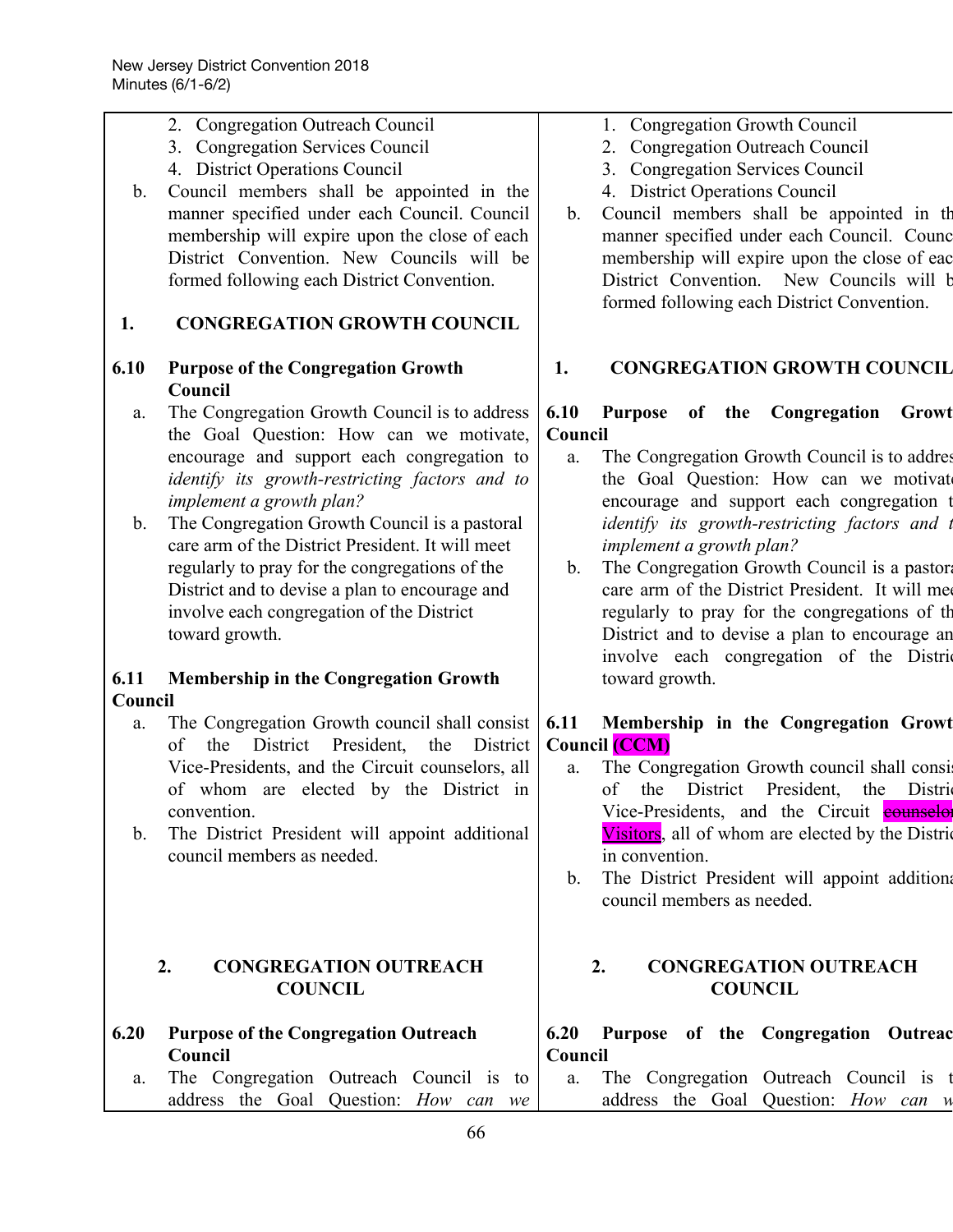*continue to recruit and work with motivated individuals, congregations and partnerships so as to plant as many new missions as possible each year in the most effective manner possible?* b. The Congregation Outreach Council will meet regularly to plan and implement mission strategies which, as a primary consideration, involve participation by existing congregations of the District. When necessary, it may enter a mission field or strategy without the direct involvement of (a) District congregation (s). **6.21 Membership in the Congregation Outreach Council** The Congregation Outreach Council shall consist of ten members appointed by the District President. Appropriate District Staff as determined by the District President shall be Council members. **3. CONGREGATION SERVICES COUNCIL 6.30 Purpose of the Congregation Services Council** a. The Congregation Services Council is to address the Goal Question: *How can we continue to research, catalog, store and make available resources and programs, and assist any motivated congregation in executing its action plan?* b. The Congregation Services Council shall give particular attention to the areas of Adult Ministry, Child Ministry, Evangelism Ministry, Family Ministry, Leadership Development Ministry, School Ministry, Stewardship Ministry and Youth Ministry. 1. Concerning Stewardship Ministry, the Congregational Services Council will cooperate with the Synod's Department of Stewardship to implement an adequate stewardship program at the congregational and District level as mandated by Synod Bylaw section 4.6. *continue to recruit and work with motivate individuals, congregations and partnerships s as to plant as many new missions as possibl each year in the most effective manne possible?* b. The Congregation Outreach Council will mee regularly to plan and implement missio strategies which, as a primary consideration involve participation by existing congregation of the District. When necessary, it may enter mission field or strategy without the direction involvement of (a) District congregation(s). **6.21 Membership in the Congregation Outreac Council** The Congregation Outreach Council shall consist of te members appointed by the District Presiden Appropriate District Staff as determined by th District President shall be Council members. **3. CONGREGATION SERVICES COUNCIL 6.30 Purpose of the Congregation Service Council** a. The Congregation Services Council is t address the Goal Question: *How can w continue to research, catalog, store and mak available resources and programs, and assis any motivated congregation in executing it action plan?* b. The Congregation Services Council shall giv particular attention to the areas of Adu Ministry, Child Ministry, Evangelism Ministry Family Ministry, Leadership Developmen Ministry, School Ministry, Stewardshi Ministry and Youth Ministry. 1. Concerning Stewardship Ministry, th Congregational Services Council wi cooperate with the Synod's Department of Stewardship to implement an adequate stewardship program at the congregation and District level as mandated by Sync Bylaw section 4.6.

c. Whenever possible, the Congregation Services Council shall encourage congregations of the c. Whenever possible, the Congregation Service Council shall encourage congregations of th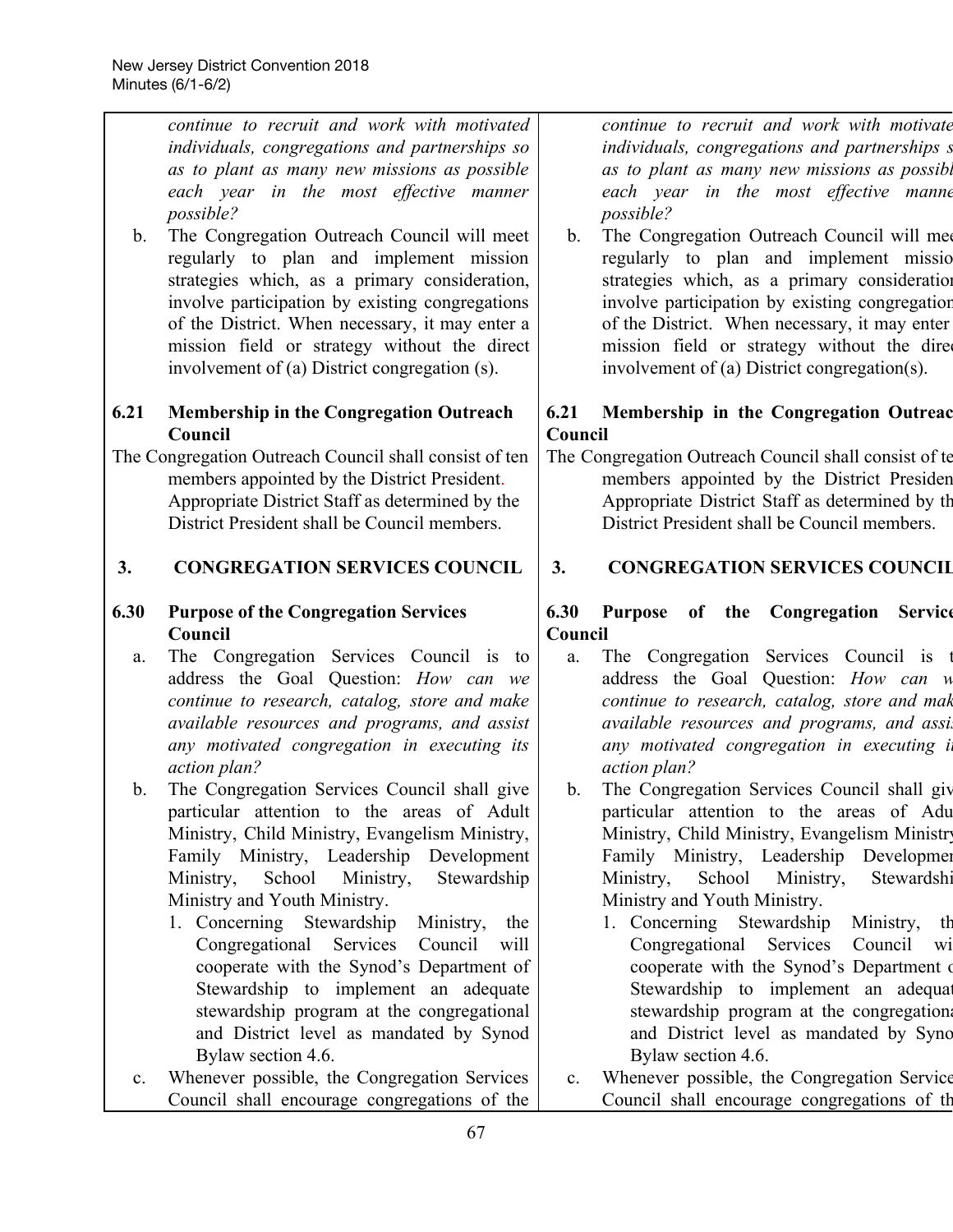| District to make available their programs and                                                                                                                                                                                                                                                                                                                                                                                                                                                                                                                                                                        | District to make available their programs an                                                                                                                                                                                                                                                                                                                                                                                                                                                                                                                                                                          |
|----------------------------------------------------------------------------------------------------------------------------------------------------------------------------------------------------------------------------------------------------------------------------------------------------------------------------------------------------------------------------------------------------------------------------------------------------------------------------------------------------------------------------------------------------------------------------------------------------------------------|-----------------------------------------------------------------------------------------------------------------------------------------------------------------------------------------------------------------------------------------------------------------------------------------------------------------------------------------------------------------------------------------------------------------------------------------------------------------------------------------------------------------------------------------------------------------------------------------------------------------------|
| ministries as resources for other District                                                                                                                                                                                                                                                                                                                                                                                                                                                                                                                                                                           | ministries as resources for other District                                                                                                                                                                                                                                                                                                                                                                                                                                                                                                                                                                            |
| congregations.                                                                                                                                                                                                                                                                                                                                                                                                                                                                                                                                                                                                       | congregations.                                                                                                                                                                                                                                                                                                                                                                                                                                                                                                                                                                                                        |
| <b>Membership in the Congregation Services</b>                                                                                                                                                                                                                                                                                                                                                                                                                                                                                                                                                                       | Membership in the Congregation Service                                                                                                                                                                                                                                                                                                                                                                                                                                                                                                                                                                                |
| 6.31                                                                                                                                                                                                                                                                                                                                                                                                                                                                                                                                                                                                                 | 6.31                                                                                                                                                                                                                                                                                                                                                                                                                                                                                                                                                                                                                  |
| Council                                                                                                                                                                                                                                                                                                                                                                                                                                                                                                                                                                                                              | Council                                                                                                                                                                                                                                                                                                                                                                                                                                                                                                                                                                                                               |
| The Congregation Services council shall consist of ten                                                                                                                                                                                                                                                                                                                                                                                                                                                                                                                                                               | The Congregation Services council shall consist of te                                                                                                                                                                                                                                                                                                                                                                                                                                                                                                                                                                 |
| members appointed by the District President.                                                                                                                                                                                                                                                                                                                                                                                                                                                                                                                                                                         | members appointed by the District Presiden                                                                                                                                                                                                                                                                                                                                                                                                                                                                                                                                                                            |
| Appropriate District Staff shall be Council                                                                                                                                                                                                                                                                                                                                                                                                                                                                                                                                                                          | Appropriate District Staff shall be Counc                                                                                                                                                                                                                                                                                                                                                                                                                                                                                                                                                                             |
| members.                                                                                                                                                                                                                                                                                                                                                                                                                                                                                                                                                                                                             | members.                                                                                                                                                                                                                                                                                                                                                                                                                                                                                                                                                                                                              |
| <b>DISTRICT OPERATIONS COUNCIL</b>                                                                                                                                                                                                                                                                                                                                                                                                                                                                                                                                                                                   | <b>DISTRICT OPERATIONS COUNCIL</b>                                                                                                                                                                                                                                                                                                                                                                                                                                                                                                                                                                                    |
| 4.                                                                                                                                                                                                                                                                                                                                                                                                                                                                                                                                                                                                                   | 4.                                                                                                                                                                                                                                                                                                                                                                                                                                                                                                                                                                                                                    |
| <b>6.40Purpose of the District Operations Council</b><br>The District Operations Council shall address<br>a.<br>the Goal Question: How can we assess and<br>re-evaluate District and Synod needs and<br>identify financial and personnel resources to<br>meet those needs?<br>As it addresses it Goal Question, it may address<br>$\mathbf{b}$ .<br>such tasks as<br>1. promoting the mission of Synod and District<br>among District congregations;<br>2. identifying alternate sources of funding for<br>District and congregation mission projects;<br>3. encouraging the "mission thinking: of<br>congregations. | 6.40<br><b>Purpose of the District Operations Council</b><br>The District Operations Council shall addres<br>a.<br>the Goal Question: How can we assess an<br>re-evaluate District and Synod needs an<br><i>identify financial and personnel resources</i><br>meet those needs?<br>As it addresses it Goal Question, it may addres<br>$\mathbf{b}$ .<br>such tasks as<br>1. promoting the mission of Synod and District<br>among District congregations;<br>2. identifying alternate sources of funding fo<br>District and congregation mission projects;<br>3. encouraging the "mission thinking":<br>congregations. |
| 6.40.1 Membership in the District Operations                                                                                                                                                                                                                                                                                                                                                                                                                                                                                                                                                                         | 6.41<br>Membership in the District Operation                                                                                                                                                                                                                                                                                                                                                                                                                                                                                                                                                                          |
| Council<br>The District Operations Council shall consist of six<br>members. Two members shall be appointed by<br>the Board of Directors upon nomination by the<br>District President. The Business Manager,<br>Treasurer, LCEF Vice President, and The<br>District Stewardship Chairperson shall be<br>members of the Council.                                                                                                                                                                                                                                                                                       | Council<br>The District Operations Council shall consist of si<br>members. Two members shall be appointed b<br>the Board of Directors upon nomination by the<br>The Business Manage<br>District President.<br>Treasurer, LCEF Vice President, and Th<br>District Stewardship Chairperson shall b<br>members of the Council.                                                                                                                                                                                                                                                                                           |
| E. THE CHRISTIAN HERITAGE ENDOWMENT                                                                                                                                                                                                                                                                                                                                                                                                                                                                                                                                                                                  | E. THE CHRISTIAN HERITAGE ENDOWMENT                                                                                                                                                                                                                                                                                                                                                                                                                                                                                                                                                                                   |
| <b>FUND</b>                                                                                                                                                                                                                                                                                                                                                                                                                                                                                                                                                                                                          | <b>FUND</b>                                                                                                                                                                                                                                                                                                                                                                                                                                                                                                                                                                                                           |
| <b>Purpose of the Christian Heritage</b><br>7.01<br><b>Endowment Fund</b>                                                                                                                                                                                                                                                                                                                                                                                                                                                                                                                                            | 7.01<br>Christian<br><b>Purpose</b><br>the<br>Heritag<br>of<br><b>Endowment Fund</b>                                                                                                                                                                                                                                                                                                                                                                                                                                                                                                                                  |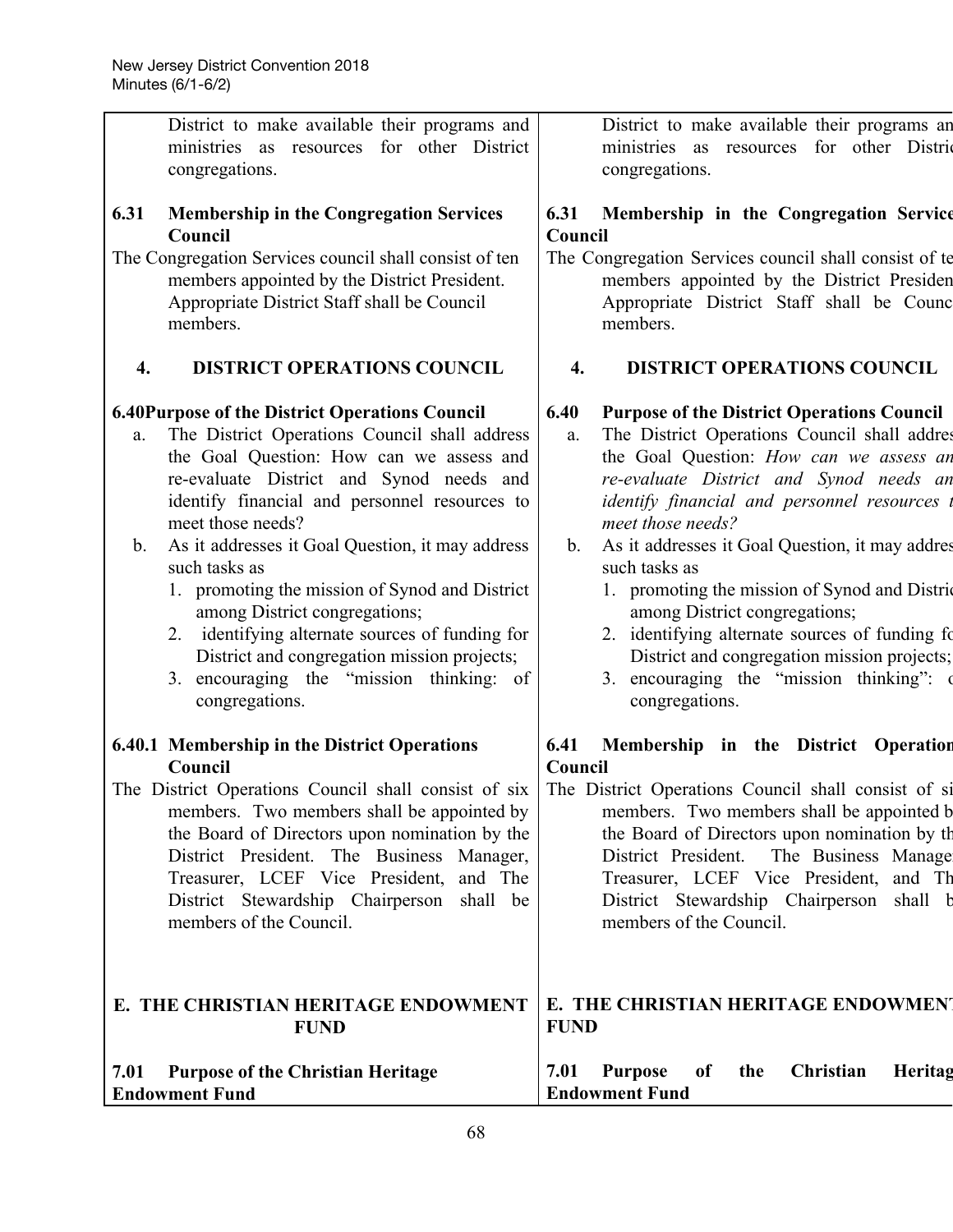The Christian Heritage Endowment Fund, and endowment fund of the District, Has been established to receive and accept property, whether real, personal or mixed, by way of gifts, bequests or devices to be held, administered and disposed of in accordance with the charitable, religious, educational purposes and other ministries of the District. a. The Christian Heritage Endowment Fund shall be held and accounted for as a separate and distinct fund of the District, yet under the direction of the District Board of Directors. The fund shall be subject to the same internal controls and accounting and financial reporting requirements as generally employed by the District, except that the receipts and disbursements and assets of the fund shall be separately recorded and accounted for, and a written financial report be prepared for the Trustees on a quarterly basis by the Treasurer or the Assistant Treasurer of the District. The Christian Heritage Endowment Fund, an endowment fund of the District, has bee established to receive and accept propert whether real, personal or mixed, by way of gifts, bequests or devices to be held administered and disposed of in accordanc with the charitable, religious, education purposes and other ministries of the District. a. The Christian Heritage Endowment Fund sha be held and accounted for as a separate an distinct fund of the District, yet under th direction of the District Board of Director The fund shall be subject to the same internationally controls and accounting and financial reportin requirements as generally employed by th District, except that the receipts an disbursements and assets of the fund shall b separately recorded and accounted for, and written financial report be prepared for th Trustees on a quarterly basis by the Treasurer of the Assistant Treasurer of the District.

#### **7.02 Membership and Term of Office of the Board of Trustees of the Christian Heritage Endowment Fund**

- a. Trustees of the fund shall be elected by the District in convention, and shall include one qualified person from each of the three District vice-presidential areas, three lay persons at large, and the District Treasurer. The President of the District and the chairperson of the District Operations council shall serve as advisors. The District Business Manager shall serve as resource person and secretary to the Trustees.
- b. Term of office for Trustees shall be three years. Trustees may be re-elected to any number of consecutive terms. When a vacancy occurs, the trustee shall be replaced by appointment of the Board of Directors of the District after nomination by the District President.
- **7.02 Membership and Term of Office of th Board of Trustees of the Christian Heritag Endowment Fund (CCM)**
	- a. Trustees of the fund shall be elected by th District in convention, and shall include or qualified person from each of the three Distrivice-presidential areas, three lay persons large, and, as specified elsewhere in thes Bylaws  $(2.31.d.1, above)$ t The District Treasurer shall also be a Trustee. The Presiden of the District and the chairperson of th District Operations council shall serve a advisors. The District Business Manager sha serve as resource person and secretary to th Trustees.
	- b. Term of office for Trustees shall be three year Trustees may be re-elected to any number of consecutive terms. When a vacancy occurs, th trustee shall be replaced by appointment of th Board of Directors of the District afte nomination by the District President.